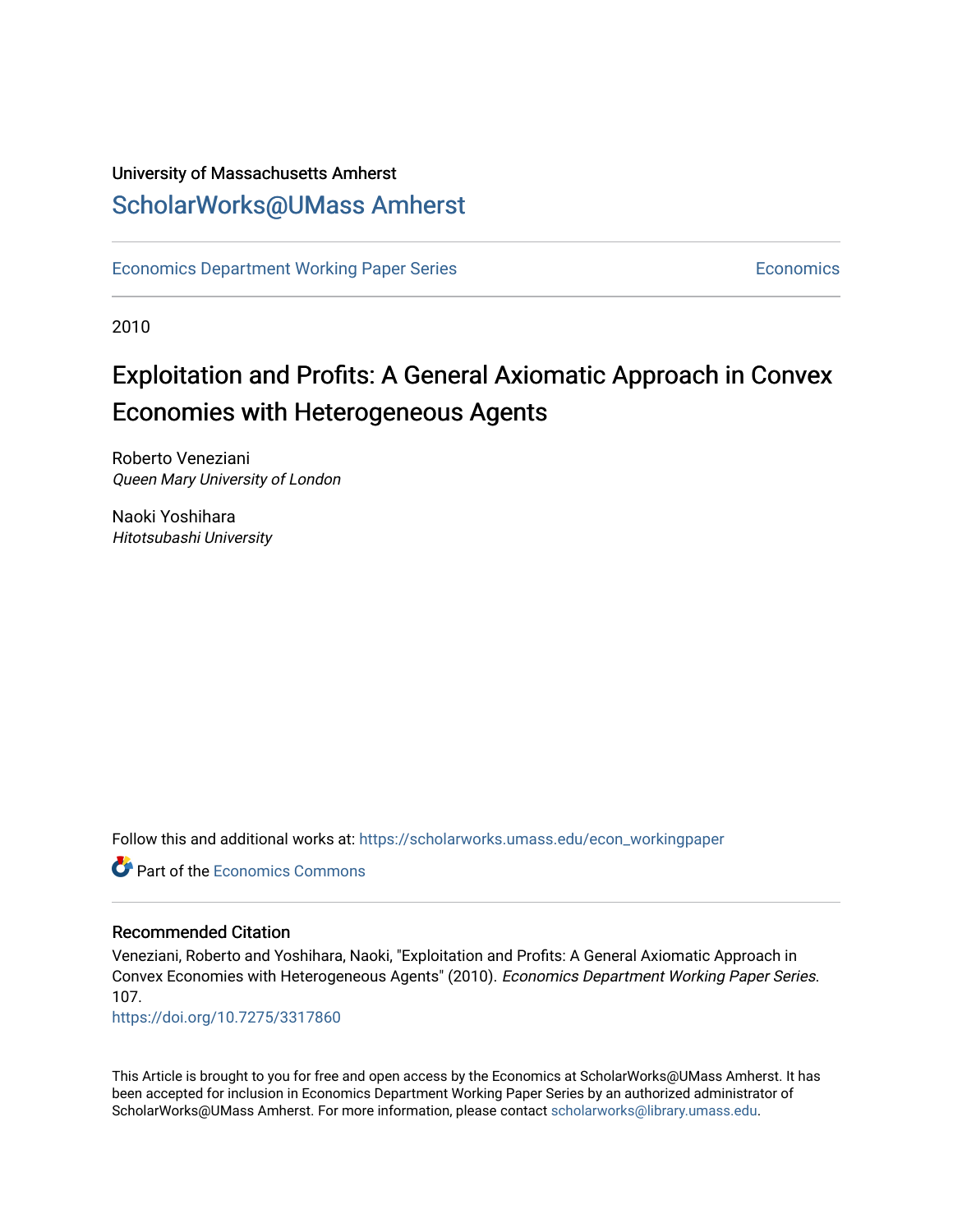# **DEPARTMENT OF ECONOMICS**

# **Working Paper**

### **Exploitation and Profits: A General Axiomatic Approach in Convex Economies with Heterogeneous Agents**

By

Roberto Veneziani and Naoki Yoshihara

Working Paper 2010‐12



## **UNIVERSITY OF MASSACHUSETTS AMHERST**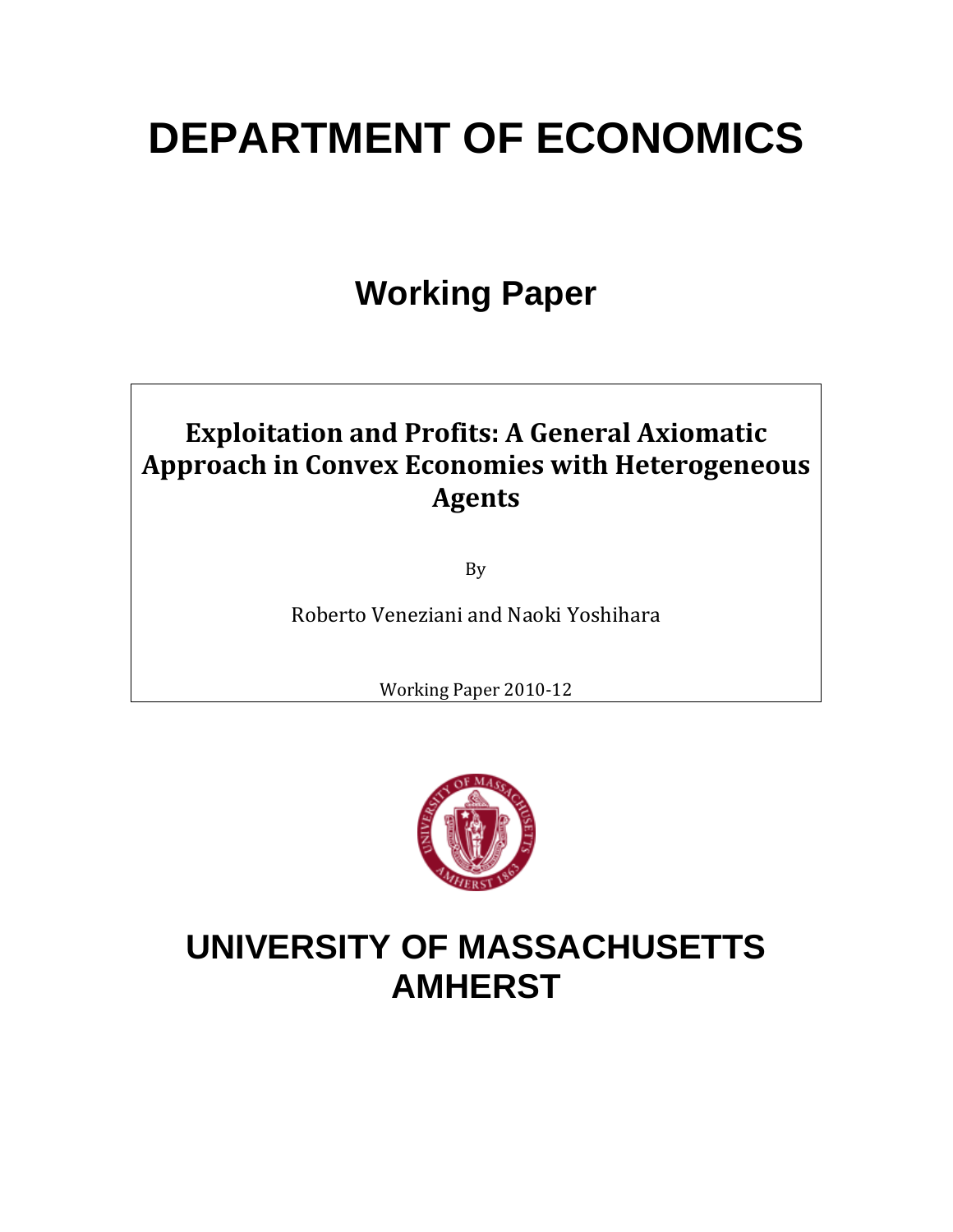### Exploitation and Profits: A General Axiomatic Approach in Convex Economies with Heterogeneous Agents<sup>∗</sup>

Roberto Veneziani†and Naoki Yoshihara‡

This version: August 2010

#### Abstract

This paper provides an innovative axiomatic analysis of the notion of exploitation as the unequal exchange of labour, focusing on the relation between exploitation and profits. General convex economies with heterogeneous agents endowed with unequal amounts of physical and human capital are considered. An axiomatic characterisation of the class of definitions that preserve the Fundamental Marxian Theorem (FMT) in this general context is derived. It is shown that none of the main received definitions preserves the FMT. Instead, a definition related to the 'New Interpretation' (Duménil, 1980; Foley, 1982) is presented which preserves the FMT and allows one to generalise a number of key insights of exploitation theory to complex advanced economies.

JEL Classifications: D63; D70; B51; D51.

Keywords: Exploitation, convex economies, heterogeneous agents, New Interpretation.

<sup>∗</sup>We are grateful to Duncan Foley and John Roemer for enlightening discussions that have significantly contributed to shape the main ideas of this paper. Roberto Veneziani worked on this project while visiting the University of Massachusetts, Amherst. Their hospitality and support are gratefully acknowleged. The usual disclaimer applies.

<sup>†</sup>Department of Economics, Queen Mary University of London, Mile End Road, London E1 4NS, UK. E-mail: r.veneziani@qmul.ac.uk

<sup>‡</sup> (Corresponding author) The Institute of Economic Research, Hitotsubashi University, Naka 2-1, Kunitachi, Tokyo 186-0004, Japan. Phone: (81)-42-580-8354, Fax: (81)-42-580- 8333. E-mail: yosihara@ier.hit-u.ac.jp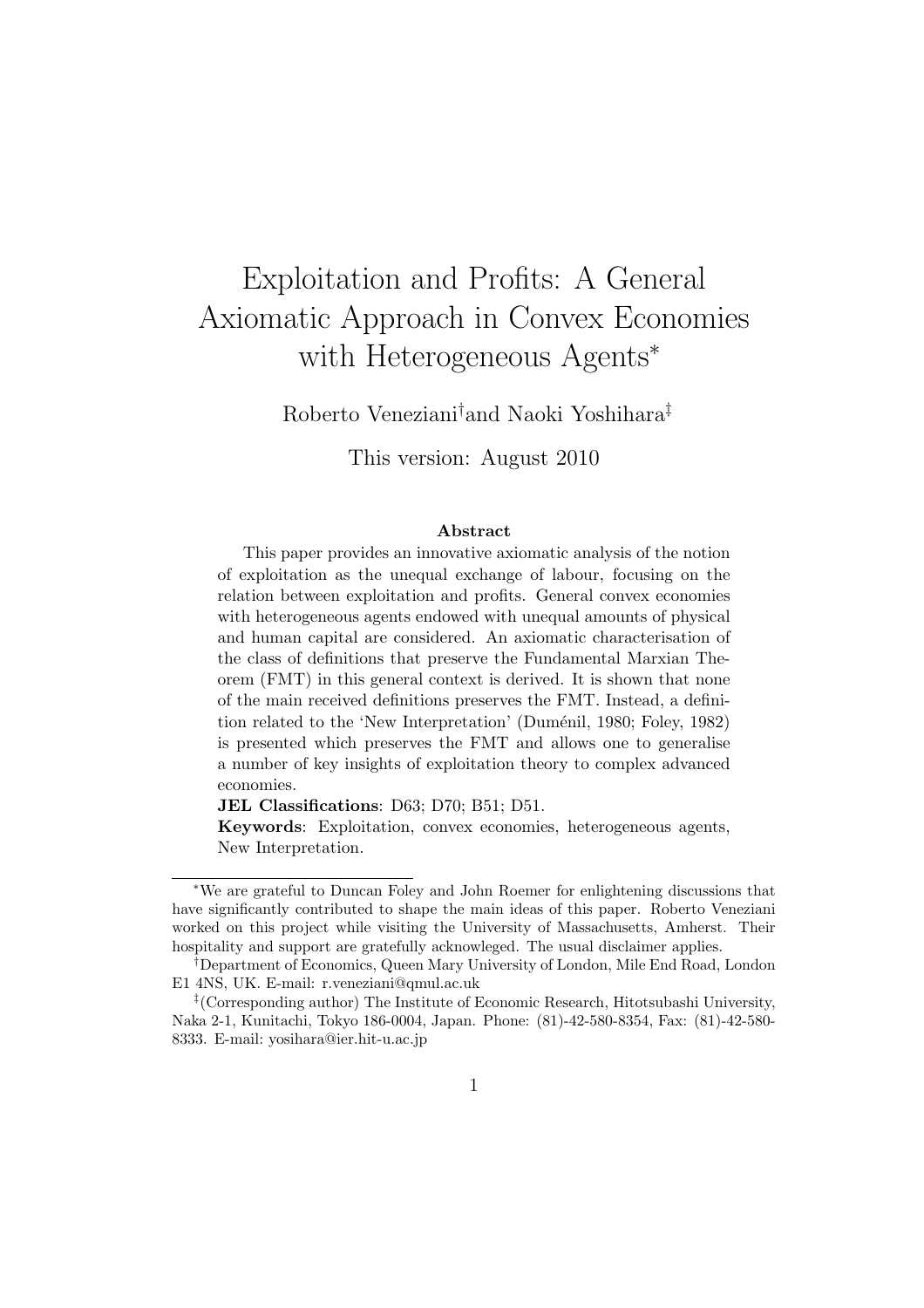### 1 Introduction

What is exploitation? In political philosophy, the most general definition affirms that agent A exploits agent B if and only if A takes unfair advantage of B. Despite its intuitive appeal, this definition leaves two major issues in need of a precise specification, namely the source of the unfairness and the structure of the relationship between A and B that allows A to take advantage of B. There is considerable debate in the economic and philosophical literature concerning both issues. Although both aspects of exploitative relations are arguably crucial (see Veneziani, 2008; Yoshihara and Veneziani, 2009; and Yoshihara, 2010, for a thorough defense of this claim), the analytical focus of this paper is on the unfairness, or more precisely, on the economic inequalities involved in the concept of exploitation.

To be specific, this paper analyses the Marxian theory of *exploitation* as an unequal exchange (hereafter, UE) of labour, according to which exploitative relations are characterised by a difference between the amount of labour that an individual provides and the amount of labour contained in some relevant bundle that she does (or can) purchase with her income. There are at least two reasons to focus on labour as the measure of the injustice of exploitative relations. First, in a number of crucial economic interactions, the notion of exploitation is inextricably linked with some form of labour exchange. Second, the UE definition of exploitation captures some inequalities in the distribution of material well-being and free hours that are - at least prima facie - of normative relevance. For instance, they are relevant for inequalities of well-being freedom, as discussed by Rawls (1971) and Sen  $(1985, 1985a)^{1}$  because material well-being and free hours are two crucial determinants of individual well-being freedom. Further, it can be proved that in a private-ownership economy with positive profits, class and UE exploitation status are strictly related, and they accurately reflect an unequal

<sup>&</sup>lt;sup>1</sup>The notion of well-being freedom emphasises an individual's ability to pursue the life she values. In the Rawls-Sen theory, inequalities in the distribution of well-being freedom are formulated as *inequalities* of *capabilities*, whereas they are formulated as *inequalities* of (comprehensive) resources in Dworkin's theory (Dworkin, 2000). The resource allocation problem in terms of equality of capability is analysed in Gotoh and Yoshihara (2003), whereas Roemer (1986) and Yoshihara (2003) analyse it in terms of equality of resources.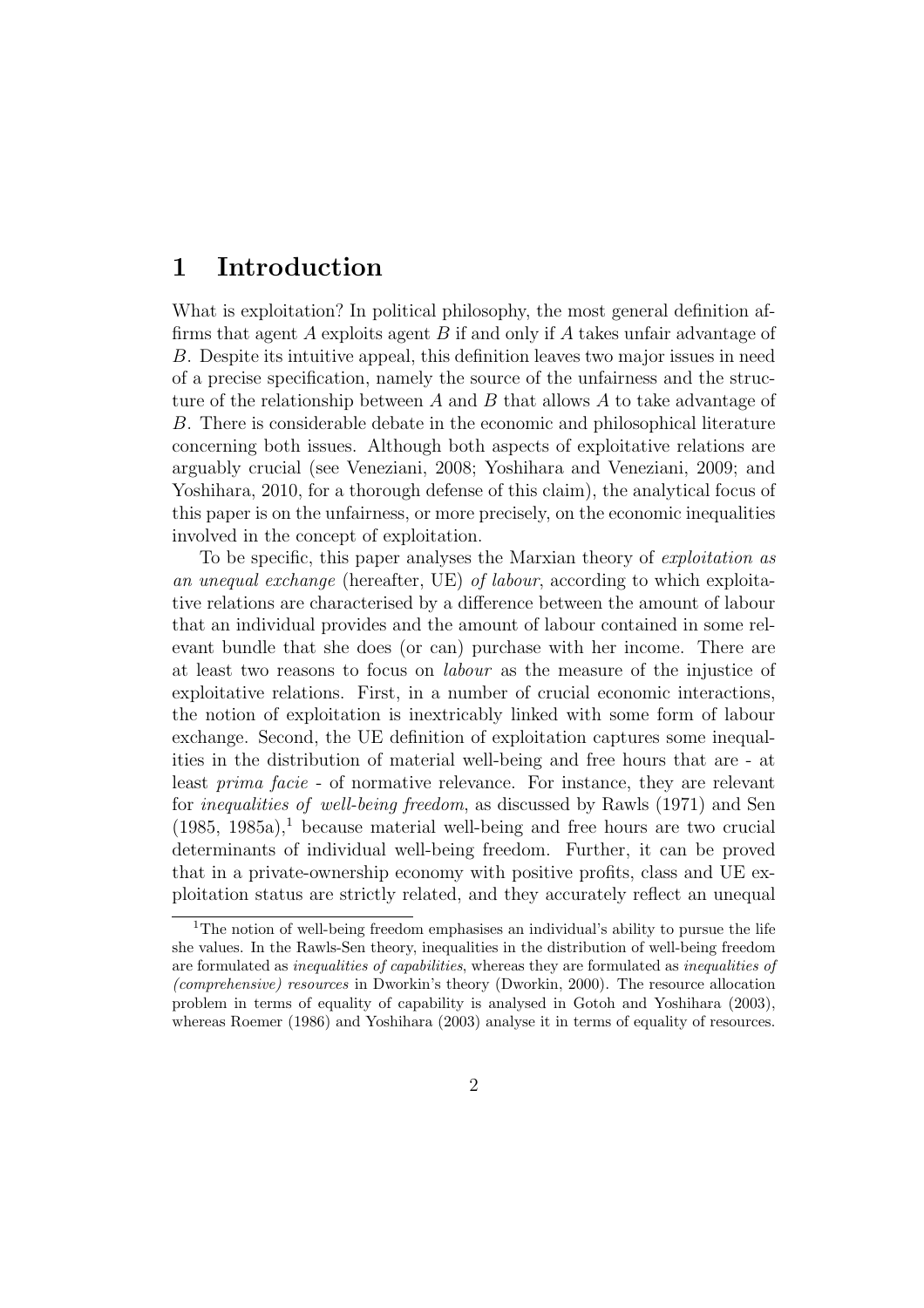distribution of assets (as formalised in the Class-Exploitation Correspondence Principle; see Roemer, 1982). That is, in equilibrium the wealthy emerge as exploiters and members of the capitalist class, whereas the poor are exploited and members of the working class. From this perspective, exploitative relations are relevant because they reflect unequal opportunities of life options, due to differential ownerhsip of productive assets.

Although the definition of UE exploitation is seemingly intuitive, it has proved surprisingly difficult to provide a fully satisfactory general theory of exploitation. In fact, outside of standard Leontief economies, the appropriate definition of the amount of labour 'received' by an agent is not obvious, and indeed a number of approaches have been proposed (see Yoshihara, 2010). Further, outside of stylised, linear two-class economies, the core insights of exploitation theory do not necessarily hold. A key tenet of the standard Marxist theory, for example, concerns the relation between profits and exploitation: profits represent the way in which capitalists appropriate social surplus and social labour. This has been incorporated into the Fundamental Marxian Theorem (hereafter, FMT) which states that exploitation is synonymous with positive profits. The relevance of FMT is such that although it is proved as a result, its epistemological status is that of a postulate: the appropriate definition of exploitation is considered to be one which preserves FMT. Various definitions of exploitation have been proposed precisely in an attempt to generalise FMT to economies with joint production, heterogenous labour, and so on (see Morishima, 1974; Roemer, 1981; Krause, 1982. For recent debates, see Veneziani, 2004; Flaschel 2010). Yet in more general economies, a number of counterexamples have been found and no fully satisfactory definition that preserves FMT has been provided so far.

In this paper, exploitation is analysed in general economies with a convex production technology and with maximising agents endowed with heterogeneous preferences and with different amounts of both physical and human capital, as outlined in section 2. The economies analysed are thus significantly more general than those usually considered in exploitation theory.<sup>2</sup> One substantive contribution of this paper is to provide a definition of exploitation, which extends some of the core insights of exploitation theory, such as the FMT, and allows one to characterise the exploitation status of all agents in such general economies. This definition focuses on the aggre-

<sup>2</sup>An interesting analysis of nonconvexities in Marxian economic theory can be found in Negishi (1998). The latter paper does not focus on exploitation, though.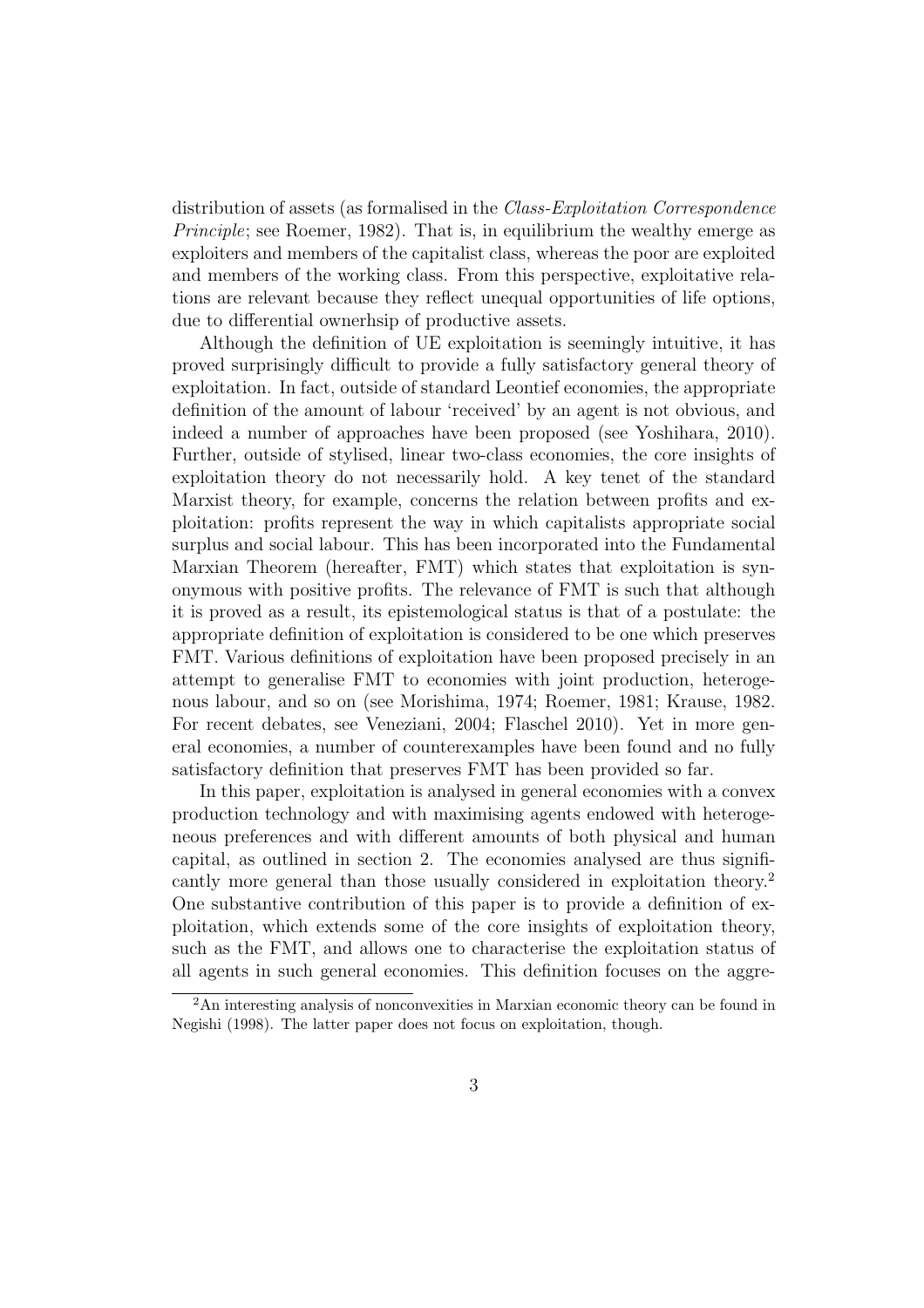gate amount of social labour performed and on its distribution to agents via market mechanisms, and it is conceptually related to the 'New Interpretation' (Duménil, 1980; Foley, 1982; Duménil and Foley, 2008; Duménil, Foley, and Lévy, 2009). Unlike the main received approaches, this definition is firmly anchored to the actual data of the economy and it has an inherently social dimension, because it takes the aggregate allocation of the economy as the starting point. Further, it defines exploitation as a feature of the (competitive) allocation of social labour rather than the result of productive inefficiencies, or imperfections in the labour market. Thus, in addition to preserving FMT in general economies, it captures some key features of the Marxian theory of exploitation, and has a clear empirical content.

Methodologically, this paper extends the axiomatic analysis of UE exploitation developed by Yoshihara and Veneziani (2009) and Yoshihara (2010). This novel approach to exploitation theory provides a general framework to compare the most important definitions in the literature. An axiomatic approach was long overdue in exploitation theory, where the proposal of alternative definitions has sometimes appeared as a painful process of adjustment of the theory to anomalies and counterexamples. The definitions of exploitation thus constructed have progressively lost the intuitive appeal, normative relevance, and even connection with the actual, observed variables emerging from a competitive mechanism. By adopting an axiomatic approach, this paper suggests to start from first principles, thus explicitly discussing the intuitions behind exploitation theory.

To be precise, in section 3, an axiom is introduced, called Labour Exploitation for the Working Class (hereafter,  $\mathbf{LEW}$ ), which restricts the way in which the set of exploited agents is identified. This axiom is interpreted as the minimal necessary condition to capture the core intuitions of exploitation theory, and it is shown that all of the main definitions of exploitation in the literature satisfy it (see Morishima, 1974; Foley, 1982; Roemer, 1982. See also Yoshihara and Veneziani, 2009; and Yoshihara, 2010). Then, the epistemological role of FMT as a postulate in Marxian exploitation theory is explicitly recognised and FMT is stated in axiomatic terms as requiring that, in equilibrium of a convex economy, propertyless agents be exploited if and only if profits are positive. Theorem 1 provides the first rigorous characterisation of the class of definitions satisfying LEW which preserve FMT. Based on this characterisation, it is shown that, among all the main definitions, the 'New Interpretation' is the only one that preserves FMT.

Theorem 1 is an important result for two reasons. Methodologically, it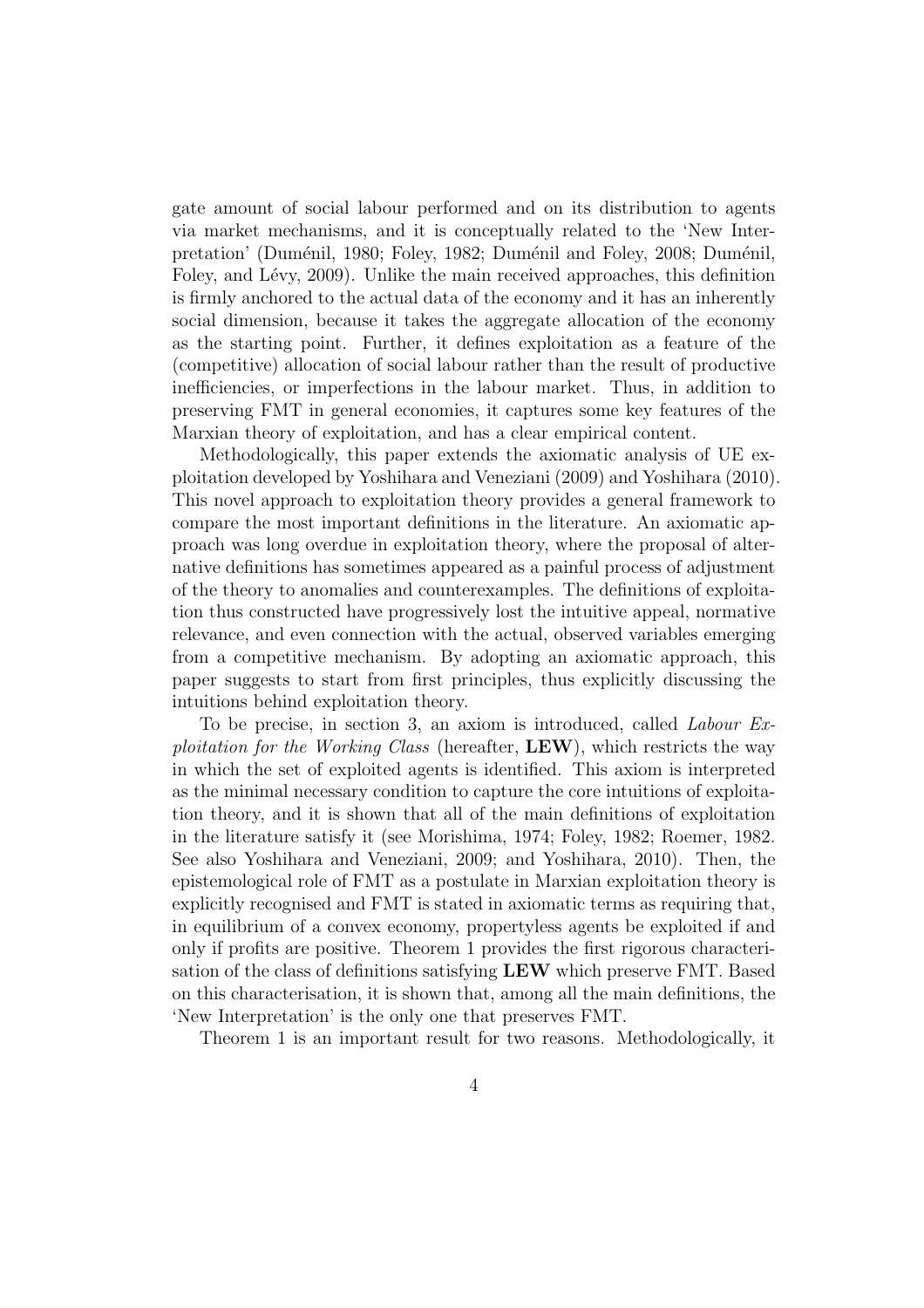provides the first general axiomatic analysis of the relation between exploitation and profits, and a starting point for further research in general convex economies with heterogeneous agents. Substantively, given the theoretical relevance of FMT in exploitation theory, Theorem 1 provides strong support for the 'New Interpretation' as the appropriate formulation of UE exploitation. Thus, it confirms and extends the analysis of Yoshihara and Veneziani (2009), who have shown that in the class of convex subsistence economies which may be taken as a subset of the economies analysed in this paper the 'New Interpretation' is uniquely characterised by a small number of weak axioms capturing the key insights of UE exploitation.

Two extensions of the analysis are also presented, which provide further support for the 'New Interpretation.' First, a focus on the poorest segment of the working class, namely agents without any physical assets, is appropriate from the axiomatic viewpoint: focusing on a strict subset of the set of agents makes the axiomatic framework rather weak. Yet one may argue that this is reductive and some key characteristics of advanced capitalist economies should be explicitly considered, which make the issue of Marxist exploitation a contentious one today - such as the fact that many workers do own some non-labour assets, and even stock in firms, through their pension funds. Second, although FMT is traditionally analysed by focusing on equilibrium allocations (see Morishima, 1974; Roemer, 1981), this perspective might be deemed too narrow. In the context of exploitation theory, one may question general equilibrium-type constructions as representations of allocation and distribution in market economies because they depend on the often tacit assumption of equal-treatment, or equivalently, that transactions take place only at equilibrium prices.<sup>3</sup> In a general theory of exploitation, it would therefore be important to take account of transactions at disequilibrium prices and the resulting horizontal inequity in distribution endogenous to market allocation. In section 4 the generality of the model is exploited to show that the 'New Interpretation' can be extended, first, to analyse the exploitation status of all agents, in economies with heterogeneous preferences, physical assets, and skills (Theorem 2), and then to establish a relation between exploitation and profits outside of equilibrium allocations (Theorem 3).

It is important to note at the outset that exploitation theory is not sim-

<sup>3</sup>This issue has been brought to our attention by Duncan Foley in a private exchange. For an analysis of the implications of trading at disequilibrium prices, see Foley (2010).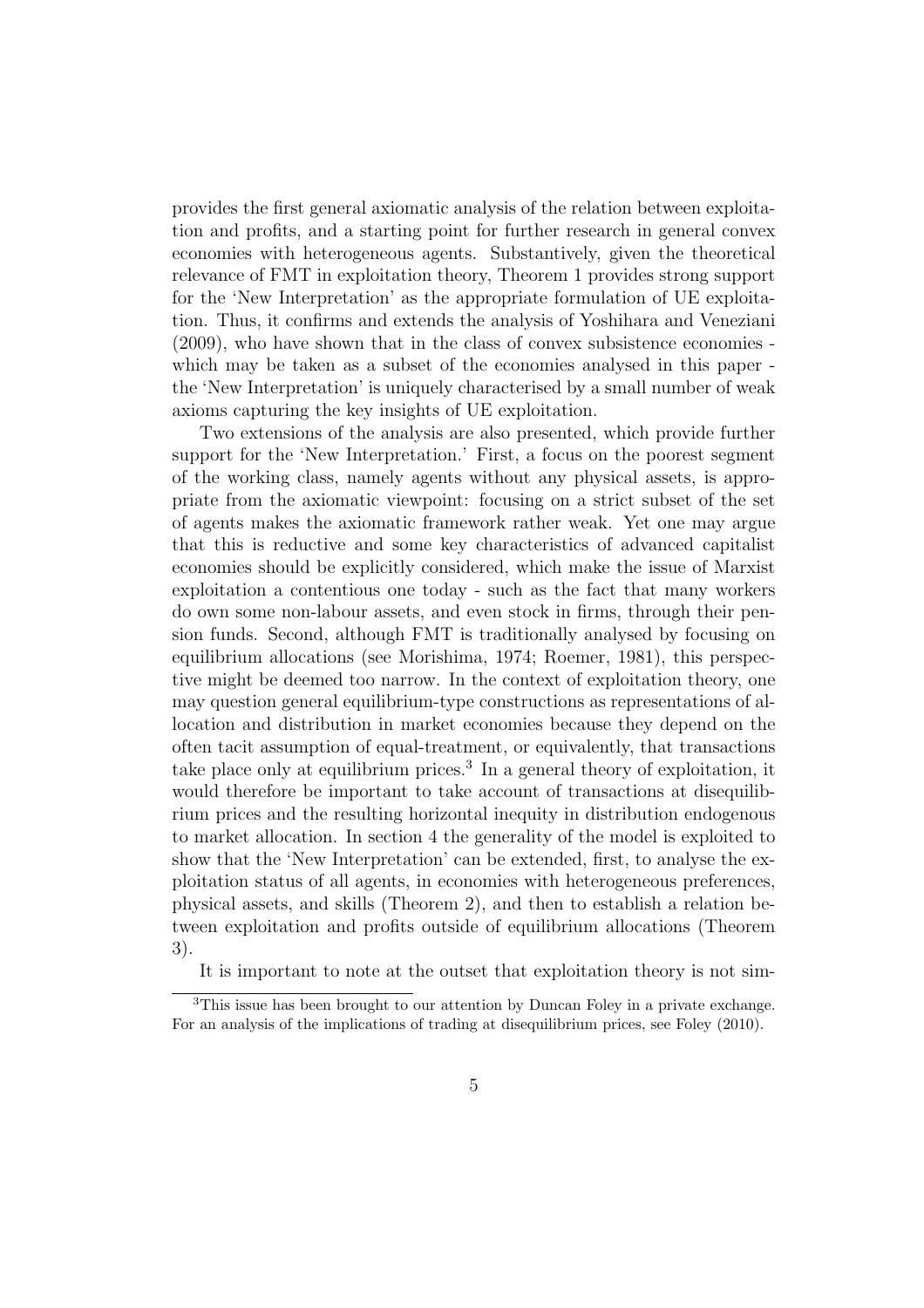ply about proving FMT. Yet the relation between profits and exploitation is crucial and it plays a prominent role in the literature (in addition to the contributions already mentioned, see the recent works by Mori, 2008; Flaschel, 2010; Fujimoto and Opocher, 2010). Further, the 'New Interpretation' provides the foundations for a general theoretical framework, which can deal with many unresolved issues in exploitation theory, including the analysis of unequal exchange and international relations. (See Veneziani and Yoshihara, 2009. For a critique of the standard Marxist analysis, see Negishi, 1999.) Some extensions of the analysis are briefly discussed in section 5 below.

Finally, the existence of a general equilibrium is proved in Appendix 1. This proof completes the analysis by showing the consistency of the economic framework, but it is also interesting per se because both the structure of Marxian economies and the equilibrium concept adopted are different from the standard Walrasian framework. Indeed, Appendix 1 generalises the existence results derived by Roemer (1981).

#### 2 The Model

An economy consists of N agents. Let  $\mathbb{R}_+$  be the set of nonnegative real numbers. Production technology is freely available to all agents, who can operate any activity in the production set  $P$ , which has elements of the form  $\alpha = (-\alpha_l, -\underline{\alpha}, \overline{\alpha})$  where  $\alpha_l \in \mathbb{R}_+$  is the *effective* labour input of the process;  $\alpha \in \mathbb{R}^n_+$  are the inputs of the produced goods used in the process; and  $\overline{\alpha} \in \mathbb{R}^n_+$  are the outputs of the *n* goods. Thus, elements of *P* are vectors in  $\mathbb{R}^{2n+1}$ . The net output vector arising from  $\alpha$  is denoted as  $\widehat{\alpha} \equiv \overline{\alpha} - \underline{\alpha}$ . P is assumed to be a closed convex cone containing the origin in  $\mathbb{R}^{2n+1}$ . Let  $\mathbf{0} = (0, ..., 0)$ . The following assumptions on P hold throughout the paper.<sup>4</sup>

**Assumption 1 (A1).** For all  $\alpha \in P$ , if  $\overline{\alpha} \ge 0$  then  $\alpha_l > 0$ . **Assumption 2 (A2).** For all  $c \in \mathbb{R}_+^n$ , there is a  $\alpha \in P$  such that  $\widehat{\alpha} \geq c$ . Assumption 3 (A3). For all  $\alpha \in P$ , and for all  $(-\underline{\alpha}', \overline{\alpha}') \in \mathbb{R}^n$ ,  $\times \mathbb{R}^n_+$ , if  $(-\underline{\alpha}', \overline{\alpha}') \leq (-\underline{\alpha}, \overline{\alpha}) \text{ then } (-\alpha_l, -\underline{\alpha}', \overline{\alpha}') \in P.$ 

A1 implies that labour is indispensable to produce any non-negative output vector. A2 states that any non-negative commodity vector is producible as

<sup>&</sup>lt;sup>4</sup>For all vectors  $x, y \in \mathbb{R}^n$ ,  $x \geq y$  if and only if  $x_i \geq y_i$   $(i = 1, \ldots, n)$ ;  $x \geq y$  if and only if  $x \geq y$  and  $x \neq y$ ;  $x > y$  if and only if  $x_i > y_i$   $(i = 1, \ldots, n)$ .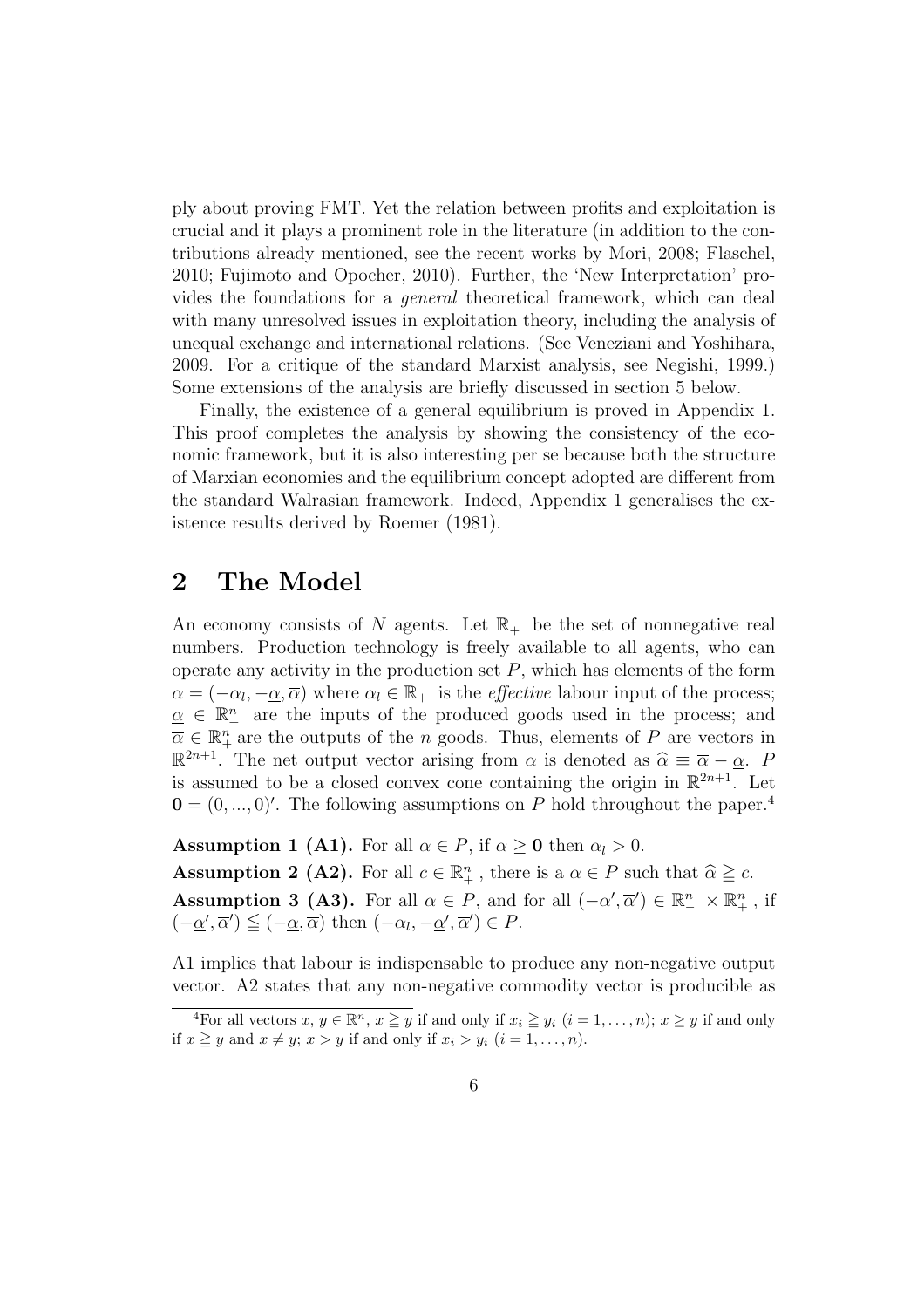a net output. A3 is a free disposal condition, which states that, given any feasible production process  $\alpha$ , any vector producing (weakly) less net output than  $\alpha$  is also feasible using the same amount of labour as  $\alpha$  itself.

Given P, the set of production activities feasible with  $\alpha_l = k$  units of effective labour can be defined as follows:

$$
P(\alpha_l = k) \equiv \{(-\alpha_l, -\underline{\alpha}, \overline{\alpha}) \in P \mid \alpha_l = k\},\
$$

and the set of net output vectors feasible with  $k$  units of effective labour is:

$$
\widehat{P}(\alpha_l = k) \equiv \{ \widehat{\alpha} \in \mathbb{R}^n \mid \text{there is } \alpha \in P(\alpha_l = k) \text{ such that } \overline{\alpha} - \underline{\alpha} \geq \widehat{\alpha} \}.
$$

For any set  $X \subseteq \mathbb{R}^n$ ,  $\partial X \equiv \{x \in X \mid \nexists x' \in X \text{ s.t. } x' > x\}$  is the frontier of X, and  $SX \equiv \{x \in X \mid \nexists x' \in X \text{ s.t. } x' \geq x\}$  is the efficient frontier of X.

This paper investigates exploitation when heterogeneous agents are endowed with unequal amounts of physical and human capital. In the economy, agents produce, consume, and trade labour. On the production side, they can either sell their labour-power or hire workers to work on their capital, or they can be self-employed and work on their own assets. More precisely, for all  $\nu \in N$ , let  $s^{\nu} \in \mathbb{R}_{++}$  be agent  $\nu$ 's skill level and let  $\omega^{\nu} \in \mathbb{R}_{+}^{n}$  be the vector of productive assets inherited by  $\nu$ . Then,  $\alpha^{\nu} = (-\alpha_l^{\nu}, -\underline{\alpha}^{\nu}, \overline{\alpha}^{\nu}) \in P$ is the production process operated by  $\nu$  as a self-employed producer, with her own capital, where  $\alpha_l^{\nu} = s^{\nu} a_l^{\nu}$  and  $a_l^{\nu}$  is the labour *time* expended by  $\nu$ ;  $\beta^{\nu} = (-\beta_l^{\nu}, -\underline{\beta}^{\nu}, \overline{\beta}^{\nu}) \in P$  is the production process that  $\nu$  operates by hiring (effective) labour  $\beta_l^{\nu}$ ;  $\gamma^{\nu} = s^{\nu} l^{\nu}$  is  $\nu$ 's effective labour supply, where  $l^{\nu}$  is the labour *time* supplied by  $\nu$  on the market. Thus, let  $\lambda^{\nu} = (a_l^{\nu} + l^{\nu})$  be the total amount of labour time expended by  $\nu$ , and let  $\Lambda^{\nu} = \alpha^{\nu}_l + \gamma^{\nu} = s^{\nu} \lambda^{\nu}$  be the total amount of effective labour performed by  $\nu$ , either as a self-employed producer or working for some other agent.

On the consumption side, let  $C \subseteq \mathbb{R}^n_+$  be the consumption space of each agent with generic element  $c^{\nu}$  as a consumption vector of agent  $\nu$ , and assume that total labour hours expended by each agent do not exceed the common endowment  $L^{\nu}$ , where units are normalised so that  $L^{\nu} = 1$ , for all  $\nu$ . Agent v's welfare is representable by a function  $u^{\nu} : C \times [0,1] \to \mathbb{R}_+$ , which is monotonic on  $C \times [0, 1]$  (increasing in consumption and decreasing in labour time). The function  $u$  can be interpreted either as a standard subjectivist neoclassical utility function or as an objectivist index of individual wellbeing, or status. The latter view is more in line with exploitation theory, but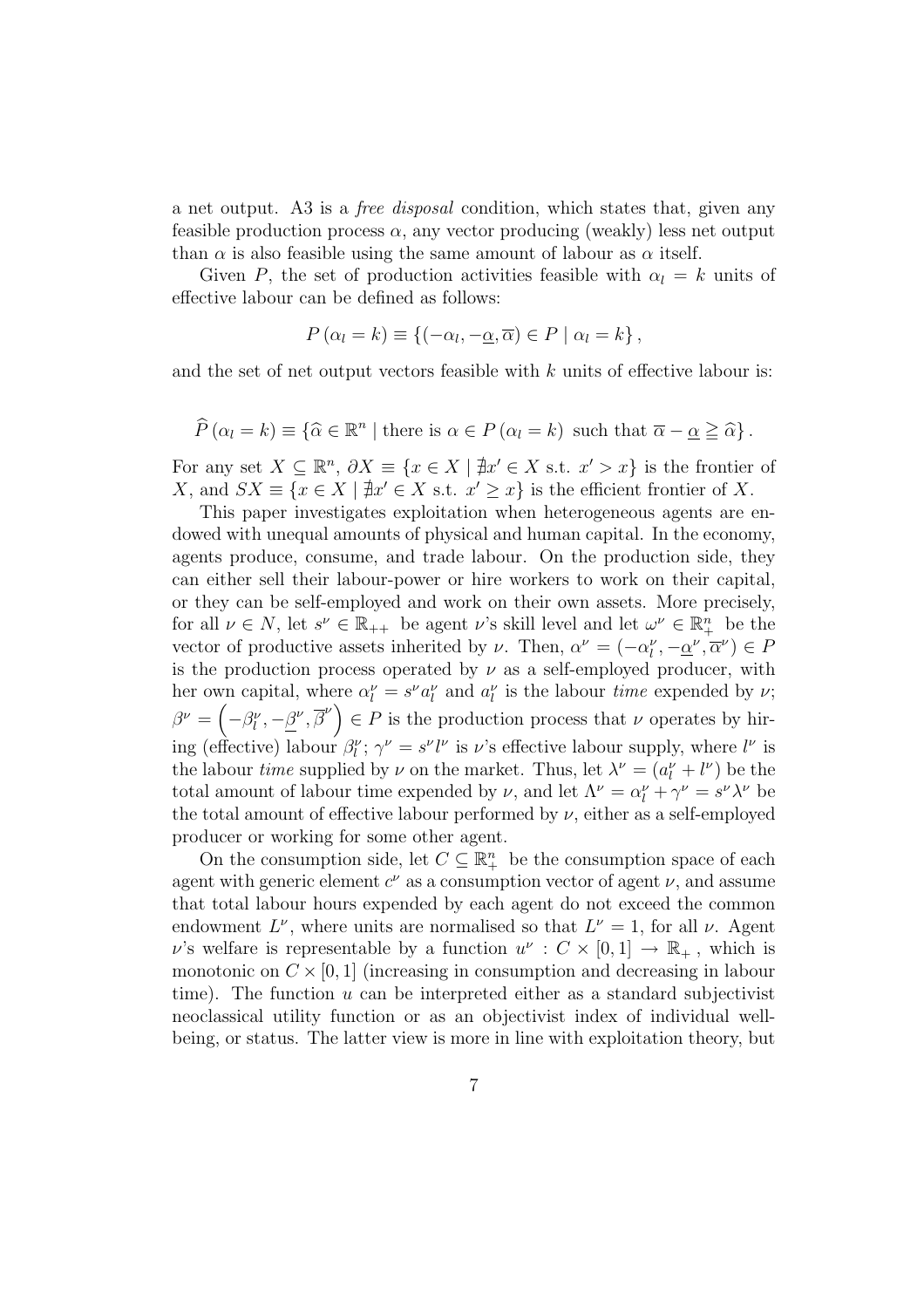the two interpretations are formally equivalent.<sup>5</sup> For the sake of simplicity, and with no loss of generality, in what follows,  $u$  is assumed to be strictly monotonic on  $C$  in at least one argument. The conclusions of the paper do not depend on this assumption, and some extensions of the analysis and the relation with other models in the literature are discussed in section 5 below.

Let p denote the  $1 \times n$  vector of commodity prices and let w denote the wage rate *per unit of effective labour*. Given the assumption of perfect contracting in the labour market, the latter is indeed the relevant wage. Given  $(p, w)$ , each  $\nu$  is assumed to choose a plan  $(\alpha^{\nu}, \beta^{\nu}, \gamma^{\nu}, c^{\nu})$  to maximise her welfare subject to the constraint that net income is sufficient for consumption plans; wealth is sufficient for production plans; production plans are technically feasible; and total labour hours expended do not exceed  $L^{\nu} = 1$ . Formally, each  $\nu$  solves the following programme  $MP^{\nu}$ .<sup>6</sup>

$$
\max_{(\alpha^{\nu},\beta^{\nu},\gamma^{\nu},c^{\nu})}u^{\nu}\left(c^{\nu},\lambda^{\nu}\right)
$$

subject to

$$
[p(\overline{\alpha}^{\nu} - \underline{\alpha}^{\nu})] + [p(\overline{\beta}^{\nu} - \underline{\beta}^{\nu}) - w\beta_{l}^{\nu}] + [w\gamma^{\nu}] = pc^{\nu},
$$
  

$$
p(\underline{\alpha}^{\nu} + \underline{\beta}^{\nu}) \leq p\omega^{\nu},
$$
  

$$
\alpha^{\nu} \in P; \beta^{\nu} \in P, \lambda^{\nu} \leq 1.
$$

 $MP^{\nu}$  is a suitable way of modelling agent  $\nu$ 's decision problem. On the one hand, it can be interpreted as a generalisation of standard Marxian accumulation economies (see, e.g., Roemer 1981, 1982; Yoshihara, 2010), in which heterogeneous individuals are explicitly considered in their double role as producers and consumers. In Yoshihara  $(2010)$ , for example,  $s =$  $(1, \ldots, 1), C \equiv \mathbb{R}^n_+$ , and there is a continuous, quasi-concave, and strictly monotonic real-valued function  $f: C \to \mathbb{R}_+$  such that  $u^{\nu}(c, \lambda) = f(c)$ , for all  $\nu$  and for any  $(c, \lambda) \in C \times [0, 1]$ . Further, as shown below, although agents are not assumed to maximise profits, profit maximisation is a corollary of  $MP^{\nu}$ . On the other hand, individuals are not assumed to be simply 'agents of capital' and unlike in traditional Marxian models (e.g., Roemer, 1982, ch.4),

<sup>5</sup>For a discussion of subjective and objective approaches, see Roemer and Veneziani (2004) and, in the context of Marxist theory, Yoshihara and Veneziani (2010).

<sup>&</sup>lt;sup>6</sup>The first constraint is written as equality without loss of generality, given the assumptions on the monotonicity of u.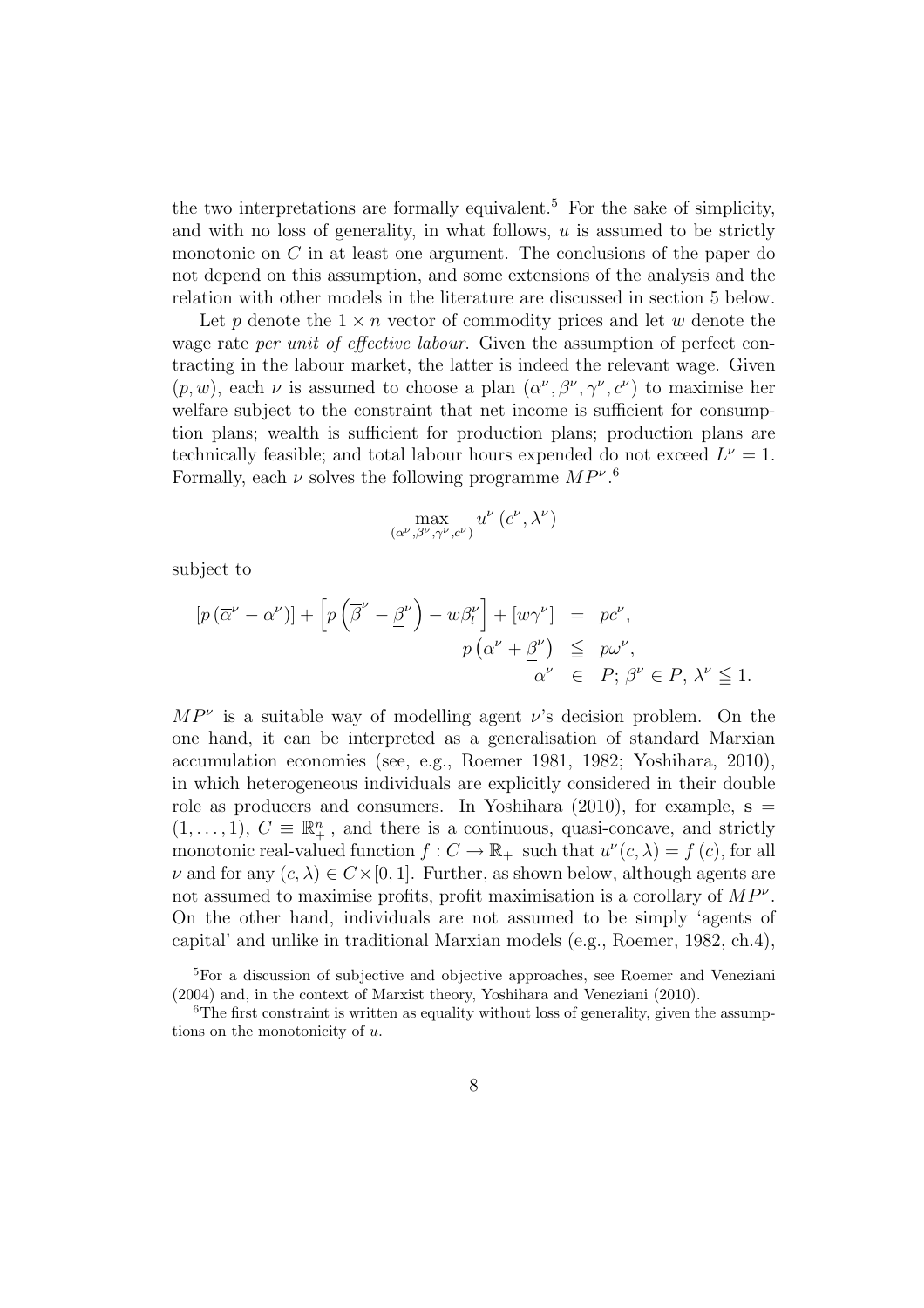capitalists are not assumed to maximise accumulation per se and production does not take place "for production's own sake" (Luxemburg, 1951, p.333).

Let  $\mathcal{O}^{\nu}(p, w)$  be the set of plans  $(\alpha^{\nu}, \beta^{\nu}, \gamma^{\nu}, c^{\nu})$  that solve  $MP^{\nu}$  at prices Let  $O^e(p, w)$  be the set of plans  $(\alpha^e, \beta^e, \gamma^e, \alpha^e)$  that solve  $MP^e$  at prices  $(p, w)$ . Let  $\Omega = (\omega^1, \omega^2, ..., \omega^N)$ ,  $\mathbf{u} = (u^1, u^2, ..., u^N)$ , and  $\mathbf{s} = (s^1, s^2, ..., s^N)$ . Let  $E(P, N, \mathbf{u}, \mathbf{s}, \Omega)$ , or as a shorthand notation E, denote the economy with technology  $P$ , agents  $N$ , utility functions **u**, labour skills **s**, and productive endowments  $\Omega$ . Let the set of all such economies be denoted by  $\mathcal{E}$ . Let endowm<br> $c = \sum_{\nu}^{N}$  $\sum_{\nu=1}^{N} c^{\nu}$  be aggregate consumption; and let a similar notation hold for all other variables. The equilibrium concept can now be defined.

**Definition 1:** A reproducible solution (RS) for  $E(P, N, \mathbf{u}, \mathbf{s}, \Omega) \in \mathcal{E}$  is a price vector  $(p, w)$  and an associated set of actions such that:

(i)  $(\alpha^{\nu}, \beta^{\nu}, \gamma^{\nu}, c^{\nu}) \in \mathcal{O}^{\nu}(p, w)$  for all  $\nu$  (optimality); (ii)  $\widehat{\alpha} + \widehat{\beta} \geq c$  (reproducibility); (iii)  $\alpha + \beta \leq \omega$  (feasibility);

(iv)  $\beta_l = \gamma$  (labour market equilibrium).

In other words, at a RS (i) every agent optimises; (iii) there are enough resources for production plans; and (iv) the labour market clears. Condition (ii) states that net outputs should at least suffice for aggregate consumption. This is equivalent to requiring that the vector of social endowments does not decrease component-wise, because (ii) is equivalent to  $\omega + (\widehat{\alpha} + \widehat{\beta} - c) \geq \omega$ , which states that stocks at the beginning of next period should not be smaller than stocks at the beginning of the current period. Indeed, although the RS is defined as a temporary equilibrium in a static general equilibrium framework, it can be seen as a one-shot slice of a stationary equilibrium in a dynamic general equilibrium framework.<sup>7</sup>

Some properties of RSs should immediately be noted. First, by the assumptions on u, it immediately follows that  $p \ge 0$  and  $w \ge 0$  at a non-trivial RS. Next, let  $\pi^{\max} = \max_{\alpha \in P} \frac{\hat{p} \hat{\alpha} - w \alpha_l}{n \alpha_l}$  $\frac{-w\alpha_l}{p\alpha}$ : by the assumptions on P,  $\pi^{\max}$  is welldefined. Hence, let  $P^{\pi}(p, w) = \begin{cases} \alpha \in P | \pi^{\max} = \frac{p\hat{\alpha} - w\alpha}{n\alpha} \end{cases}$  $\left\{\frac{-w\alpha_l}{p\alpha}\right\}$ . It is proven in a straightforward way at any non-trivial RS, that the maximum profit rate is nonnegative, that only processes yielding the maximum rate of profit are activated, and that the profit rate is equalised.

<sup>7</sup>See Veneziani (2007) and Veneziani and Yoshihara (2009) for a thorough analysis.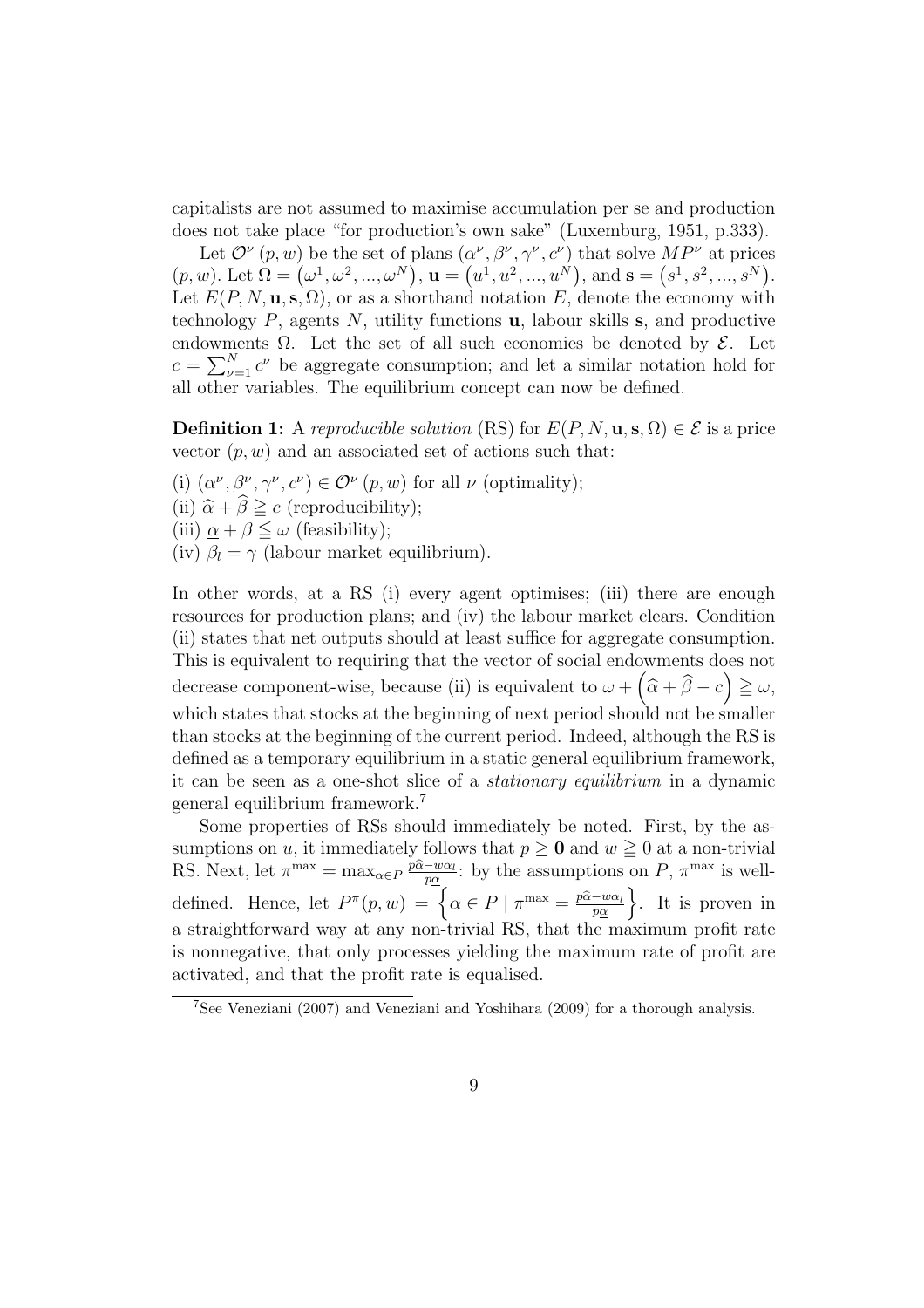**Lemma 1:** Let  $(p, w)$  be a non-trivial RS for  $E \in \mathcal{E}$  such that  $c > 0$ . Then,  $p\hat{\alpha} - w\alpha_l \geq 0$  for some  $\alpha \in P \setminus \{0\}$ , and  $\alpha^{\nu}, \beta^{\nu} \in P^{\pi}(p, w)$  for all  $\nu$ .

#### 3 Labour exploitation: an axiomatic approach

In Marxian theory, exploitation is conceived of as the unequal exchange of labour between agents: considering an agent  $\nu \in N$ , exploitative relations are characterised by systematic differences between the labour contributed by  $\nu$ to the economy and the labour 'received' by  $\nu$ , which is given by the amount of labour contained, or embodied, in some relevant consumption bundle(s). Therefore, for any bundle  $c \in \mathbb{R}^n_+$ , it is necessary to define the labour value (or labour content) of c. Unlike in standard Leontief economies, the definition of the labour content of  $c$  is not obvious, and various definitions have, in fact, been proposed. In this section, a general condition - called the axiom of Labour Exploitation for the Working Class, or LEW - is proposed which every definition of labour exploitation should satisfy in order to capture the core insights of the theory of exploitation as the UE of labour.

First of all, note that the set of agents  $N$  can be partitioned, for analytical purposes, into two disjoint subsets, namely the core of the working class, denoted as W, which comprises agents with no initial endowments; and the set O of agents, including some segments of the working class, who own a positive amount of at least some productive assets. Thus,  $W = \{ \nu \in N \mid \omega^{\nu} = 0 \}$ and  $O = \{ \nu \in N \mid \omega^{\nu} \geq 0 \}.$  The economies analysed in this paper are more general than the polarised, two-class societies usually considered in the literature, and in the next section the exploitation status of all agents is derived, including those in intermediate class positions. Yet the set of proletarians W is of clear focal interest in exploitation theory: theoretically, if any agents are exploited, then those in  $W$  should be definitely among them, if they work at all. It is therefore opportune, from a formal viewpoint, to focus on the set W in order to provide a domain condition defining a minimum requirement that all definitions of exploitation as the UE of labour should satisfy.<sup>8</sup>

<sup>&</sup>lt;sup>8</sup>It might be argued that the appropriate definition of proletarians relates to their financial wealth, rather than their vector of endowments. If this view is adopted, then  $W' = \{ \nu \in N \mid p\omega^{\nu} = 0 \}$  and  $O' = \{ \nu \in N \mid p\omega^{\nu} > 0 \}$ . This distinction is relevant only if  $p \ngeq 0$  and it does not make any significant difference for the results of this paper. In fact, since axiom LEW aims to provide a weak domain condition to define the set of exploited agents, it is theoretically appropriate to focus on the set of agents  $W \subseteq W'$ .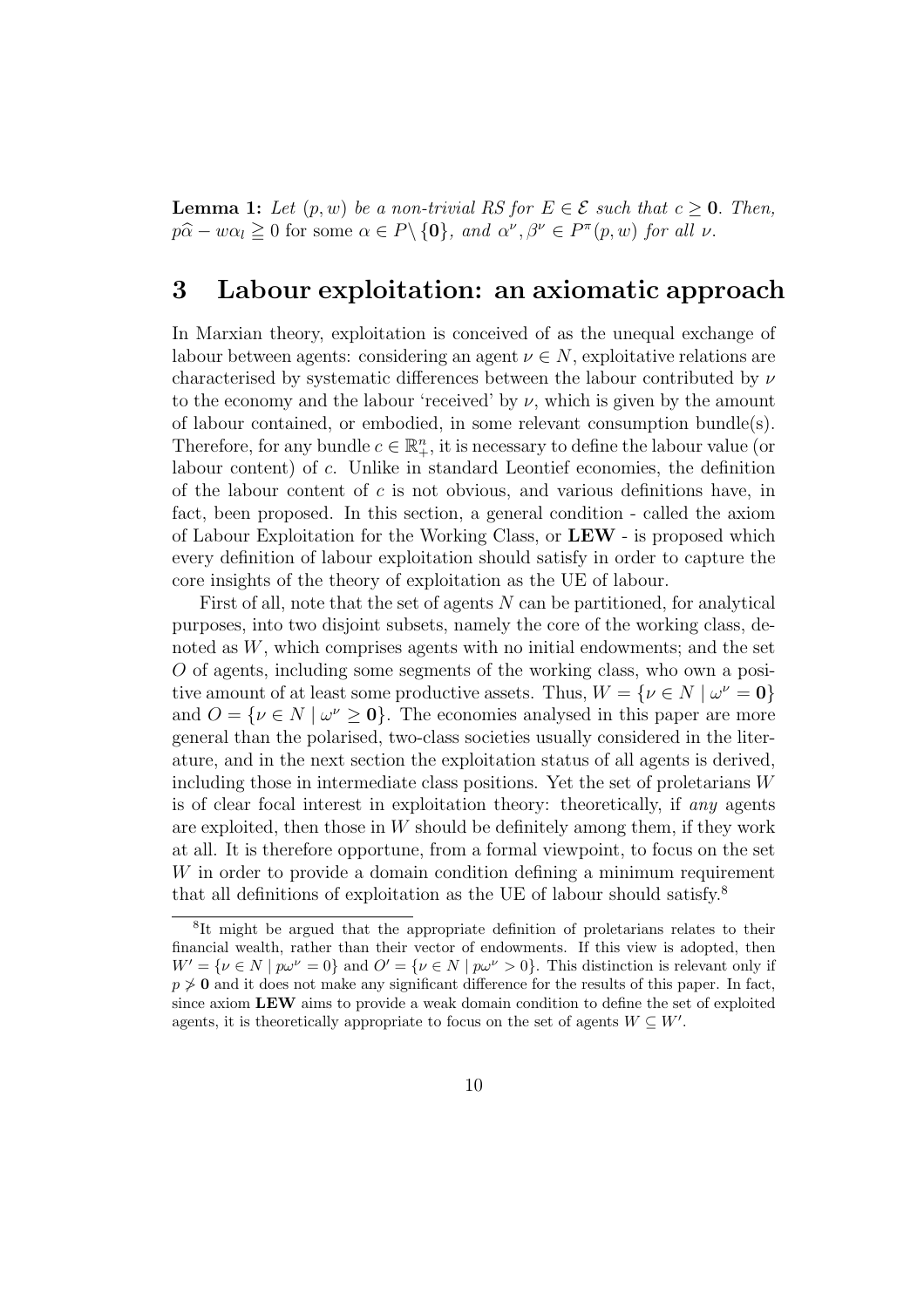Let  $B(p, w\Lambda) \equiv$  $\overline{a}$  $c \in \mathbb{R}^n_+ \mid pc = w\Lambda$ ª denote the set of consumption bundles that can be (just) afforded, at prices  $p$ , by an agent in  $W$ , who supplies Λ units of labour at a wage rate w. Let  $\phi$  (*c*)  $\equiv$  {α ∈ *P* |  $\hat{\alpha} \ge c$ } denote the set of activities that produce at least  $c$  as net output. A basic axiom can now be introduced that every formulation of labour exploitation should satisfy.

Labour Exploitation for the Working Class (LEW): Consider any economy  $E \in \mathcal{E}$ . Let  $(p, w)$  be a RS for E. Given any definition of exploitation, the set of exploited agents  $N^{ted} \subseteq N$  is identified at  $(p, w)$ . Then, the set  $N^{ted}$  should have the following property: there exists a profile  $(\bar{c}^1, ..., \bar{c}^W)$  such that for any  $\nu \in W$ ,  $\overline{c}^{\nu} \in B(p, w\Lambda^{\nu}) \cap \mathbb{R}^n_+$ , and for some  $\alpha^{\overline{c}^{\nu}} \in \phi(\overline{c}^{\nu}) \cap \partial P$ with  $\widehat{\alpha}^{\overline{c}^{\nu}} \neq \overline{c}^{\nu}$ :

$$
\nu \in N^{ted} \Leftrightarrow \alpha_l^{\bar{c}^{\nu}} < \Lambda^{\nu}.
$$

Axiom LEW requires that, at any RS, the exploitation status of every propertyless worker  $\nu \in W$  be characterised by identifying a nonnegative reference commodity vector  $\bar{c}^{\nu}$ . This reference vector is technically feasible and can be purchased by  $\nu$ , and it identifies the amount of labour that  $\nu$ receives. Thus, if  $\nu \in W$  supplies  $\Lambda^{\nu}$ , and  $\Lambda^{\nu}$  is more than the labour socially necessary to produce  $\bar{c}^{\nu}$ , then  $\nu$  is regarded as contributing more labour than  $\nu$  receives. According to LEW, all such agents belong to  $N^{ted}$ .

As a domain condition for the admissible class of exploitation-forms, LEW captures some key insights of the UE theory of exploitation that are shared by all of the main approaches in the literature.<sup>10</sup> In the UE theory, the exploitation status of an agent  $\nu$  is determined by the difference between the amount of labour that  $\nu$  'contributes' to the economy, in some relevant sense, and the amount she 'receives', in some relevant sense. In the convex economies considered in this paper, the former quantity is given by the amount of labour supplied,  $\Lambda^{\nu}$ , whereas there are many possible UE views concerning the amount of labour that each agent receives, which incorporate different normative and positive concerns. As a domain condition, LEW

<sup>&</sup>lt;sup>9</sup>In axiom LEW the case  $N^{ted} = N$  is not ruled out: this is theoretically appropriate, given the nature of LEW as a minimum domain condition, and even some of the classic definitions of exploitation - such as Morishima's (1974) - do not exclude this case.

<sup>&</sup>lt;sup>10</sup>It should be stressed that LEW only applies to labour-based definitions of exploitation. It is not relevant, for example, for Roemer's (1982) property-relations definition of exploitation. Similar versions of LEW are analysed by Yoshihara and Veneziani (2009) and Yoshihara (2010), in the context of different economies.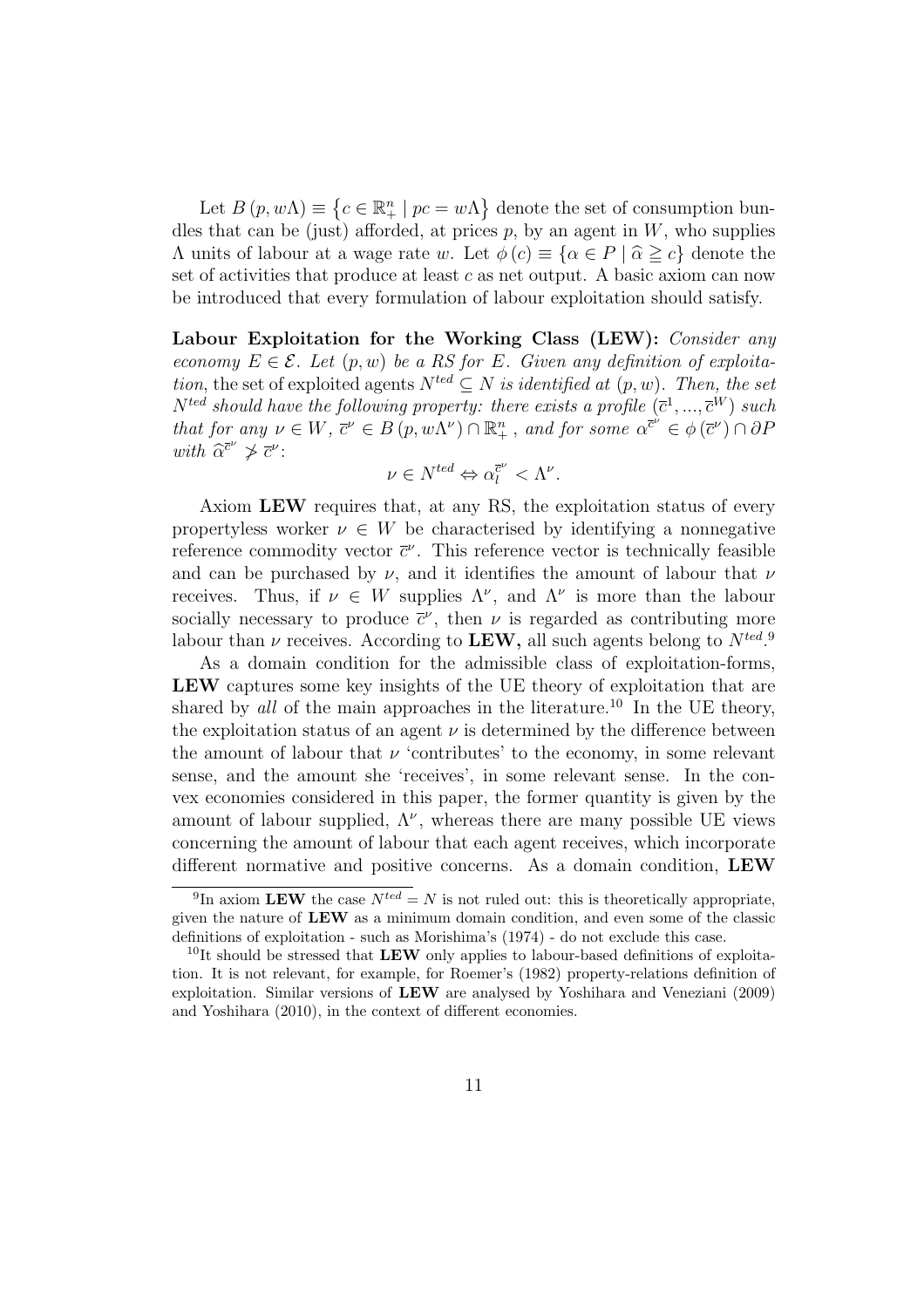provides some minimal, key restrictions on the definition of the amount of labour that a theoretically relevant subset of agents receives.

First, according to LEW, the amount of labour that  $\nu \in W$  receives depends on her income, or more precisely, it is determined in equilibrium by some reference consumption vectors that  $\nu$  can purchase. In the standard approach, the reference vector corresponds to the bundle actually chosen by the agent. LEW is weaker in that it only requires that the reference vector be potentially affordable.

Second, LEW captures another key tenet of the UE theory of exploitation by stipulating that the amount of labour associated with the reference bundle - and thus 'received' by an agent - is related to the production conditions of the economy. More precisely, LEW states that the reference bundle be technologically feasible as net output, and it defines its labour content as the amount of labour socially necessary to produce it. It is worth noting that LEW requires that the amount of labour associated with each reference bundle be uniquely determined with reference to production conditions, but it does not specify how such amount should be chosen, and there may be in principle many (efficient) ways of producing  $\bar{c}^{\nu}$ , and thus of determining  $\alpha_{l}^{\bar{c}^{\nu}}$  $\bar{\bar l}^{\nu}$  .

Third, LEW is weak also because it does not provide comprehensive conditions for the determination of exploitation status. It only focuses on a subset of agents, namely those who own no physical assets, and it is silent on the exploitation status of all other agents. Further, given any definition of exploitation, and any RS, the set of exploiters  $N^{ter} \subseteq N$  is also defined, where  $N^{ter} \cap N^{ted} = \mathcal{O}$ , but axiom  $\mathbf{LEW}$  imposes no restrictions on the determination of  $N^{ter}$ .

Finally, it is worth noting that the vector  $\bar{c}^{\nu}$  in LEW need not be uniquely fixed, and may be a function of  $(p, w)$ . Further, once  $\bar{c}^{\nu}$  is identified, the existence of  $\alpha^{\bar{c}^{\nu}}$  is guaranteed by A2 and A3.

In sum, LEW incorporates several key features of exploitation as the UE of labour, and it sets a weak restriction on the class of admissible definitions. Indeed, that all of the main definitions in the literature, suitably extended to economies with heterogeneous labour, satisfy LEW. Consider first Morishima's (1974) classic definition. According to Morishima, the labour value of a commodity vector c, denoted as  $l.v. (c)$ , is the minimum amount of (effective) labour necessary to produce  $c$  as net output. Formally:

$$
l.v. (c) \equiv \min \{ \alpha_l \mid \alpha_l - (\alpha_l, -\alpha_l, \overline{\alpha}) \in \phi(c) \}.
$$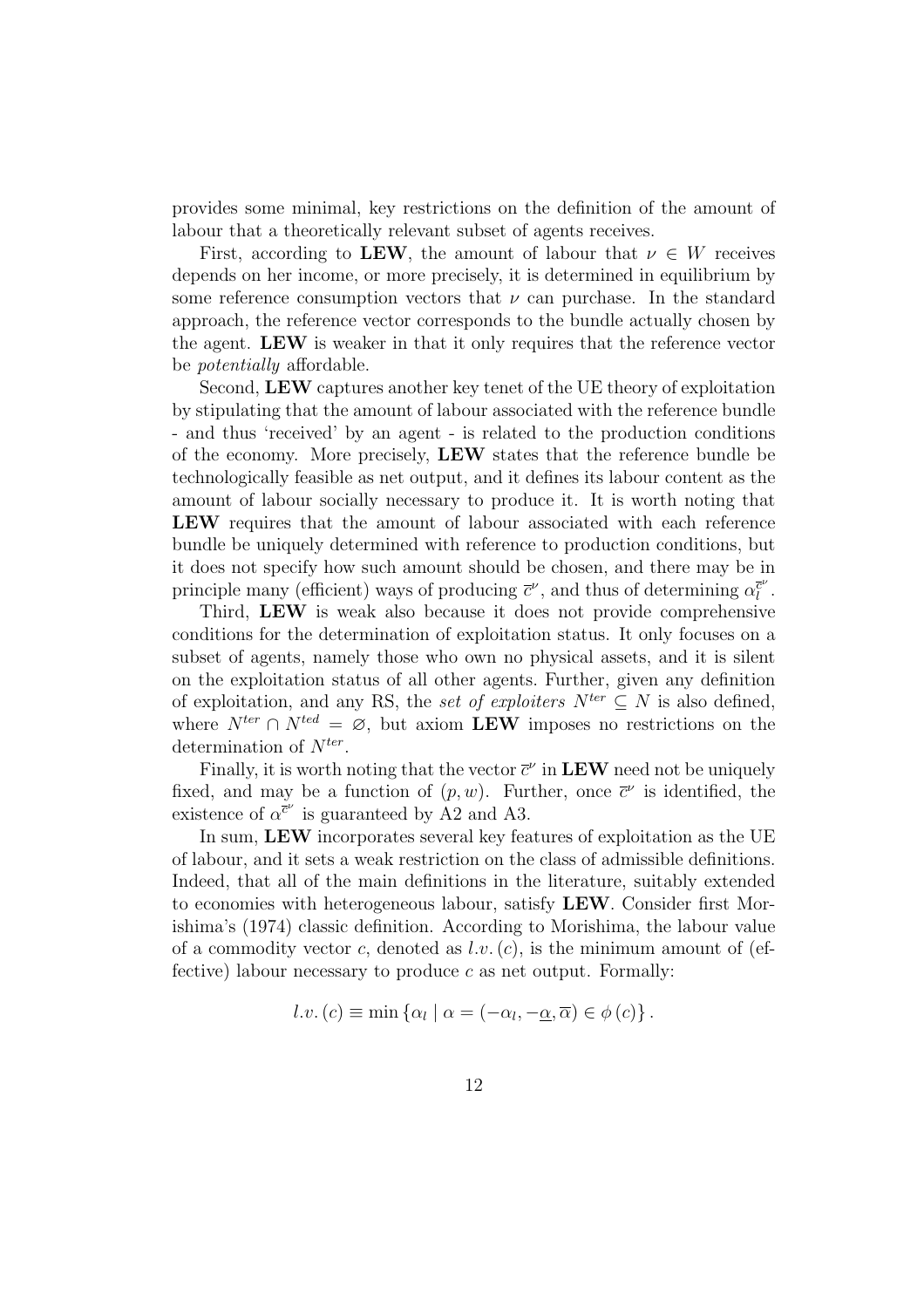It is easy to see that  $\phi(c)$  is non-empty by A2 and that the set

$$
\{\alpha_l \mid \alpha = (-\alpha_l; -\underline{\alpha}; \overline{\alpha}) \in \phi(c)\}\
$$

is bounded from below by 0, by the assumption  $\mathbf{0} \in P$  and by A1. Hence, l.v.(c) is well defined and, by A1, it is positive whenever  $c \neq 0$ . Then, the following definition of exploitation can be provided.

**Definition 2** (Morishima, 1974): A worker  $\nu \in W$ , who supplies  $\Lambda^{\nu}$  and consumes  $c^{\nu} \in \mathbb{R}^n_+$ , is exploited, i.e.  $\nu \in N^{ted}$ , if and only if  $\Lambda^{\nu} > l.v.$   $(c^{\nu})$ .

In order to show that Definition 2 satisfies LEW, at any RS, let  $\bar{c}^{\nu} \equiv c^{\nu} \in$  $B(p, w\Lambda^{\nu})$  and:

$$
\alpha^{\overline{c}^{\nu}} \in \arg\min \{ \alpha_l \mid \alpha = (-\alpha_l, -\underline{\alpha}, \overline{\alpha}) \in \phi(\overline{c}^{\nu}) \}.
$$

Unlike Morishima's (1974) definition, Roemer's (1982) definition of labour value depends on prices. Given a price vector  $(p, w)$ , let  $\phi(c; p, w) \equiv {\alpha \in P^{\pi}(p, w) | \hat{\alpha} \geq c}$ be the set of profit-rate-maximising activities that produce at least  $c$  as net output. According to Roemer  $(1982)$ , the labour value of vector c, denoted as l.v.  $(c; p, w)$ , is the minimum amount of (effective) labour necessary to produce c as net output among profit-rate-maximising activities. Formally:

$$
l.v. (c; p, w) \equiv \min \{ \alpha_l \mid \alpha_l = (-\alpha_l, -\underline{\alpha}, \overline{\alpha}) \in \phi (c; p, w) \}.
$$

Again, it is immediately verified that  $l.v. (c; p, w)$  is well defined and it is positive for all  $c \neq 0$ . Then the following definition can be stated.

**Definition 3** (Roemer, 1982): Consider an economy  $E \in \mathcal{E}$ . Let  $(p, w)$  be a RS for E. A worker  $\nu \in W$ , who supplies  $\Lambda^{\nu}$  and consumes  $c^{\nu}$ , is exploited, *i.e.*  $\nu \in N^{ted}$ , if and only if  $\Lambda^{\nu} > l.v.$   $(c^{\nu}; p, w)$ .

In order to show that Definition 3 satisfies LEW, at any RS, let  $\bar{c}^{\nu} \equiv c^{\nu} \in$  $B(p, w\Lambda^{\nu})$  and

$$
\alpha^{\bar{c}^{\nu}} \in \arg\min \left\{ \alpha_l \mid \alpha = (-\alpha_l, -\underline{\alpha}, \overline{\alpha}) \in \phi(\bar{c}^{\nu}; p, w) \right\}.
$$

In addition to the above two classic definitions, in this paper, a new definition is analysed, which has been recently proposed by Yoshihara and Veneziani (2009, 2010) and Yoshihara (2010). For any  $p \in \mathbb{R}^n_+$  and  $c \in \mathbb{R}^n_+$ ,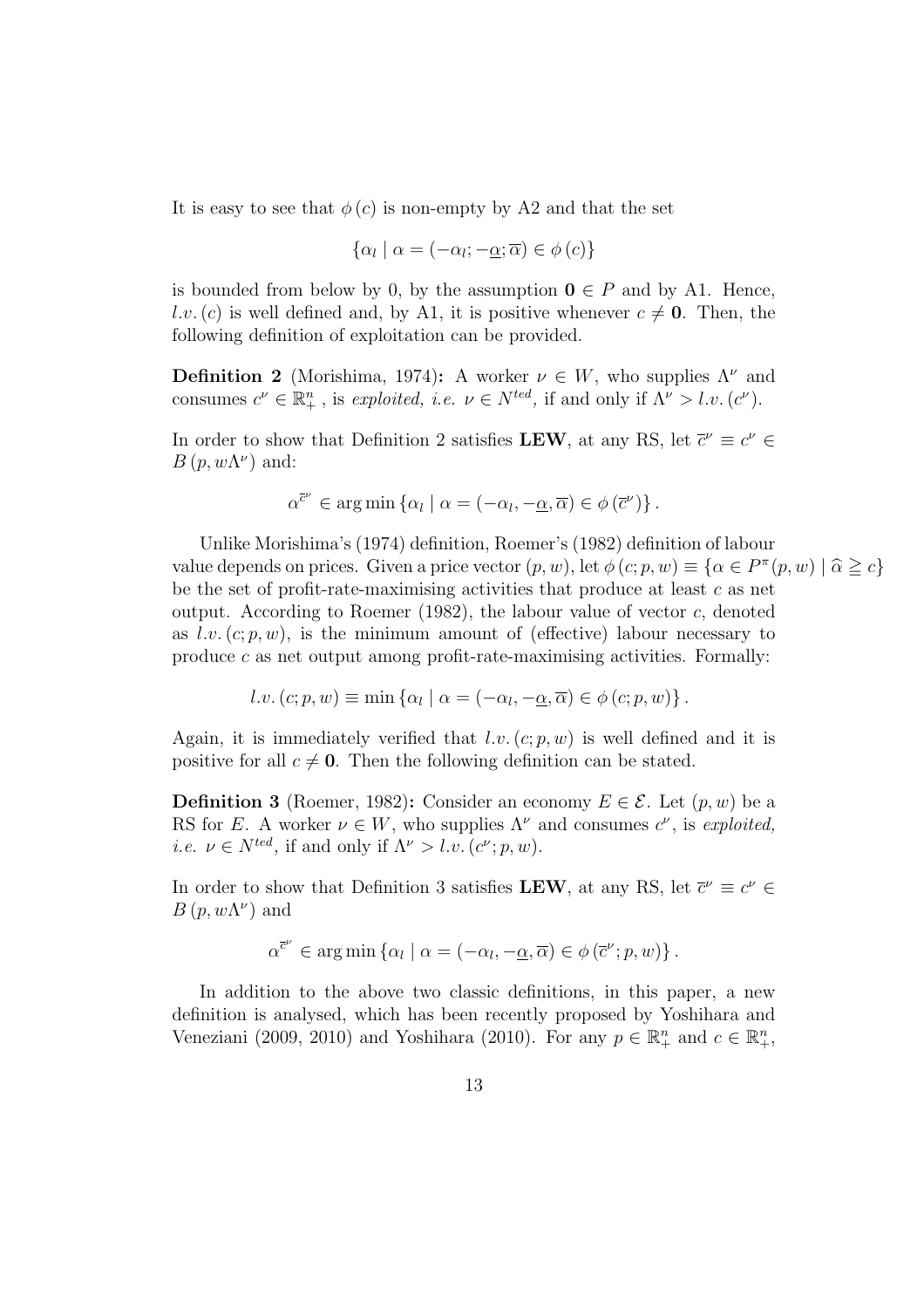let  $\mathcal{B}(p,c) \equiv$  $\overline{a}$  $x \in \mathbb{R}^n_+ \mid px = pc$ :  $\mathcal{B}(p, c)$  is the set of bundles that cost exactly as much as c at prices p.

**Definition 4:** Consider an economy  $E \in \mathcal{E}$ . Let  $(p, w)$  be a RS for E such that  $\widehat{\alpha}^{p,w}$  is aggregate net output and  $\alpha_1^{p,w}$  $l_l^{p,w}$  is aggregate (effective) labour expended. Let  $\tau^c \in [0,1]$  be such that  $\tau^c \widehat{\alpha}^{p,w} \in \mathcal{B}(p,c)$ . The *labour embodied* in c at the social reproduction point  $\alpha^{p,w}$  is  $\tau^c \alpha_l^{p,w}$  $_{l}^{p,w}.$ 

As in Roemer's (1982) approach, in Definition 4 the labour content of a commodity can be identified only if the price vector is known. Yet social relations play a more central role than in Roemer's theory, because the definition of labour content requires a prior knowledge of the social reproduction point and labour content is explicitly linked to the redistribution of total social labour (total labour employed), which corresponds to the total labour value of national income. Then, the following definition identifies the set of propertyless workers who are exploited.

**Definition 5:** Consider an economy  $E \in \mathcal{E}$ . Let  $(p, w)$  be a RS for E such that  $\hat{\alpha}^{p,w}$  is the social reproduction point. For any  $\nu \in W$ , who supplies  $\Lambda^{\nu}$  and consumes  $c^{\nu}$ , let  $\tau^{c^{\nu}}$  be defined as in Definition 4. Then,  $\nu \in W$  is exploited, i.e.  $\nu \in N^{ted}$ , if and only if  $\Lambda^{\nu} > \tau^{c^{\nu}} \alpha_{l}^{p,w}$  $_{l}^{p,w}.$ 

Definition 5 is conceptually related to the 'New Interpretation' developed by Duménil (1980) and Foley (1982). In fact, for any  $\nu \in W$ ,  $\tau^{c^{\nu}}$  represents  $\nu$ 's share of national income, and so  $\tau^{c^{\nu}} \alpha_l^{p,w}$  $l_l^{p,w}$  represents the share of social labour which  $\nu$  receives by earning income barely sufficient to buy  $pc^{\nu}$ . Then, as in the New Interpretation, the notion of exploitation is related to the production and distribution of national income and social labour.

In order to show that Definition 5 satisfies LEW, given any  $(p, w)$  such that  $\alpha^{p,w}$  is the social production point, let  $\tau^{c^{\nu}} = \frac{pc^{\nu}}{p\hat{\alpha}^{p,w}}$ ,  $\overline{c}^{\nu} \equiv \tau^{c^{\nu}} \cdot \hat{\alpha}^{p,w} \in$  $B(p, w\Lambda^{\nu})$  and  $\alpha^{\overline{c}^{\nu}} \equiv \tau^{c^{\nu}} \alpha^{p,w}$ .

The previous arguments provide strong support to the idea that LEW does represent an appropriate domain condition in exploitation theory. LEW is formally weak and it incorporates some arguably compelling and widely shared views on exploitation as the UE of labour. Thus, although it can be proved that the axiom is not trivial and not all definitions in the literature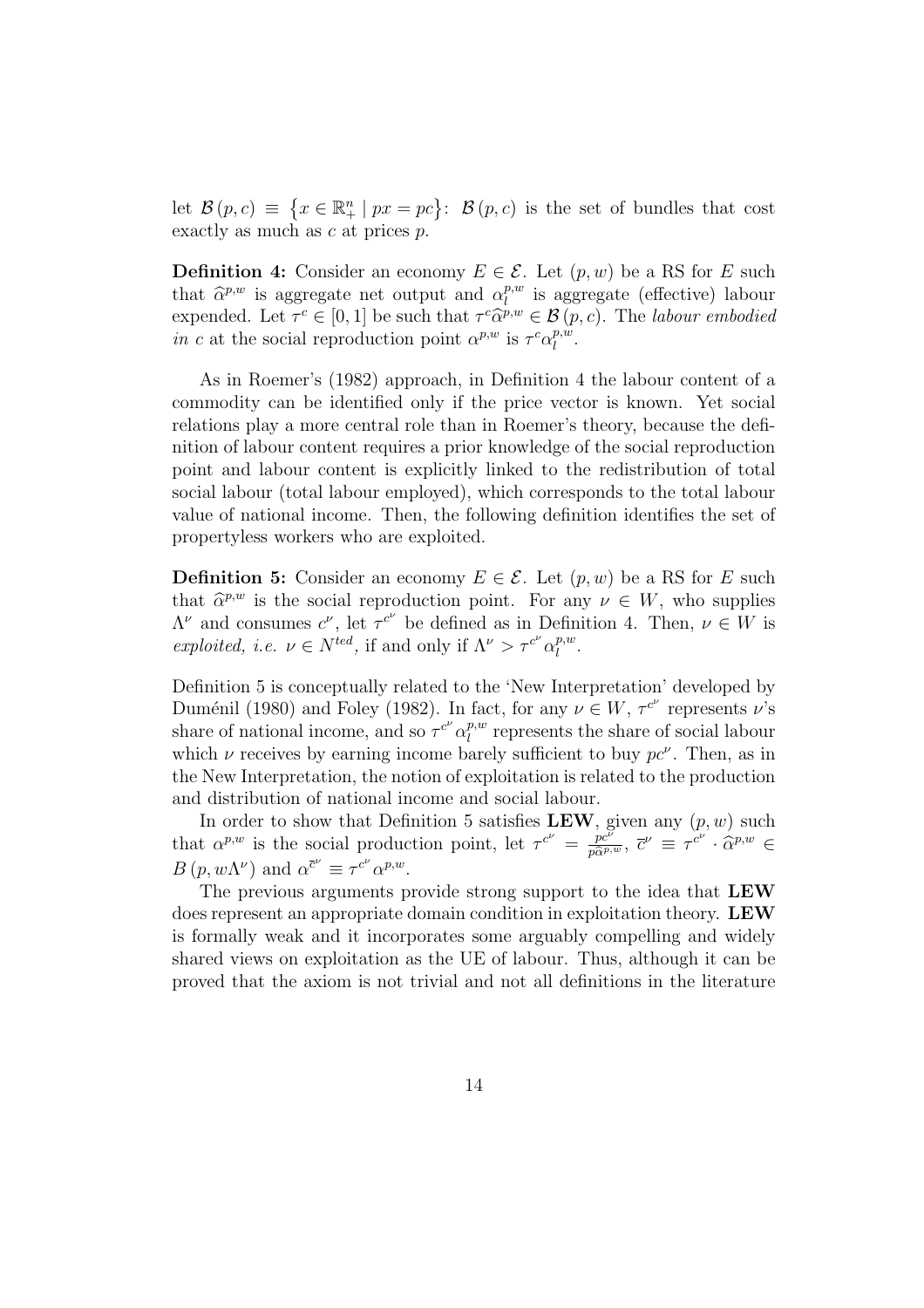satisfy it,<sup>11</sup> all of the major approaches do.<sup>12</sup> The next question, then, is how to discriminate among the various definitions satisfying LEW.

A key tenet of the standard Marxist approach concerns the relation between profits and exploitation. This has been incorporated into FMT (see, e.g., Morishima, 1974; Roemer, 1981), according to which exploitation is synonymous with positive profits. The relevance of FMT, especially in standard approaches, is such that although it is proved as a result, its epistemological status is that of a postulate: the appropriate definition of exploitation is considered to be one which preserves FMT. Therefore it is theoretically appropriate to formalise FMT explicitly in axiomatic terms.

**FMT:** Given an economy  $E \in \mathcal{E}$  and a RS for E,  $(p, w)$ , with aggregate production activity  $\alpha^{p,w}$ , it holds that:

$$
\left[ p\widehat{\alpha}^{p,w} - w\alpha_l^{p,w} > 0 \Leftrightarrow N^{ted} \supseteq W_+ \right]
$$

where  $W_{+} \equiv \{ \nu \in W : \Lambda^{\nu} > 0 \}.$ 

A number of points are worth noting about FMT. First, the axiom is formulated without specifying any definition of labour exploitation: whatever the definition adopted, propertyless agents should be exploited if and only if profits are positive in equilibrium. Second, FMT is more general than in standard two-class models. This is because it both applies to advanced capitalist economies with a complex class structure, and allows for the possibility that propertyless workers in  $W_+$  are a *strict* subset of the set of exploited agents, that is  $W_+ \subset N^{ted}$ . Note that the axiom focuses only on propertyless workers who perform at least some labour: this is a theoretically appropriate restriction, since the exploitation status of agents who do not engage in any economic activities is unclear. Finally, unlike in standard models, FMT is general also in the sense that it allows for very general assumptions on agents and technology, including heterogeneous preferences and skills, a convex cone technology, and so on. Thus, axiom FMT encompasses the standard formulations as special cases.

<sup>&</sup>lt;sup>11</sup>For example, it can be proved that the subjectivist notion of labour exploitation based on workers' preferences recently proposed by Matsuo (2008) does not satisfy LEW. For a thorough discussion, see Yoshihara and Veneziani (2010).

 $12$ It is worth noting that based on Flaschel's (1983) definition of *additive labor values*, it is possible to derive another formulation of labor exploitation that satisfies LEW. Similarly, Definition 6 in Yoshihara (2010) also satisfies LEW.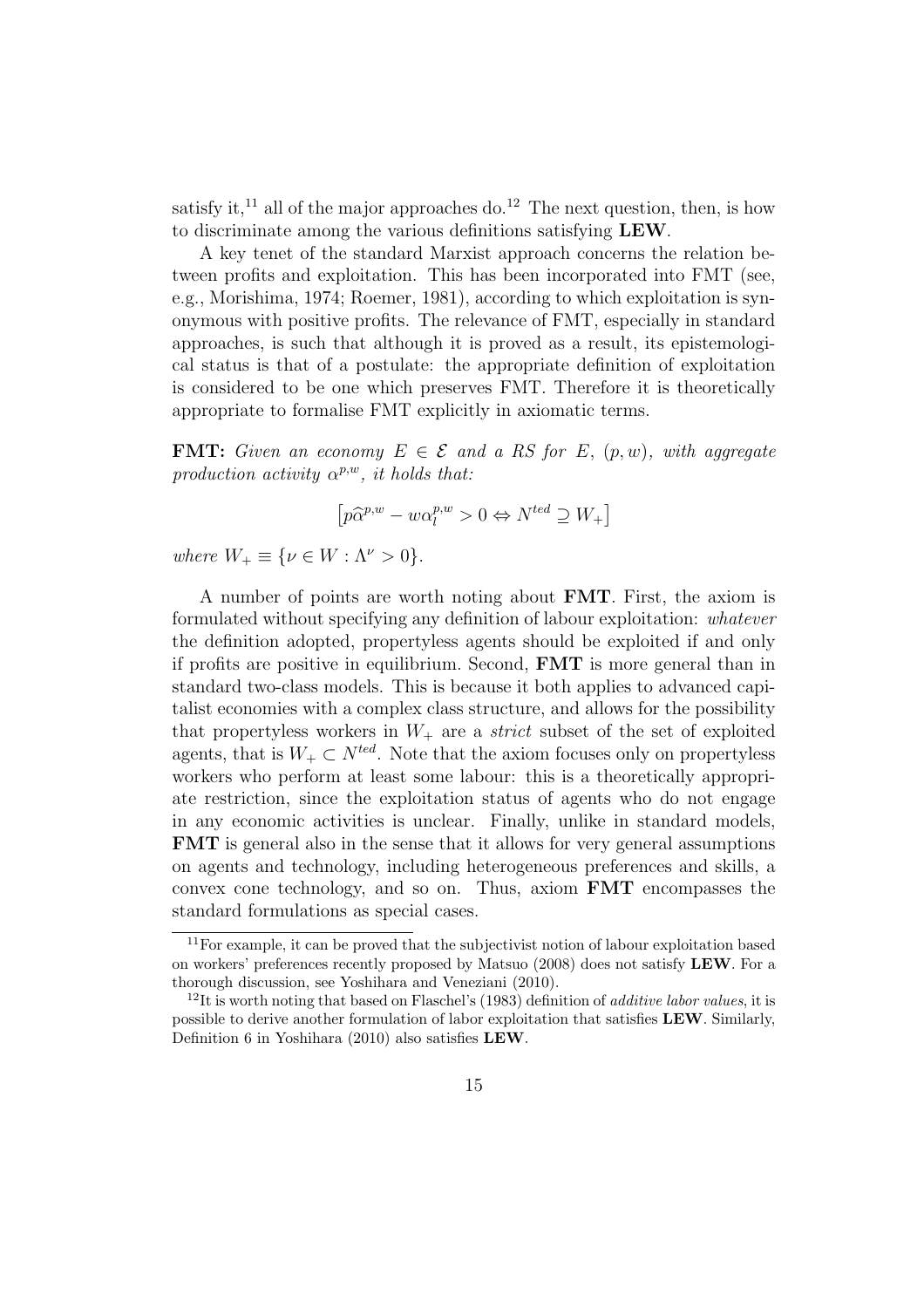Let  $B_{++} (p, w\Lambda) \equiv$  $\overline{a}$  $c \in \mathbb{R}^n_+ \mid pc > w\Lambda$ ª :  $B_{++} (p, w \Lambda)$  is the set of consumption bundles that an agent in W supplying  $\Lambda$  units of effective labour cannot afford. Let  $\Gamma(p, w; k) \equiv \left\{ \widehat{\alpha} \in \partial \widehat{P}(\alpha_l = k) \cap \mathbb{R}^n_+ \mid \widehat{\alpha} \in B_{++}(p, wk) \right\}$ :  $\Gamma(p, w; k)$  is the set of net outputs that can be produced efficiently using k units of (effective) labour, which cannot be afforded by propertyless agents supplying  $k$  units of effective labour. The next theorem characterises the class of definitions of exploitation that satisfy LEW and such that FMT holds. Recall that if LEW holds, then for any  $\nu \in W$ , there is a  $\bar{c}^{\nu} \in B(p, w\Lambda^{\nu})$ and  $\alpha^{\bar{c}^{\nu}} \in \phi(\bar{c}^{\nu}) \cap \partial P$  with  $\widehat{\alpha}^{\bar{c}^{\nu}} \ngeq \bar{c}^{\nu}$  such that  $\nu \in N^{ted} \Leftrightarrow \alpha^{\bar{c}^{\nu}}_l < \Lambda^{\nu}$ .

Theorem 1: For any definition of labour exploitation satisfying LEW, the following two statements are equivalent for any  $E \in \mathcal{E}$  and for any RS  $(p, w)$ with associated aggregate production activity  $\alpha^{p,w}$ :

(1) **FMT** holds under this definition;

(2) for each  $\nu \in W_+$ , there exists  $\underline{c}^{\nu} \in \Gamma(p, w; \Lambda^{\nu}) \cup$  $\int \Lambda^{\nu}$  $\left\{\frac{\Lambda^{\nu}}{\alpha_l^{p,w}}\widehat{\alpha}^{p,w}\right\}$  such that  $\underline{c}^{\nu} > \widehat{\alpha}^{\overline{c}^{\nu}}$  $\Leftrightarrow \pi^{\max} > 0.$ 

**Proof:** (2)  $\Rightarrow$  (1): Consider any  $E \in \mathcal{E}$  and any RS  $(p, w)$  with  $\alpha^{p,w}$ . Suppose that, for each  $\nu \in W_+$ , there exists  $\underline{c}^{\nu} \in \Gamma(p, w; \Lambda^{\nu}) \cup \left\{ \frac{\Lambda^{\nu}}{\alpha^{\nu}}\right\}$ with  $\alpha^{\nu,\omega}$ . Suppose<br>  $\frac{\Lambda^{\nu}}{\alpha_l^{p,w}} \widehat{\alpha}^{p,w}$  such that  $\underline{c}^{\nu} > \widehat{\alpha}^{\overline{c}^{\nu}}$ ⇔  $\pi^{\max} > 0.$ 

Let  $\pi^{\max} > 0$ , so that by Lemma 1,  $p\hat{\alpha}^{p,w} - w\alpha_l^{p,w} > 0$ . Note that, for any  $\nu \in W_+$ , if  $\underline{c}^{\nu} = \frac{\Lambda^{\nu}}{c^{\rho, \nu}}$  $\frac{\Lambda^{\nu}}{\alpha_{l}^{p,w}}\widehat{\alpha}^{p,w}$  then  $\underline{c}^{\nu} \in \partial \widehat{P}(\alpha_{l} = \Lambda^{\nu})$ . Then, for all  $\nu \in W_{+}$ , since  $\underline{c}^{\nu} \in \partial \widehat{P}(\alpha_l = \Lambda^{\nu})$  and  $\underline{c}^{\nu} > \widehat{\alpha}^{\overline{c}^{\nu}}$ , and noting that  $\alpha^{\overline{c}^{\nu}} \in \phi(\overline{c}^{\nu}) \cap \partial P$ , we have  $\alpha_{l}^{\bar{c}^{\nu}} < \Lambda^{\nu}$ . Thus, by **LEW**,  $\nu \in N^{ted}$  holds for any  $\nu \in W_{+}$ .

Let  $\pi^{\max} = 0$ , so that by Lemma 1,  $p\hat{\alpha}^{p,w} - w\alpha_l^{p,w} = 0$ . First, note that by  $\mathbf{A2}, \pi^{\max} = 0$  implies  $w > 0$ . Next, for each  $\nu \in W_+$ , if  $\pi^{\max} = 0$ , then  $\partial \widehat{P}(\alpha_l = \Lambda^{\nu}) \cap \mathbb{R}^n_+ \subseteq B_-(p, w\Lambda^{\nu}) \equiv \{c \in \mathbb{R}^n_+ \mid pc \leq w\Lambda^{\nu}\},\$  which implies that  $\Gamma(p, w; \Lambda^{\nu}) = \emptyset$ . Thus, (2) implies that for each  $\nu \in W_+$ , for  $\underline{c}^{\nu} =$ Λ<sup>ν</sup>  $\frac{\Lambda^{\nu}}{\alpha_l^{p,w}}\hat{\alpha}^{p,w}, \underline{c}^{\nu} > \hat{\alpha}^{\bar{c}^{\nu}}$  does not hold. Then,  $\underline{c}^{\nu} = \frac{\Lambda^{\nu}}{\alpha_l^{p,w}}$  $\frac{\Lambda^{\nu}}{\alpha_l^{p,w}} \widehat{\alpha}_l^{p,w}$  and  $\overline{c}^{\nu} \in B(p,w\Lambda^{\nu})$ imply that for any  $\alpha^{\bar{c}^{\nu}} \in \phi(\bar{c}^{\nu})$  with  $\widehat{\alpha}^{\bar{c}^{\nu}} \geq \bar{c}^{\nu}$ ,  $\alpha_{\bar{l}}^{\bar{c}^{\nu}} \geq \Lambda^{\nu}$ . Thus, by LEW,  $\nu \notin N^{ted}$  holds for any  $\nu \in W_+.$ 

In sum, (2) implies that FMT holds under any definition of exploitation satisfying LEW.

 $(1) \Rightarrow (2)$ : Consider any  $E \in \mathcal{E}$  and any RS  $(p, w)$  with  $\alpha^{p,w}$ . Suppose that  $p\widehat{\alpha}^{p,w} - w\alpha_l^{p,w} > 0 \Leftrightarrow N^{ted} \supseteq W_+$ . First of all, note that if either  $W = \varnothing$  or  $\Lambda^{\nu} = 0$  for all  $\nu \in W$ , then condition (2) is vacuously satisfied. Therefore suppose that  $\Lambda^{\nu} > 0$  for at least some  $\nu \in W$ , and  $W \neq \emptyset$ .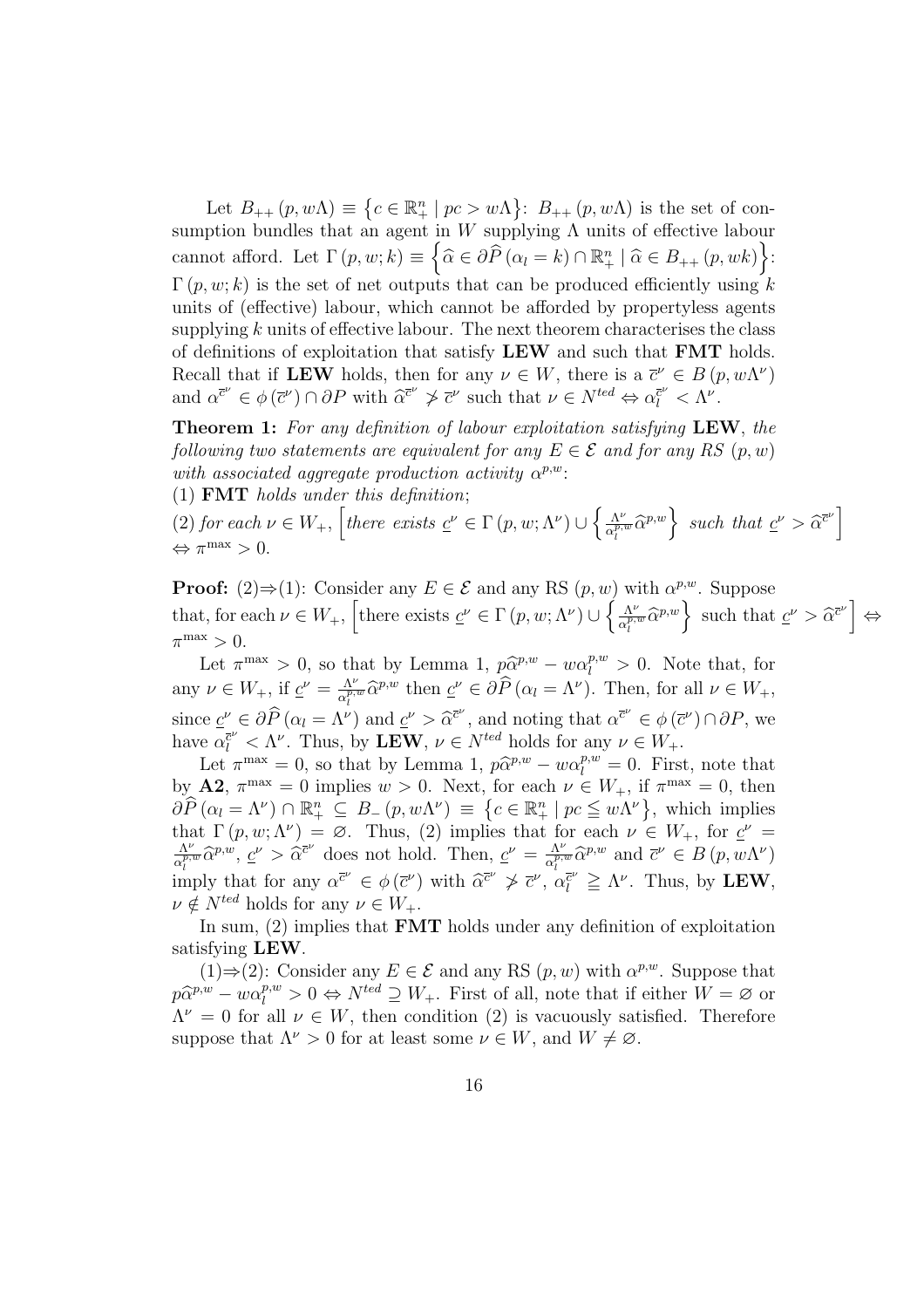Let  $p\hat{\alpha}^{p,w} - w\alpha_l^{p,w} > 0$ , so that  $\pi^{\max} > 0$ . By LEW and FMT, for each  $\nu \in W_+$ , there exist  $\bar{c}^{\nu} \in \mathbb{R}^n_+$  and  $\alpha^{\bar{c}^{\nu}} \in \phi(\bar{c}^{\nu}) \cap \partial P$  with  $\alpha^{\bar{c}^{\nu}} \not> \bar{c}^{\nu}$ such that  $p\bar{c}^{\nu} = w\Lambda^{\nu}$  and  $\alpha_{l}^{\bar{c}^{\nu}} < \Lambda^{\nu}$ . Then, for all  $\nu \in W_{+}$ , let  $\delta^{\nu} >$ 1 be such that  $\delta^{\nu} \alpha_{l}^{\bar{c}^{\nu}} = \Lambda^{\nu}$ . For each  $\nu \in W_{+}$ , let us first consider the case that  $\hat{\alpha}^{\bar{c}^{\nu}} > 0$ . Then, let  $\underline{c}^{\nu} \equiv \delta^{\nu} \hat{\alpha}^{\bar{c}^{\nu}}$ . Clearly  $\underline{c}^{\nu} \in \Gamma(p, w; \Lambda^{\nu})$  and  $\underline{c}^{\nu} > \widehat{\alpha}^{\overline{c}^{\nu}}$ . Secondly, let us consider the case that  $\widehat{\alpha}^{\overline{c}^{\nu}} \neq 0$ . Note that, because of A2,  $\partial \widehat{P}(\alpha_l = \Lambda^{\nu}) \cap \mathbb{R}^n_{++} \neq \varnothing$  holds. Since  $\delta^{\nu} \widehat{\alpha}^{\overline{c}^{\nu}} \in \partial \widehat{P}(\alpha_l = \Lambda^{\nu}) \cap$  $\mathbb{R}^n_+$ , the convexity of  $\widehat{P}(\alpha_l = \Lambda^{\nu})$  guarantees that any convex combination of  $\delta^{\nu}\hat{\alpha}^{\bar{c}^{\nu}}$  and any points in  $\partial\widehat{P}\left(\alpha_{l}=\Lambda^{\nu}\right)\cap\mathbb{R}^{n}_{++}$  is feasible, and any point derived from this convex combination belongs to  $\widehat{P}(\alpha_l = \Lambda^{\nu}) \cap \mathbb{R}^n_{++}$ , even if such a point is very close to  $\delta^{\nu} \hat{\alpha}^{\bar{c}^{\nu}}$ . Thus, for any open neighbourhood  $\mathcal V$  of  $\delta^{\nu} \widehat{\alpha}^{\bar{e}^{\bar{\nu}}}$ ,  $\mathcal V \cap \widehat{P}$   $(\alpha_l = \Lambda^{\nu}) \cap \mathbb{R}^n_{++} \neq \emptyset$ . Thus, for some sufficiently small neighbourhood  $\mathcal{V}^*$  of  $\delta^{\nu} \widehat{\alpha}^{\overline{c}^{\nu}}$ , there is  $x^{\nu} \in \mathcal{V}^* \cap \widehat{P}(\alpha_l = \Lambda^{\nu}) \cap \mathbb{R}^n_{++}$  which is sufficiently close to  $\delta^{\nu} \hat{\alpha}^{\bar{c}^{\nu}}$  and  $x^{\nu} > \hat{\alpha}^{\bar{c}^{\nu}}$  holds. Then, there is  $\epsilon \geq 1$  such that  $\epsilon x^{\nu} \in \partial \widehat{P}(\alpha_l = \Lambda^{\nu}) \cap \mathbb{R}^n_{++}$ . Take  $\underline{c}^{\nu} \equiv \epsilon x^{\nu}$ . Suppose  $w > 0$ . Then  $\delta^{\nu}\hat{\alpha}^{\bar{c}^{\nu}}\in B_{++}(p,w\Lambda^{\nu}),$  and  $\underline{c}^{\nu}\in B_{++}(p,w\Lambda^{\nu})$  follows from the fact that  $\underline{c}^{\nu}$  is sufficiently close to  $\delta^{\nu}\hat{\alpha}^{\bar{c}^{\nu}}$  and  $B_{++} (p, w\Lambda^{\nu})$  is open. Thus,  $\underline{c}^{\nu} \in \Gamma(p, w; \Lambda^{\nu})$ and  $\underline{c}^{\nu} > \widehat{\alpha}^{\overline{c}^{\nu}}$ . Suppose  $w = 0$ . If  $p\widehat{\alpha}^{\overline{c}^{\nu}} > 0$ , the result follows in a similar manner. If  $p\hat{\alpha}^{\bar{c}^{\nu}} = 0$ , the result follows from the fact that  $\underline{c}^{\nu} \in \mathbb{R}_{++}^n$ , noting that  $\pi^{\max} > 0$  implies  $p \geq 0$ .

Let  $p\hat{\alpha}^{p,w} - w\hat{\alpha}^{p,w}_l = 0$ , so that by Lemma 1,  $\pi^{\max} = 0$ . By LEW and **FMT**, for some  $\nu \in W_+$ , there exist  $\overline{c}^{\nu} \in \mathbb{R}^n_+$  and  $\alpha^{\overline{c}^{\nu}} \in \phi(\overline{c}^{\nu}) \cap \partial P$  with  $\alpha^{\bar{c}^{\nu}} \geq \bar{c}^{\nu}$  such that  $p\bar{c}^{\nu} = w\Lambda^{\nu}$  and  $\alpha^{\bar{c}^{\nu}} \geq \Lambda^{\nu}$ . Actually, the latter property must hold for all  $\nu \in W_+$ . For suppose, to the contrary, that for some  $\nu \in W_+$ , there exist  $\bar{c}^{\nu} \in \mathbb{R}^n_+$  and  $\alpha^{\bar{c}^{\nu}} \in \phi(\bar{c}^{\nu}) \cap \partial P$  with  $\alpha^{\bar{c}^{\nu}} \not> \bar{c}^{\nu}$  such that  $p\bar{c}^{\nu} = w\Lambda^{\nu}$  and  $\alpha_l^{\bar{c}^{\nu}} < \Lambda^{\nu}$ . Then this implies  $p\widehat{\alpha}^{\bar{c}^{\nu}} \geq p\bar{c}^{\nu} = w\Lambda^{\nu} > w\alpha_l^{\bar{c}^{\nu}}$  $\bar{\bar l}^{\nu}$  , which violates the assumption that  $\pi^{\max} = 0$ . Thus, for any  $\nu \in W_+$ , there exist  $\bar{c}^{\nu} \in \mathbb{R}^n_+$  and  $\alpha^{\bar{c}^{\nu}} \in \phi(\bar{c}^{\nu}) \cap \partial P$  with  $\alpha^{\bar{c}^{\nu}} \not\geq \bar{c}^{\nu}$  such that  $p\bar{c}^{\nu} = w\Lambda^{\nu}$ and  $\alpha_l^{\bar{c}^{\nu}} \geq \Lambda^{\nu}$ . Then, for each  $\nu \in W_+$ , let  $\underline{c}^{\nu} = \frac{\Lambda^{\nu}}{\alpha_l^{\bar{c}^{\nu}}}$  $\frac{\Lambda^{\nu}}{\alpha_l^{p,w}} \widehat{\alpha}^{p,w}$ , since  $\Gamma(p,w;\Lambda^{\nu})$  is empty when  $\pi^{\max} = 0$ . Since  $p\underline{c}^{\nu} = w\Lambda^{\nu} = p\overline{c}^{\nu}$ , it follows that  $\underline{c}^{\nu}_{i} \ngeq \widehat{\alpha}_{i}^{\overline{c}^{\nu}}$  $\bar{i}^{\nu}$  for at least some i with  $\hat{\alpha}_i^{\bar{c}^{\nu}} > 0$ . Note that by  $\mathbf{A2}, \pi^{\max} = 0$  implies that  $w > 0$ .

In sum, if FMT holds, then (2) holds under any definition of exploitation satisfying **.** 

Theorem 1 can be interpreted as follows. FMT states that propertyless workers are exploited if and only if equilibrium profits are positive. According to LEW, the exploitation status of propertyless workers is determined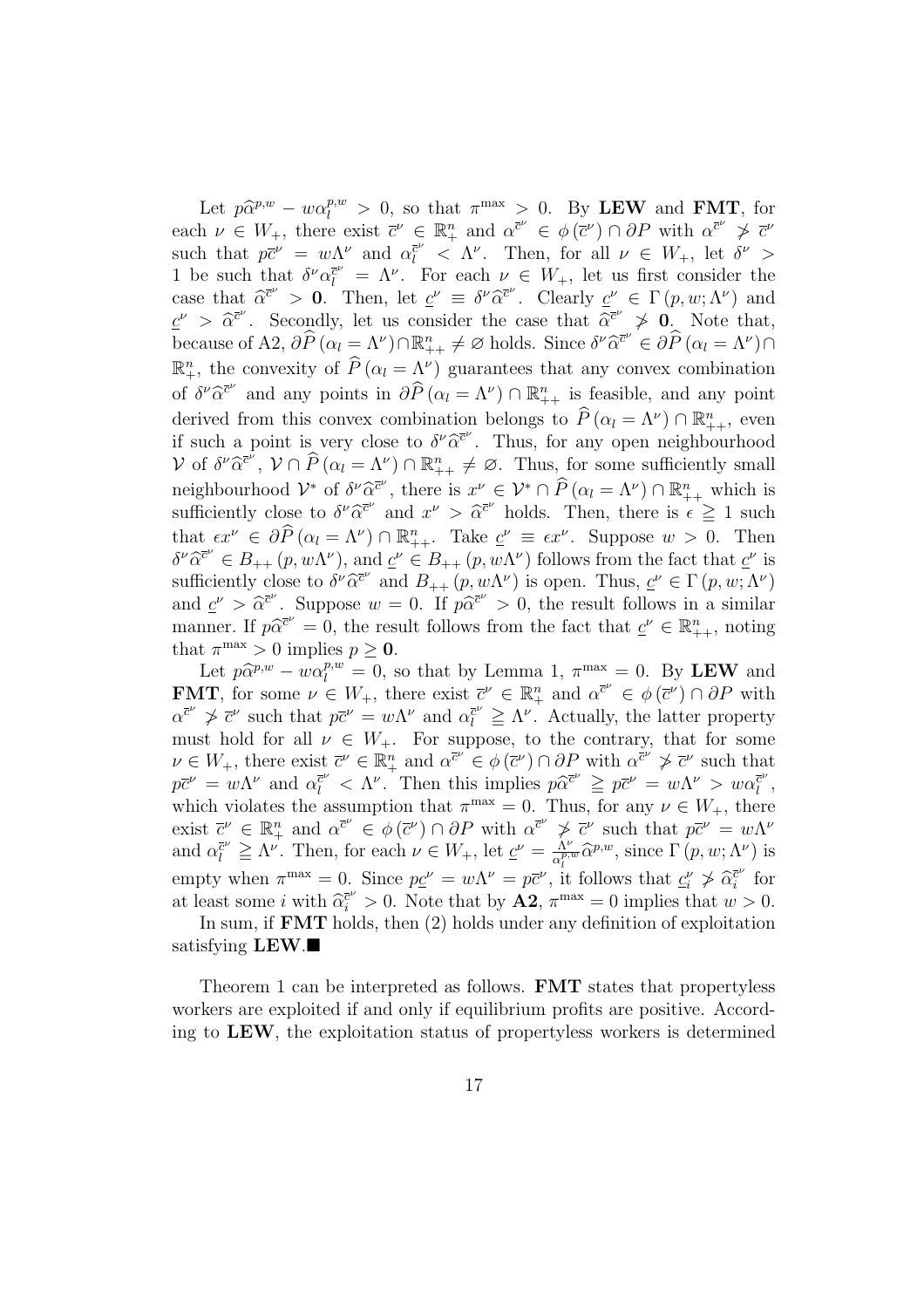by identifying a set of reference bundles (call them the exploitation-reference  $bundles$ ). By Theorem 1, in every convex economy, **FMT** holds if and only if the existence of positive profits in equilibrium is also determined by identifying a set of reference bundles (call them the profit-reference bundles). According to LEW, the exploitation-reference bundles must be affordable by the workers and must be producible with less than  $\Lambda^{\nu}$  units of labour for all exploited workers. According to condition (2), instead, for all workers  $\nu \in W_+$ , the profit-reference bundles must be producible with a technically efficient process using  $\Lambda^{\nu}$  units of labour, and must be such that they are not affordable by  $\nu$  and dominate the exploitation-reference vector if and only if the maximum profit rate is positive. The relevance of Theorem 1, then, is not only in the identification of a general condition for the validity of the relation between exploitation and profits. Methodologically, Theorem 1 suggests that different views about exploitation, and the analysis of the key features of exploitation theory, should focus on the identification of the relevant reference bundles.

Theorem 1 does not identify a unique definition of exploitation that meets axiom FMT, but rather a class of definitions satisfying condition (2). Yet Theorem 1 has surprising implications concerning the main received approaches in exploitation theory. For there are economies in which no point in  $\Gamma(p, w; \Lambda^{\nu}) \cup \left\{\frac{\Lambda^{\nu}}{e^{p, \nu}}\right\}$ tation theory. For there are economies in which no point  $\frac{\Lambda^{\nu}}{\alpha_l^{\alpha,\omega}} \hat{\alpha}^{p,w}$  satisfies condition (2), if  $\hat{\alpha}^{\bar{c}^{\nu}}$  is given either by Definition 2 or by Definition 3. In contrast, it can be proved that Definition 5 satisfies condition (2), and thus **FMT** holds in general convex economies with heterogeneous agents.<sup>13</sup>

**Corollary 1:** There exists an economy  $E \in \mathcal{E}$  and a RS  $(p, w)$  with associated aggregate production point  $\alpha^{p,w}$  such that neither Definition 2 nor Definition 3 satisfy **FMT**. Instead, Definition 5 satisfies **FMT** for all  $E \in \mathcal{E}$ and all RS  $(p, w)$ .

Proof: For the proof that neither Definition 2 nor Definition 3 satisfy FMT, see Appendix 2. We need to prove that Definition 5 satisfies condition (2) of Theorem 1. We consider two cases for any  $E \in \mathcal{E}$  and any RS  $(p, w)$ .

Case 1:  $\hat{\alpha}^{p,w} > 0$  or  $\hat{\alpha}^{p,w} = 0$ . By setting  $\underline{c}^{\nu} = \frac{\Lambda^{\nu}}{s^{\overline{\nu} \cdot \overline{\nu}}}$  $\frac{\Lambda^{\nu}}{\alpha_l^{p,w}} \widehat{\alpha}^{p,w}$  for all  $\nu \in W_+$ , it is immediately seen that Definition 5 satisfies condition (2).

<sup>13</sup>An example similar to those analysed in Appendix 2 below is used in Yoshihara (2010; Corollary 2) to prove that the Class-Exploitation Correspondence Principle (Roemer, 1982) does not hold under Definition 3.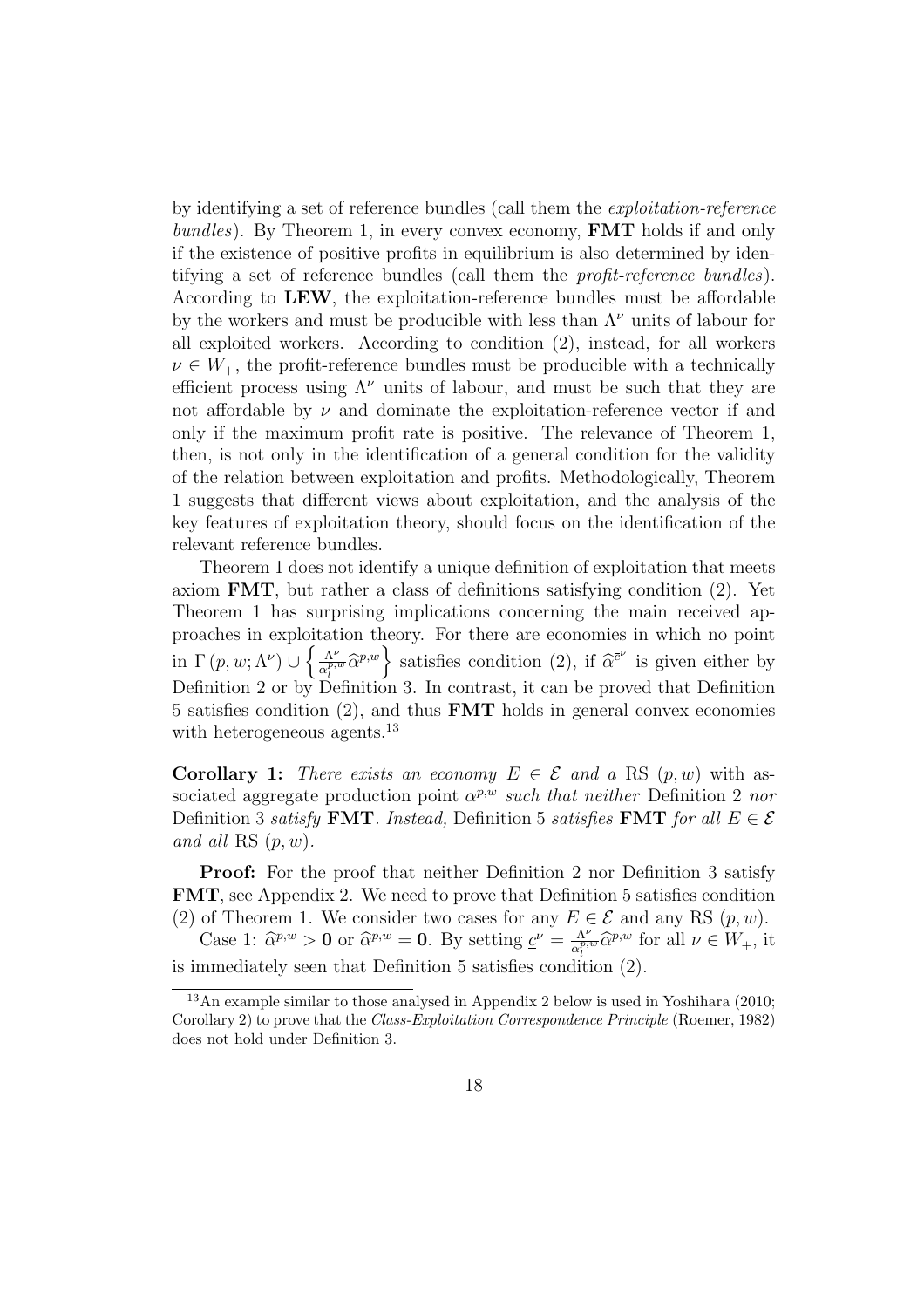Case 2:  $\hat{\alpha}^{p,w} \ge 0$  and  $\hat{\alpha}^{p,w} \ge 0$ . Firstly, let this RS  $(p, w)$  be associated to  $\pi^{\max} = 0$ . Then, only  $\underline{c}^{\nu} = \frac{\Lambda^{\nu}}{c^{\nu}}$  $\frac{\Lambda^{\nu}}{\alpha_l^{p,w}} \hat{\alpha}_l^{p,w}$  is available for all  $\nu \in W_+$ , since  $\Gamma(p, w; \Lambda^{\nu}) = \emptyset$  as shown in the proof of Theorem 1. Then, it is immediately seen that Definition 5 does not meet  $\underline{c}^{\nu} > \widehat{\alpha}^{\overline{c}^{\nu}}$ . Secondly, let this RS  $(p, w)$  be associated to  $\pi^{\max} > 0$ . Then, for each  $\nu \in W_+, \frac{\Lambda^{\nu}}{\alpha^{\nu}}$ .  $\frac{\Lambda^{\nu}}{\alpha_{l}^{p,w}} \widehat{\alpha}^{p,w} \in \partial \widehat{P} (\alpha_{l} = \Lambda^{\nu}) \cap$  $\partial \mathbb{R}_{+}^{n}$ . Thus, using the same argument as in Theorem 1, it can be shown that there is  $\epsilon x^{\nu} \in \partial \widehat{P}(\alpha_l = \Lambda^{\nu}) \cap \mathbb{R}^n_{++}$  for each  $\nu \in W_+$ , which is sufficiently close to  $\frac{\Lambda^{\nu}}{\alpha_l^{p,w}}\hat{\alpha}^{p,w}$ . Let  $\underline{c}^{\nu} \equiv \epsilon x^{\nu}$  for each  $\nu \in W_+$ . Since  $\frac{\Lambda^{\nu}}{\alpha_l^{p,w}}\hat{\alpha}^{p,w} \in B_{++}(p,w\Lambda^{\nu})$  by  $p\frac{\Lambda^{\nu}}{e^{p}}$  $\frac{\Lambda^{\nu^*}}{\alpha_l^{p,w}} \widehat{\alpha}^{p,w} - w \Lambda^{\nu} = \frac{\Lambda^{\nu}}{\alpha_l^{p,w}}$  $\frac{\Lambda^{\nu}}{\alpha_{l}^{p,w}}\left(p\widehat{\alpha}^{p,w}-w\alpha_{l}^{p,w}\right)$  $\ell_l^{(p,w)} > 0, \, \underline{c}^{\nu} \in B_{++}(p, w\Lambda^{\nu})$  follows from the fact that  $\underline{c}^{\nu}$  is sufficiently close to  $\frac{\Lambda^{\nu}}{\alpha_{l}^{p,w}}\widehat{\alpha}^{p,w}$  and  $B_{++}(p,w\Lambda^{\nu})$  is open. Thus,  $\underline{c}^{\nu} \in \Gamma(p, w; \Lambda^{\nu})$ . Noting  $\tau^{c^{\nu}} = \frac{pc^{\nu}}{p\widehat{\alpha}^{p,w}} = \frac{w\Lambda^{\nu}}{w\alpha_{\nu}^{p,w}}$  $\overline{w\alpha_l^{p,w}}$  $\frac{w\alpha_l^{p,w}}{p\widehat{\alpha}^{p,w}} = \frac{\Lambda^{\nu}}{\alpha_l^{p,w}}$  $\alpha_l^{p,w}$  $\lim_{p,w} \, \underline{c}^{\nu} \in \Gamma(p,w;\Lambda^{\nu}).$  Noting  $\tau^{c^{\nu}} = \frac{pc^{\nu}}{p\hat{\alpha}^{p,w}} = \frac{w\Lambda^{\nu}}{w\alpha_{l}^{p,w}} \frac{w\alpha_{l}^{p,w}}{p\hat{\alpha}^{p,w}} = \frac{\Lambda^{\nu}}{\alpha_{l}^{p,w}} \frac{w\alpha_{l}^{p,w}}{p\hat{\alpha}^{p,w}}$  and  $\frac{w\alpha_l^{p,w}}{p\hat{\alpha}_l^{p,w}} < 1$  by  $\pi^{\max} > 0$ , it follows that  $\tau^{c^{\nu}} < \frac{\Lambda^{\nu}}{\alpha_l^{p,w}}$  $\frac{\Lambda^{\nu}}{\alpha_l^{p,w}}$ . Thus,  $\tau^{c^{\nu}} \widehat{\alpha}^{p,w} < \frac{\Lambda^{\nu}}{\alpha_l^{p,w}}$  $\frac{\Lambda^{\nu}}{\alpha_l^{p,w}} \widehat{\alpha}^{p,w}$ holds, so that  $\tau^{c'} \hat{\alpha}^{p,w} < \underline{c}^{\nu}$  since  $\underline{c}^{\nu}$  is sufficiently close to  $\frac{\Lambda^{\nu}}{\alpha_{i}^{p,w}} \hat{\alpha}^{p,w}$ . Finally, since  $\widehat{\alpha}^{\bar{c}^{\nu}} = \tau^{c^{\nu}} \widehat{\alpha}^{p,w}$  under Definition 5,  $\widehat{\alpha}^{\bar{c}^{\nu}} < \underline{c}^{\nu}$  holds for each  $\nu \in W_{+}$ .

#### In summary, condition (2) of Theorem 1 holds for any RS  $(p, w)$ .

#### 4 Exploitation and Profits: Two extensions

Given the theoretical relevance of FMT in the Marxian theory of exploitation, Theorem 1 and Corollary 1 provide strong support for Definition 5 as the appropriate notion of UE exploitation. In this section, two extensions of the analysis are presented, which provide further support to the 'New Interpretation'. The generality of the model is exploited to show that Definition 5 can be extended to analyse, first, the exploitation status of all agents and then the relation between exploitation and profits outside of equilibrium allocations, in economies with heterogeneous preferences and unequal endowments of physical and human capital. This suggests that, if the 'New Interpretation' is adopted, then exploitation theory can be extended to yield interesting insights on advanced capitalist economies. As a first step, Definition 5 is generalised to identify the exploitation status of all agents.

**Definition 6:** Consider any economy  $E \in \mathcal{E}$ . Let  $(p, w)$  be a RS for E with aggregate production activity  $\alpha^{p,w}$ . For any  $\nu \in N$ , who supplies  $\Lambda^{\nu}$ and consumes  $c^{\nu} \in \mathbb{R}^n_+$ , let  $\tau^{c^{\nu}}$  be defined as in Definition 4. Agent  $\nu$  is: exploited if and only if  $\Lambda^{\nu} > \tau^{c^{\nu}} \alpha_{l}^{p,w}$  $\ell_l^{p,w}$ ; an exploiter if and only if  $\Lambda^{\nu} < \tau^{c^{\nu}} \alpha_l^{p,w}$  $_{l}^{p,w};$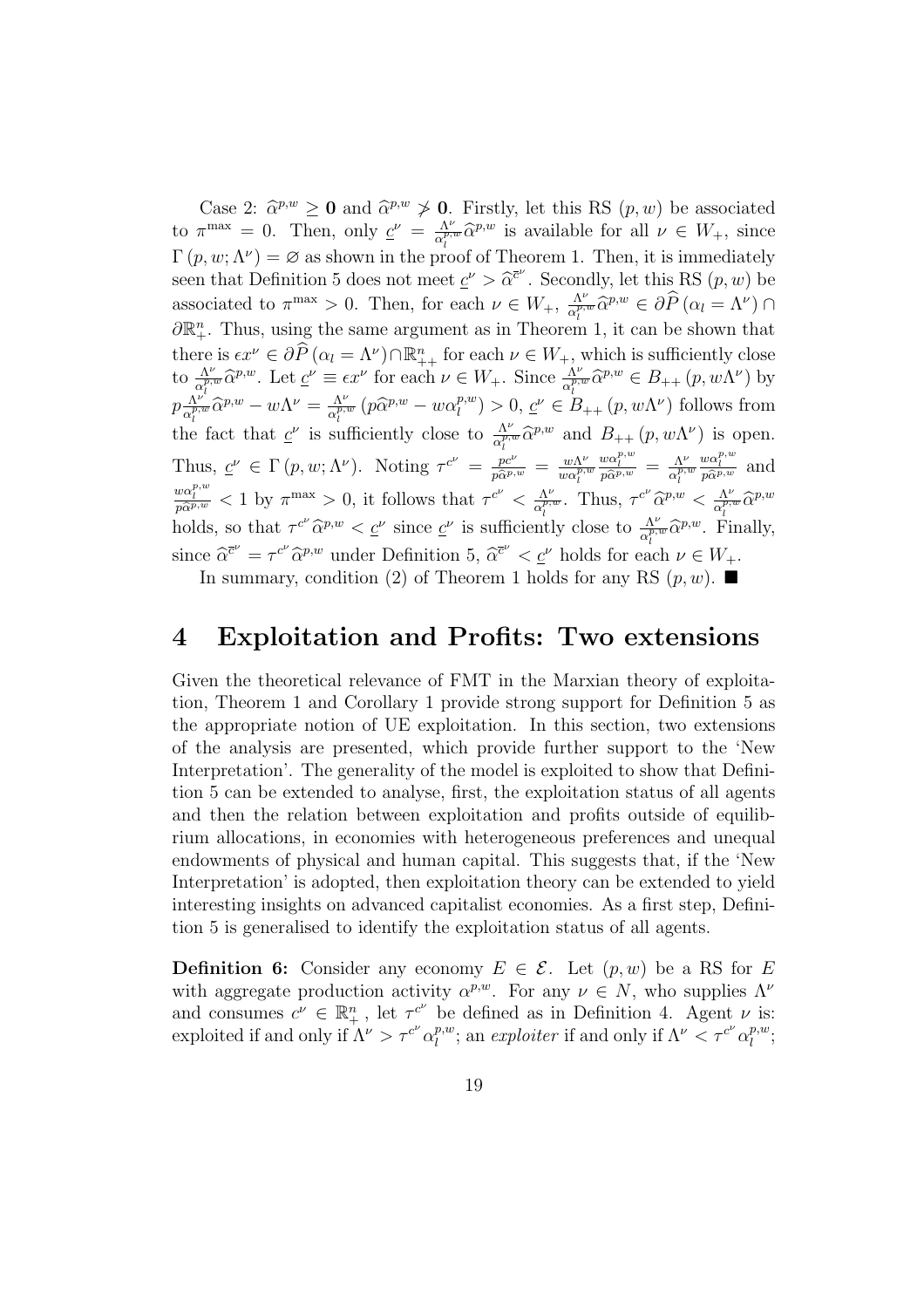and neither exploited nor an exploiter if and only if  $\Lambda^{\nu} = \tau^{c^{\nu}} \alpha_{l}^{p,w}$  $_{l}^{p,w}.$ 

Theorem 2 proves that, based on Definition 6, it is possible to characterise the exploitation status of all agents - and not only of the poorest segments of the working class - and to derive a more general relation between profits and exploitation, extending FMT beyond the set of propertyless agents. Recall that  $N^{ted}$  is the set of exploited agents and  $N^{ter}$  is the set of exploiters.

**Theorem 2:** Consider an economy  $E \in \mathcal{E}$ . Let  $(p, w)$  be a RS for E with associated aggregate production activity  $\alpha^{p,w}$ . Under Definition 6: (1) if  $\pi^{\max} > 0$ , agent  $\nu$  is: exploited if and only if  $\frac{p\omega^{\nu}}{p\omega} < \frac{\Lambda^{\nu}}{\alpha_r^{\rho,s}}$  $\frac{\Lambda^{\nu}}{\alpha_l^{p,w}}$ ; neither exploited nor an exploiter if and only if  $\frac{p\omega^{\nu}}{p\omega} = \frac{\Lambda^{\nu}}{\alpha_i^{p,\nu}}$  $\frac{\Lambda^{\nu}}{\alpha_l^{p,w}}$ ; and an exploiter if and only if  $\frac{p\omega^{\nu}}{p\omega} > \frac{\Lambda^{\nu}}{\alpha_i^{p,\gamma}}$  $\frac{\Lambda^{\nu}}{\alpha_{l}^{p,w}}.$ l  $\left( \begin{matrix} 2 \end{matrix} \right)$  if  $\pi^{\max} > 0$ , then  $\left\{ \nu \in N \mid \frac{p\omega}{\sigma^{p,q}} \right\}$  $\frac{p\omega}{\alpha_l^{p,w}} < \frac{p\omega^{\nu}}{s^{\nu}}$  $\overline{s^{\nu}}$ o  $\subseteq N^{ter}$ . Furthermore, if there is a subsistence bundle  $b \in \mathbb{R}^n_+$  such that  $c^{\nu} \geq b$ , for all  $\nu \in N$ , then  $\nu \in N \mid \frac{p\omega^{\nu}}{p\omega}$  $\frac{p\omega^{\nu}}{p\omega} < \frac{pb}{p\widehat{\alpha}^p}$  $\left\{\frac{pb}{p\hat{\alpha}^{p,w}}\right\} \subseteq N^{ted}.$ 

(3) if 
$$
\pi^{\max} = 0
$$
,  $N^{ted} = N^{ter} = \emptyset$ .

**Proof:** Part 1. Let  $(p, w)$  be a RS for  $E \in \mathcal{E}$ . Then by Definition 1-(i), it follows that  $p\hat{\alpha}^{\nu} + \left[p\hat{\beta}^{\nu} - w\beta^{\nu}\right] + w\gamma^{\nu} = pc^{\nu}$  for all  $\nu \in N$ . Since  $p\left(\underline{\alpha}^{\nu}+\beta^{\nu}\right)=p\omega^{\nu}$ , for all  $\nu\in N$ , and noting that only processes yielding the  $\begin{pmatrix} -y & -z & -z \\ z & z & z \end{pmatrix}$ maximum rate of profit are going to be activated, the latter expression can be written as  $\pi^{\max} p \omega^{\nu} + w \Lambda^{\nu} = p c^{\nu}$ . Then, by Definition 1-(ii) and Definition 1-(iv), it follows that  $\pi^{\max}_{\mu\nu} p\omega + w\alpha_l^{p,w} = p\hat{\alpha}^{p,w}$ . Therefore  $\Lambda^{\nu} = \tau^{c^{\nu}} \alpha_l^{p,w}$  $l^{p,w}$  if and only if  $\Lambda^{\nu} = \frac{\pi^{\max} p \omega^{\nu} + w \tilde{\Lambda}^{\nu}}{\pi^{\max} p \omega + w \tilde{\Lambda}^{\nu}}$  $\frac{\pi^{\max}p\omega^{\nu}+w\bar{\Lambda}^{\nu}}{\pi^{\max}p\omega+w\alpha_{l}^{p,w}}\alpha_{l}^{p,w}$  $\ell_l^{p,w}$ , which yields the desired result. The other two inequalities are proved similarly.

Part 2. Let  $(p, w)$  be a RS for  $E \in \mathcal{E}$ . The first part of the statement follows immediately from part 1, noting that  $\lambda^{\nu} \leq 1$ . In order to prove the second part of the statement, note that by Definition 1-(i), it follows that  $p\widehat{\alpha}^{\nu} + \left| p\widehat{\beta}^{\nu} - w\beta_{l}^{\nu} \right| + w\gamma^{\nu} = pc^{\nu}$  for all  $\nu \in N$ . Since p ¡ <sup>*n*</sup> + β<sup>*v*</sup>)  $= p\omega^{\nu}$ , for all  $\nu \in N$ , and noting that only processes yielding the maximum rate of profit are going to be activated, the latter expression can be written as  $\pi^{\max} p \omega^{\nu} + w \Lambda^{\nu} = p c^{\nu}$ . Therefore it follows that  $\Lambda^{\nu} > \tau^{c^{\nu}} \alpha_{l}^{p,w}$  $\prod_{l=1}^{p,w}$  if and only if  $\left[ \frac{pc^{\nu} - \pi^{\text{max}} p \omega^{\nu}}{w} \right]$ w **a**<br>⊓  $> \frac{pc^{\nu}}{p\hat{\alpha}^{p,w}} \alpha_l^{p,w}$  $l^{p,w}$ , which is in turn equivalent to  $pc^{\nu} \left[1 - \frac{w\alpha_l^{p,w}}{p\hat{\alpha}^{p,w}}\right]$  $\frac{\sum\limits_{w\alpha_l^{p,w}}^{\alpha_l^{p,w}}}{p\widehat{\alpha}^{p,w}}\bigg\}\geq 0$  $\pi^{\max} p \omega^{\nu}$ . Then, setting  $c^{\nu} \geq b$ , for all  $\nu \in N$ , gives the desired result.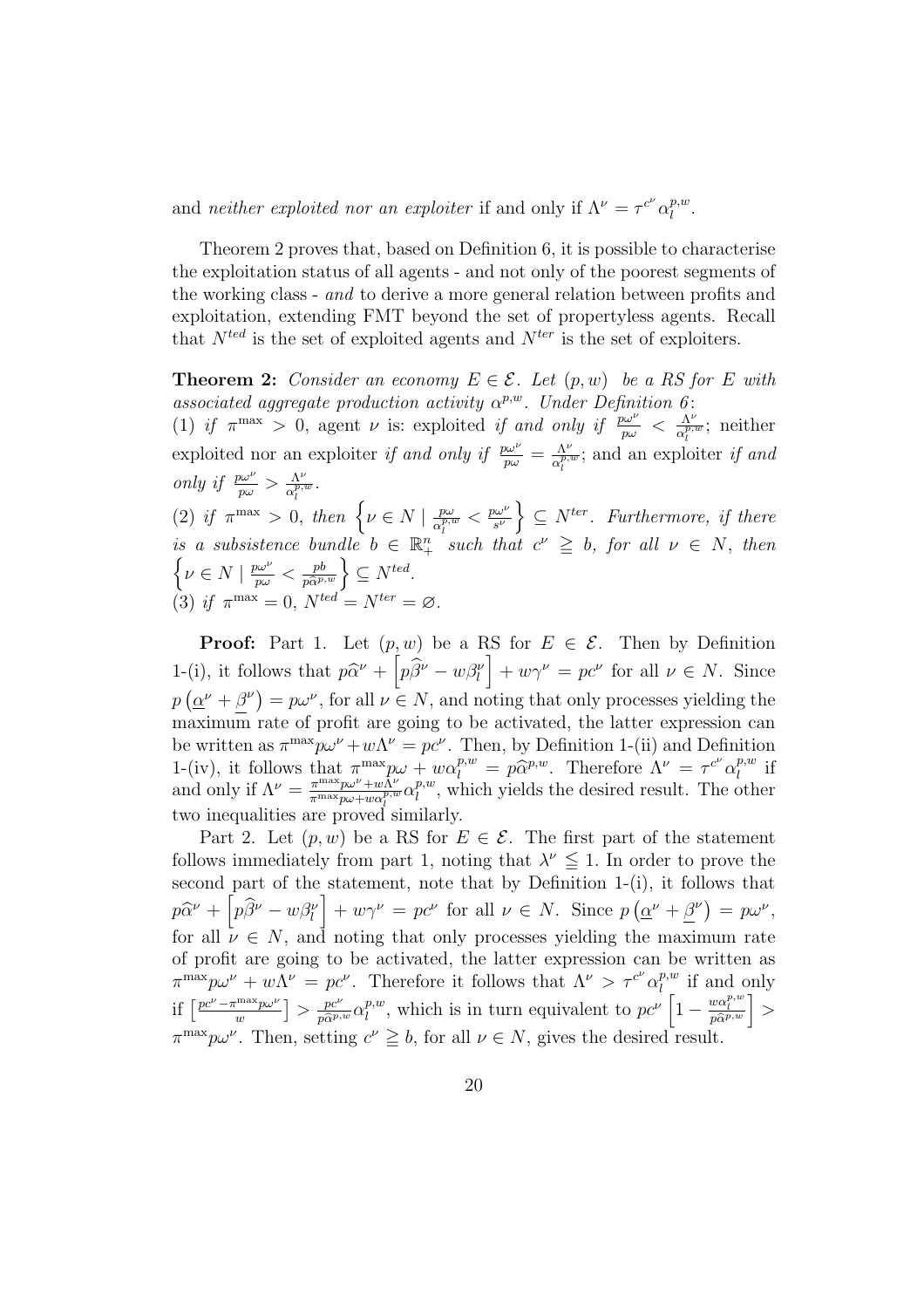Part 3. If  $\pi^{\max} = 0$ , then it follows that  $w\Lambda^{\nu} = pc^{\nu}$ , for all  $\nu \in N$ , and  $\frac{w\alpha_l^{p,w}}{p\hat{\alpha}_l^{p,w}} = 1$ , which yields the desired result.

Theorem 2-(1) completely characterises the exploitation structure of an economy in equilibrium: an agent is exploited (respectively, an exploiter) if and only if her share of social wealth is lower (respectively, higher) than her share of social labour. Theorem 2-(2) shows that at the two extremes of the wealth distribution, exploitation status can be determined independently of individual choices, an intuition of standard Marxist theory that is proved to be robust. Indeed, if a subsistence bundle exists, the set of agents that are exploited regardless of their individual choices will be larger than the set of propertyless agents (those who have 'nothing to lose but their chains'). This set can be sizable if b is not interpreted as a physical subsistence bundle, but rather as reflecting moral and social elements. Jointly with Theorem 2-(3), this result generalises FMT to a larger set of agents than the propertyless segment of the working class.

Theorem 2 completes the analysis of the relation between exploitation and profits in equilibrium and it extends the main insights of UE exploitation theory to all agents in the general economies considered in this paper, under Definition 6. This is crucial given the focal theoretical interest in equilibrium allocations, but one may argue that a robust theory of exploitation should provide insights also on out-of-equilibrium allocations. In the rest of this section, an extension of Definition 5 is proposed, and a general relation between exploitation and profits is derived, at any feasible allocation.

The key point to note is that there are various possible ways of conceptualising exploitation at general disequilibrium allocations and, consequently, there is no trivial way of extending Definition 5. For example, outside of a RS, it is unclear whether exploitation status should be determined relative to the actual features of the allocation. On the one hand, if individual plans are not realised, coordination failures arise, and perhaps even sheer mistakes are made, then by focusing on actual data one may be capturing only purely transient and ephemeral phenomena that do not tell much about the structural features of the economy. On the other hand, one may insist that, even outside of an RS, only the information contained in the actual allocation point is relevant to analyse exploitation. For, ultimately, the actual features of the allocation are what matters to the agents.

In the extension of Definition 5 to disequilibrium allocations proposed here, the actual features of the allocation, including the actual price vector,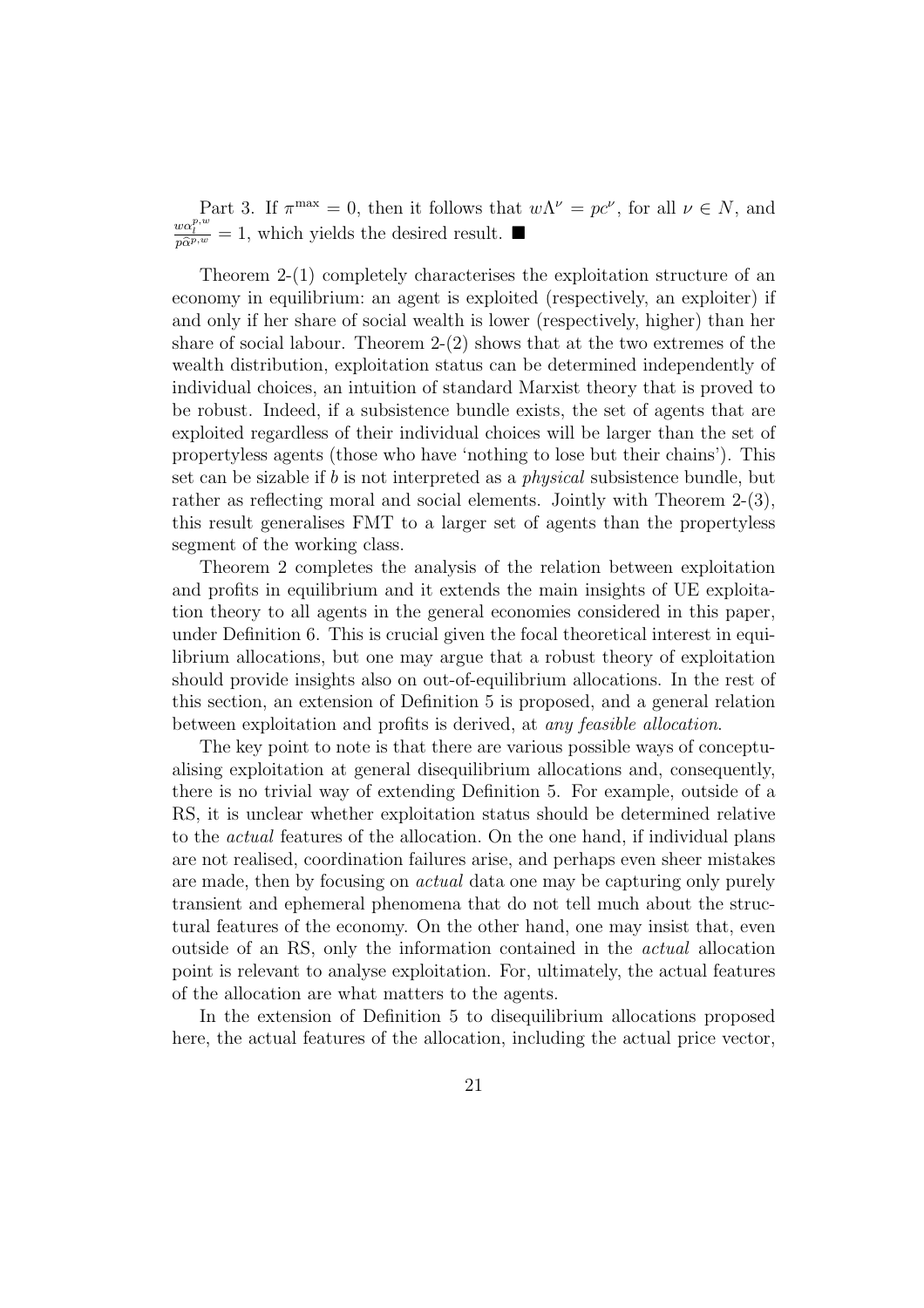the aggregate production activity, and the individual work and consumption choices of all agents remain central in the definition of the labour content of a bundle of commodities and the exploitation status of propertyless agents. However, the effects of sheer individual mistakes in technical choices, or of purely temporary market imbalances leading to productive inefficiency are discounted. To be precise, given a price vector  $(p, w)$  and an associated aggregate production activity  $\alpha^{p,w} \in P$ , define

$$
\phi(c; \alpha^{p,w}) \equiv \left\{ \alpha' \in P \mid \exists t, \mu \in \mathbb{R}_+ : (\alpha'_l, \widehat{\alpha}') = (t \alpha_l^{p,w}, t \mu \widehat{\alpha}^{p,w}), \mu \widehat{\alpha}^{p,w} \in \widehat{P} \left( \alpha_l = \alpha_l^{p,w} \right) \& \widehat{\alpha}' \geqq c \right\}
$$

 $\phi(c; \alpha^{p,w})$  denotes the set of production activities which are along the ray defined by  $(\alpha_l^{p,w})$  $\hat{a}^{p,w}, \hat{\alpha}^{p,w}$  and produce at least c as net output. Then:

$$
l.v. (c; \alpha^{p,w}) \equiv \min \{ \alpha_l \mid \alpha = (-\alpha_l, -\underline{\alpha}, \overline{\alpha}) \in \phi (c; \alpha^{p,w}) \}.
$$

Clearly,  $l.v. (c; \alpha^{p,w})$  is well-defined and bounded below by 0. The labour content of a bundle c at any given allocation can be defined as follows.

**Definition 7:** Consider an economy  $E \in \mathcal{E}$ . Let  $(p, w)$  be a price vector for E with associated aggregate production activity  $\alpha^{p,w}$ . Let  $\tau^c \in [0,1]$  be such that  $\tau^c \hat{\alpha}^{p,w} \in \mathcal{B}(p,c)$ . The labour embodied in c at the social reproduction point  $\alpha^{p,w}$  is  $l.v.(\tau^c \widehat{\alpha}^{p,w}; \alpha^{p,w}).$ 

The following definition identifies the set of propertyless workers who are exploited at any given allocation.

**Definition 8:** Consider an economy  $E \in \mathcal{E}$ . Let  $(p, w)$  be a price vector for E such that  $\alpha^{p,w}$  is the associated production point. For any  $\nu \in W$ , who supplies  $\Lambda^{\nu}$  and consumes  $c^{\nu}$ , let  $\tau^{c^{\nu}}$  be defined as in Definition 7. Then, supplies  $\Lambda^c$  and consumes  $c^c$ , let  $\tau^c$  be defined as in Definition (. 1)<br>  $\nu \in W$  is exploited, i.e.  $\nu \in N^{ted}$ , if and only if  $\Lambda^{\nu} > l.v.$   $(\tau^{c^{\nu}} \widehat{\alpha}^{p,w}; \alpha^{p,w})$ .

From a formal viewpoint, Definitions 7 and 8 generalise Definitions 4 and 5 and they reduce to the latter at a RS. In fact, if  $(p, w)$  is a RS for E, then  $\alpha^{p,w} \in \partial P$  and  $l.v.(\tau^c \widehat{\alpha}^{p,w}; \alpha^{p,w}) = \tau^c \alpha_l^{p,w}$  $\ell_l^{p,w}$  holds. From a theoretical viewpoint, in Definitions 7 and 8, the actual allocation of the economy plays a pivotal role. In order to define labour content and the exploitation status of propertyless agents, the actual price vector and the actual individual choices on work and consumption are central. The only possible deviation from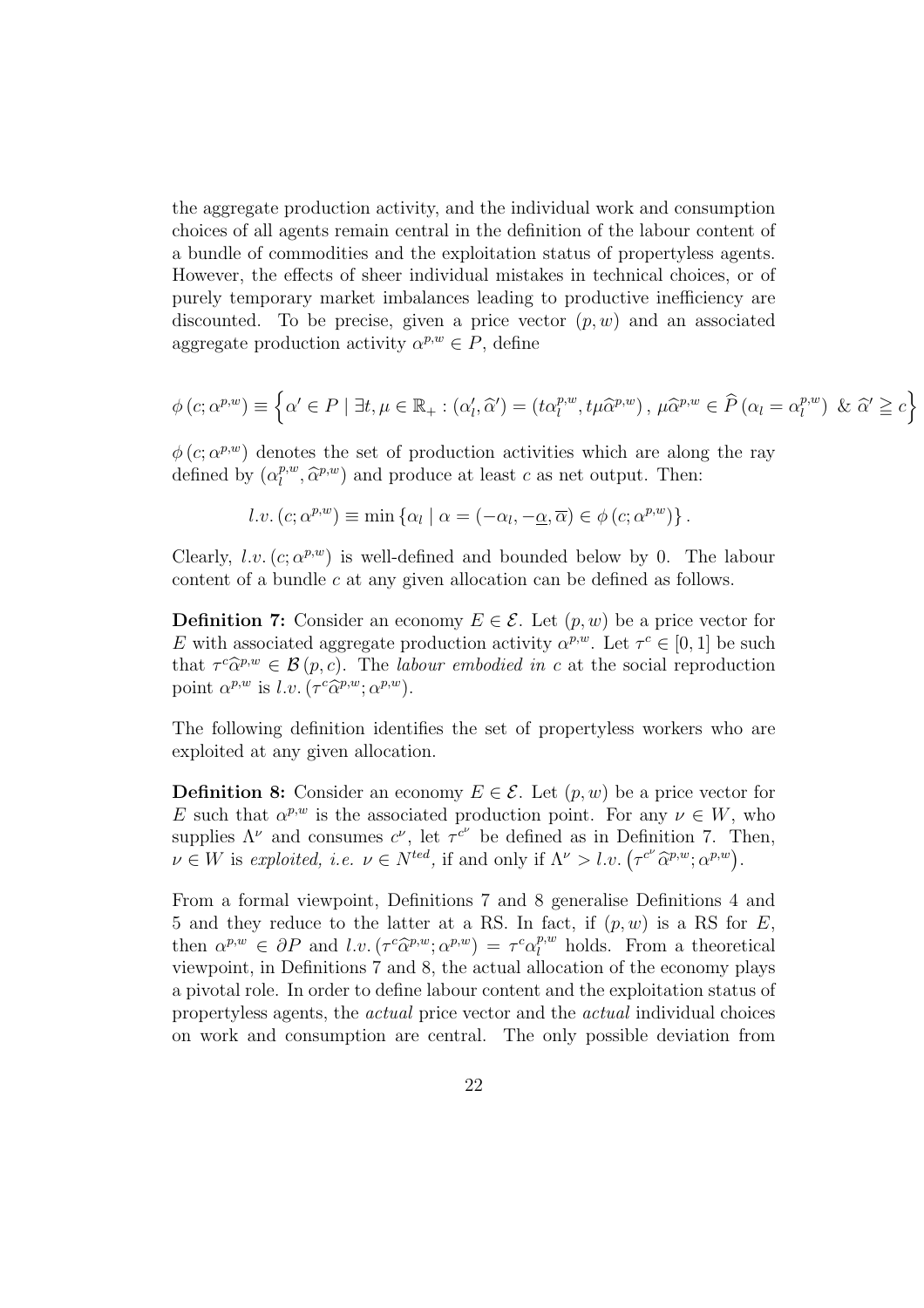actual data concerns the focus on technically efficient production activities in the definition of labour content, but the set of admissible efficient activities used in Definitions 7 and 8 is significantly constrained by the actual social production point  $\alpha^{p,w}$  (unlike in Roemer's or Morishima's definitions).

The focus on efficient aggregate production vectors is theoretically reasonable. For technically inefficient activities in the interior of the production possibilities set are the product of transient contingencies and do not reveal much about the structural features of the economy.<sup>14</sup> Moreover, note that, given the nature of LEW as a domain condition, in section 3 a weak formulation of the axiom is adopted by restricting its application to RS's. It is straightforward, however, to extend LEW to all price vectors  $(p, w)$  with associated social production point  $\alpha^{p,w}$  and, from a theoretical viewpoint, none of the arguments used to defend LEW in section 3 depends on the assumption that the allocation is an equilibrium. Therefore one may argue that LEW remains an appropriate domain condition to define UE exploitation even at disequilibrium allocations. From this perspective, it is worth noting that Definition 8 satisfies LEW, at any  $(p, w)$  with associated social production point  $\alpha^{p,w}$ . To see this, let  $\tau^{c^{\nu}} = \frac{p c^{\nu}}{p \hat{\alpha}^{p,w}}$ ,  $\bar{c}^{\nu} \equiv \tau^{c^{\nu}} \cdot \hat{\alpha}^{p,w} \in B(p,w\Lambda^{\nu})$  and  $\alpha^{\bar{c}^{\nu}} \equiv \arg \min \{ \alpha_l \mid \alpha = (-\alpha_l, -\underline{\alpha}, \overline{\alpha}) \in \phi(\bar{c}^{\nu}; \alpha^{p,w}) \}.$ 

 $=\arg \min \{\alpha_i\}$ <br>Let  $C^W = \sum$  $\begin{aligned} \n\iota \mid \alpha &= (-\alpha_l, -\underline{\alpha}, \alpha) \in \\ \n\iota \in W \, c^{\nu} \text{ and } \Lambda^W &= \sum \n\end{aligned}$  $v \in W \Lambda^{\nu}$ . Based on Definition 8, Theorem 3 establishes a general relation between exploitation and profits for any general convex cone economies and at any feasible allocations.

**Theorem 3:** For any economy  $E \in \mathcal{E}$ , any  $(p, w) \in \mathbb{R}^{n+1}$  and any allocation  $(\alpha^{\nu}, \beta^{\nu}, \gamma^{\nu}, c^{\nu})_{\nu \in N}$  with  $pc^{\nu} = p$ ³  $\widehat{\alpha}^{\nu}+\ \widehat{\beta}^{\nu}$  $\frac{p}{\sqrt{2}}$  $- w \left( \beta_l^{\nu} - \gamma^{\nu} \right)$  ( $\forall \nu \in N$ ), the following statements are equivalent for any  $\alpha^* \in \partial P$   $(\alpha_l = \Lambda^W)$ ¢ owing statements are equivalent for any  $\alpha^* \in \partial P (\alpha_l = \Lambda^W)$  with  $\widehat{\alpha}^* \in$  $\partial \widehat{P}\left( \alpha_l = \Lambda^W \right) \cap \mathbb{R}^n_+$ 

(1)  $p\hat{\alpha}^* - w\alpha_l^* > 0$  holds;

(1)  $p\alpha - w\alpha_i > 0$  notes;<br>(2) for any  $\nu \in W_+$ ,  $\Lambda^{\nu} > l.v.$   $(\tau^{c^{\nu}}\hat{\alpha}^*; \alpha^*)$ , where  $l.v.$   $(\tau^{c^{\nu}}\hat{\alpha}^*; \alpha^*)$  $=\tau^{c} \alpha_l^*$  for  $\tau^{c^{\nu}} \in [0, 1)$  with  $\tau^{c^{\nu}} \widehat{\alpha}^* \in \mathcal{B}(p, c^{\nu}).$ 

**Proof:** Taking a point  $\widehat{\alpha}^*$  from  $\partial \widehat{P}$  (  $\alpha_l = \Lambda^W$ ¢  $\cap \mathbb{R}_{+}^{n}$ . Let  $\alpha^* \in \partial P$   $(\alpha_l = \Lambda^W)$ ¢ be a production point corresponding to  $\widehat{\alpha}^*$ .

<sup>14</sup>Indeed, Marx's own notion of Socially Necessary Labour Time may be interpreted as ruling out inefficient technologies and involving a counterfactual analysis. See Sen (1978) for a discussion.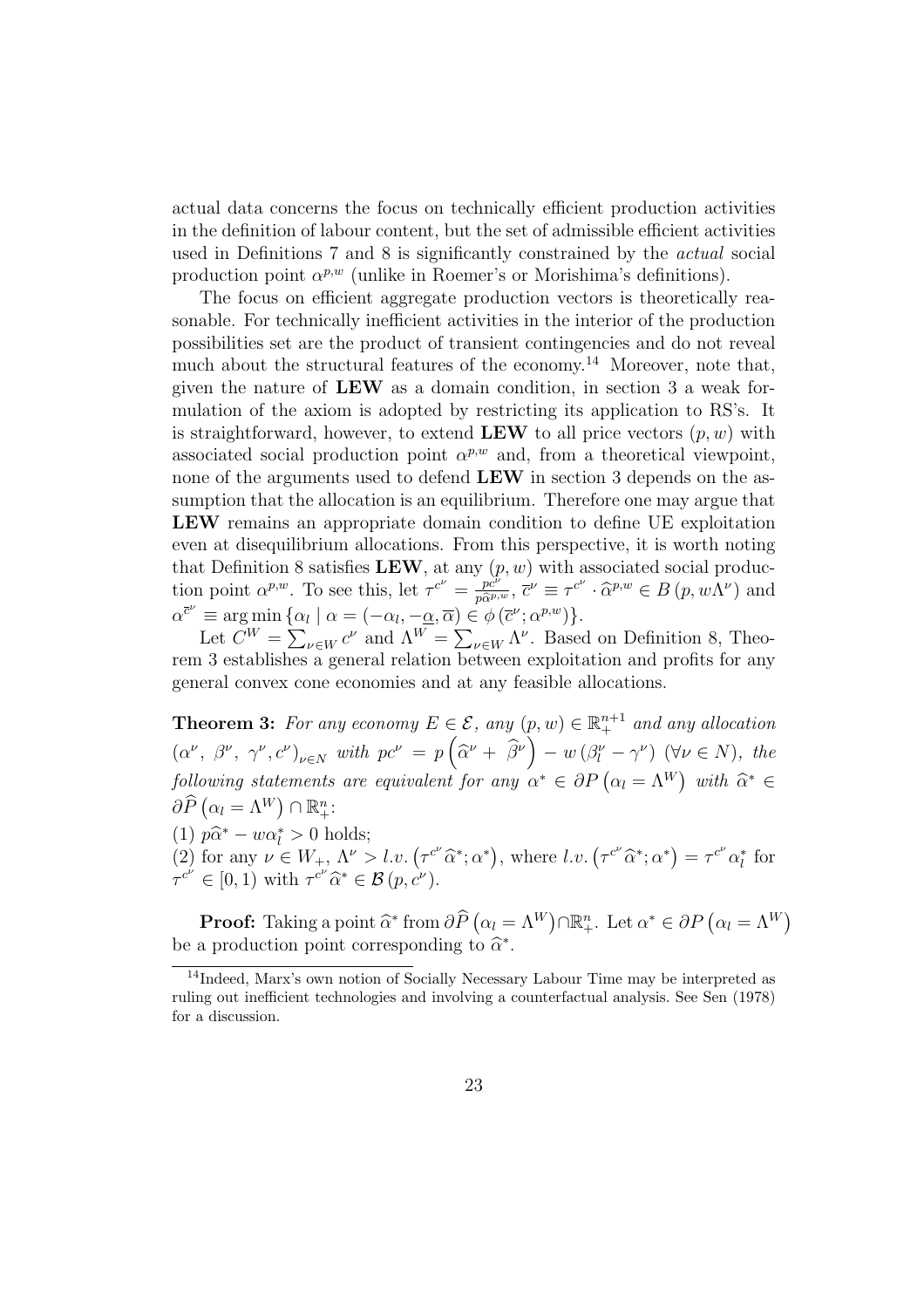Suppose (1) holds. Then,  $p\hat{\alpha}^* - w\Lambda^W = p$ ¡  $\widehat{\alpha}^* - C^W$  $> 0$ , since the budget constraint holds for all agents. Note that, for any  $\nu \in W_+$ ,  $pc^{\nu} =$  $w\Lambda^{\nu} = w\Lambda^W \frac{\Lambda^{\nu}}{\Lambda^W} = pC^W \frac{\Lambda^{\nu}}{\Lambda^W}$ , thus  $\frac{pc^{\nu}}{pC^W} = \frac{\Lambda^{\nu}}{\Lambda^W}$ . Then, let  $\tau^{c^{\nu}} = \frac{pc^{\nu}}{p\hat{\alpha}^*}$  for any  $\nu \in W_+$ . Clearly  $\tau^{c^{\nu}} \in [0,1)$  with  $\tau^{c^{\nu}} \hat{\alpha}^* \in \mathcal{B}(p,c^{\nu})$ . Moreover, for any  $\nu \in W_+, \ \tau^{c^{\nu}} \alpha_l^* = \frac{p c^{\nu}}{p \widehat{\alpha}^*} \Lambda^W = \frac{p c^{\nu}}{p C^V}$  $\overline{pC^W}$  $\frac{pC^{W}}{p\widehat{\alpha}^{*}}\Lambda^{W} = \frac{\Lambda^{\nu}}{\Lambda^{W}}$  $\overline{\Lambda^W}$  $\frac{p C^{W}}{p \widehat{\alpha}^{*}} \Lambda^{W} \ = \ \Lambda^{\nu} \frac{p C^{W}}{p \widehat{\alpha}^{*}} \ < \ \Lambda^{\nu},$ where the latter inequality follows from  $p$ ¡  $\widehat{\alpha}^* - C^W)$ nequality follows from  $p\left(\hat{\alpha}^* - C^W\right) > 0$ . Finally, since where the latter inequality follows from  $p(\alpha - C^{\prime\prime}) > 0$ . Finally, sin  $\alpha^* \in \partial P(\alpha_l = \Lambda^W)$ ,  $l.v. (\tau^{c\prime} \hat{\alpha}^*; \alpha^*) = \tau^{c\prime} \alpha_l^*$  holds. Thus, (2) is obtained.  $\epsilon$   $\sigma P$  ( $\alpha_l = \Lambda^{\alpha}$ ),  $l \cdot v$ . ( $\tau^{\alpha}$   $\alpha^{\alpha}$ ) =  $\tau^{\alpha}$   $\alpha_l^{\alpha}$  noids. Thus, (2) is obtained.<br>Suppose (2) holds. Then, for any  $\nu \in W_+$ ,  $\Lambda^{\nu} > l \cdot v$ . ( $\tau^{c^{\nu}} \hat{\alpha}^*$ ;  $\alpha^*$ ), where Suppose (2<br>  $l.v. (\tau^{c\nu}\hat{\alpha}^*; \alpha^*)$  $=\tau^{c^{\nu}}\alpha_{l}^{*}$  holds for  $\tau^{c^{\nu}}\in [0,1)$  with  $\tau^{c^{\nu}}\hat{\alpha}^{*}\in \mathcal{B}(p,c^{\nu})$ . Thus,

 $\Lambda^W > \sum$  $v \in W_+ \tau^{c\nu} \alpha_l^*$  holds. Since  $\tau^{c\nu} = \frac{pc^{\nu}}{p\hat{\alpha}^*}$  for any  $\nu \in W_+$ , the last inequality implies that  $\Lambda^W > \frac{pC^W}{p\hat{\alpha}^*} \Lambda^W$ , thus p ¡  $\widehat{\alpha}^* - C^W$ > 0 holds. Since  $pC^W = w\Lambda^W = w\alpha_l^*$  by the budget constraint,  $p\hat{\alpha}^* - w\alpha_l^* > 0$  holds.  $\blacksquare$ 

Theorem 3 states that a general relation between exploitation and profits holds, at any price vector and corresponding allocation, provided that productive inefficiencies and temporary disequilibrium phenomena are ruled out: at every technically efficient production vector  $\alpha^*$  (which is feasible using acat every tecnincarry emcremt pr<br>tual, effective labour  $\Lambda^W = \sum$  $_{\nu \in W} \Lambda^{\nu}$ ) society realises positive profits if and only if every propertyless worker is exploited. In order to appreciate the full generality of Theorem 3, it is important to stress that no significant restriction is imposed on individual behaviour (except that the budget constraint holds for all agents) and on the actual allocation. As a result, Theorem 3 does not establish necessary and sufficient conditions for the existence of positive profits and the exploitation of propertyless workers at the actual allocation, and the social production point  $\alpha^{p,w}$  may, or may not, coincide with one of the vectors  $\alpha^*$ . For given the extremely weak restrictions on the set of admissible allocations, the link between profits and exploitation may be somewhat weakened. For instance, if  $\frac{\Lambda^W}{\alpha_l + \beta_l}(\hat{\alpha} + \hat{\beta}) \in \hat{P}$  $\alpha_l = \Lambda^W$  $\partial \rho$  \operation  $\alpha_l = \Lambda^W$ ≀∪<br>∖ and  $C^W \in \widehat{P}$  (  $\alpha_l = \Lambda^W$  $\bigwedge^{\alpha} \partial \widehat{P}$  $\alpha_l = \Lambda^W$ ¢ hold at the actual allocation, then the corresponding profit rate may be non-positive while propertyless agents are exploited. However, Theorem 3 derives the general conditions under which the economy can generate positive profits and propertyless workers are exploited, starting from the actual individual consumption/leisure choices, price system, and aggregate production actitivity. In other words, if one abstracts from temporary disequilibrium phenomena, Theorem 3 does derive a fully general relation between the appropriation of surplus by capitalists and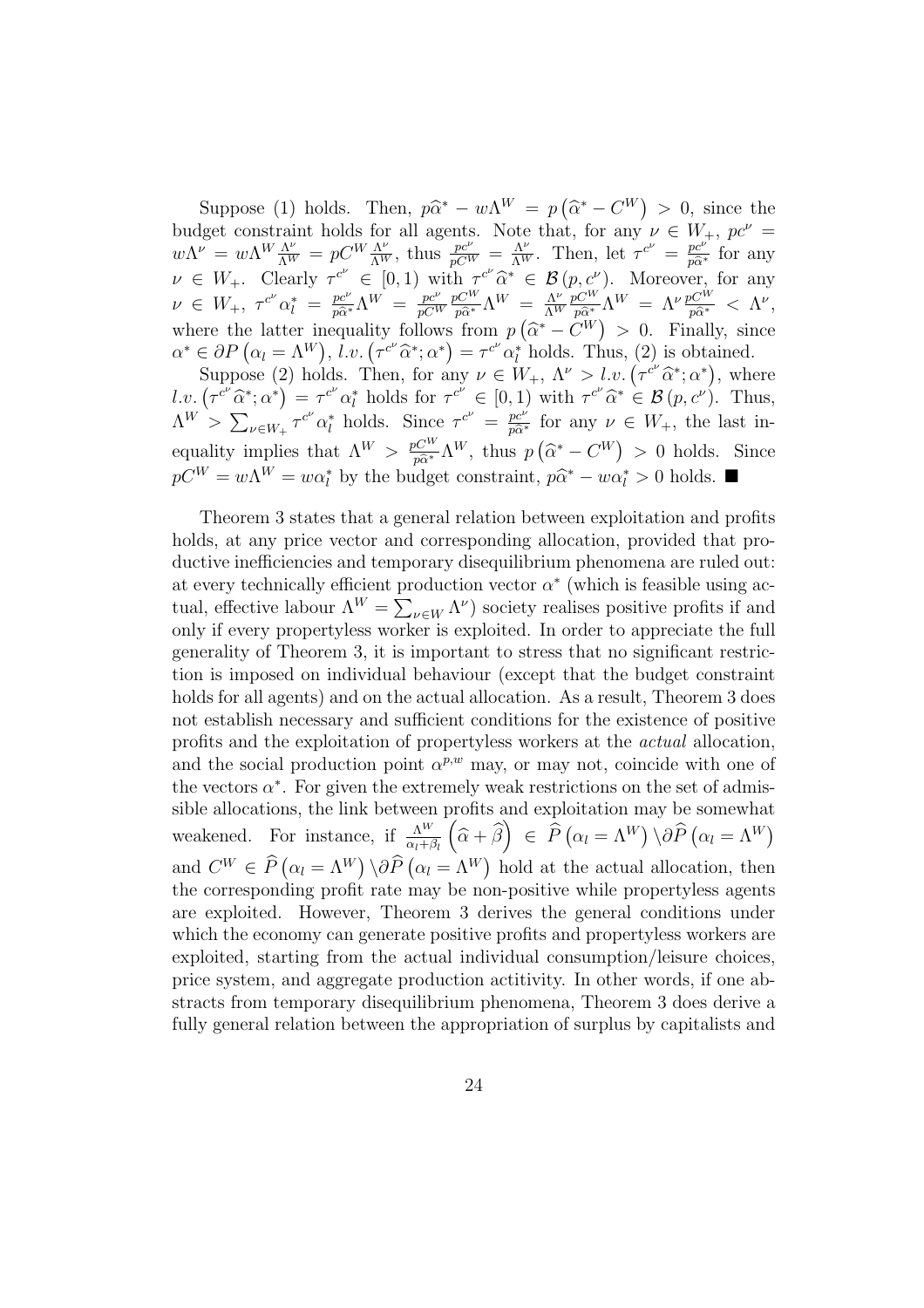the exploitation of (propertyless) workers, which holds even if exchanges do not take place at equilibrium prices.

#### 5 Conclusions

This paper provides a novel axiomatic analysis of the notion of exploitation as the unequal exchange of labour focusing on the relation between exploitation and profits. General convex economies with agents endowed with heterogeneous preferences and with different amounts of physical and human capital are considered. First, an axiomatic characterisation of the class of definitions that preserve the Fundamental Marxian Theorem (FMT) in equilibrium is derived (Theorem 1). Based on this characterisation, it is shown that under none of the main received definitions is the exploitation of the (propertyless segment of the) working class synonymous with positive profits in general. Instead, a definition related to the 'New Interpretation' is presented which preserves the link between the appropriation of surplus and the exploitation of (at least some) workers. This definition also allows one to generalise some key insights of exploitation theory in complex convex economies with heterogeneous agents: it is possible to characterise the exploitation status of all agents in equilibrium (Theorem 2) and to derive a general relation between exploitation and profits even outside of equilibrium allocations (Theorem 3).

Given the relevance of FMT in exploitation theory, the results presented in this paper provide strong support to the 'New Interpretation' as the appropriate notion of exploitation in advanced capitalist economies. Thus, they complement and strengthen the analysis developed by Yoshihara and Veneziani (2009) in the context of convex subsistence economies. In fact, as mentioned in section 2 above, the main results of the paper could be derived by assuming the function  $u^{\nu}$  to be weakly monotone on  $C \times [0, 1]$  and strictly monotone in at least one argument, provided some additional technical conditions to ensure local nonsatiation are added.<sup>15</sup> This assumption encompasses the special case where there is a subsistence bundle  $b \in \mathbb{R}^n_+$ such that  $C \equiv \{c \in \mathbb{R}^n_+ \mid c \geq b\}$ , and  $u^{\nu}(c, \lambda) = 1 - \lambda$ , for all  $\nu$  and for any  $(c, \lambda) \in C \times [0, 1]$ . If **u** is given by a profile of functions of the latter type and  $\mathbf{s} = (1, \ldots, 1)$ , then  $E(P, N, \mathbf{u}, \mathbf{s}, \Omega)$  is a *subsistence economy* of

<sup>&</sup>lt;sup>15</sup>For example, if agents minimise labour over [0, 1], subject to a subsistence constraint, then something like Roemer's (1982) 'Non Benevolent Capitalists' assumption should be made. For a thorough discussion, see Yoshihara and Veneziani (2009).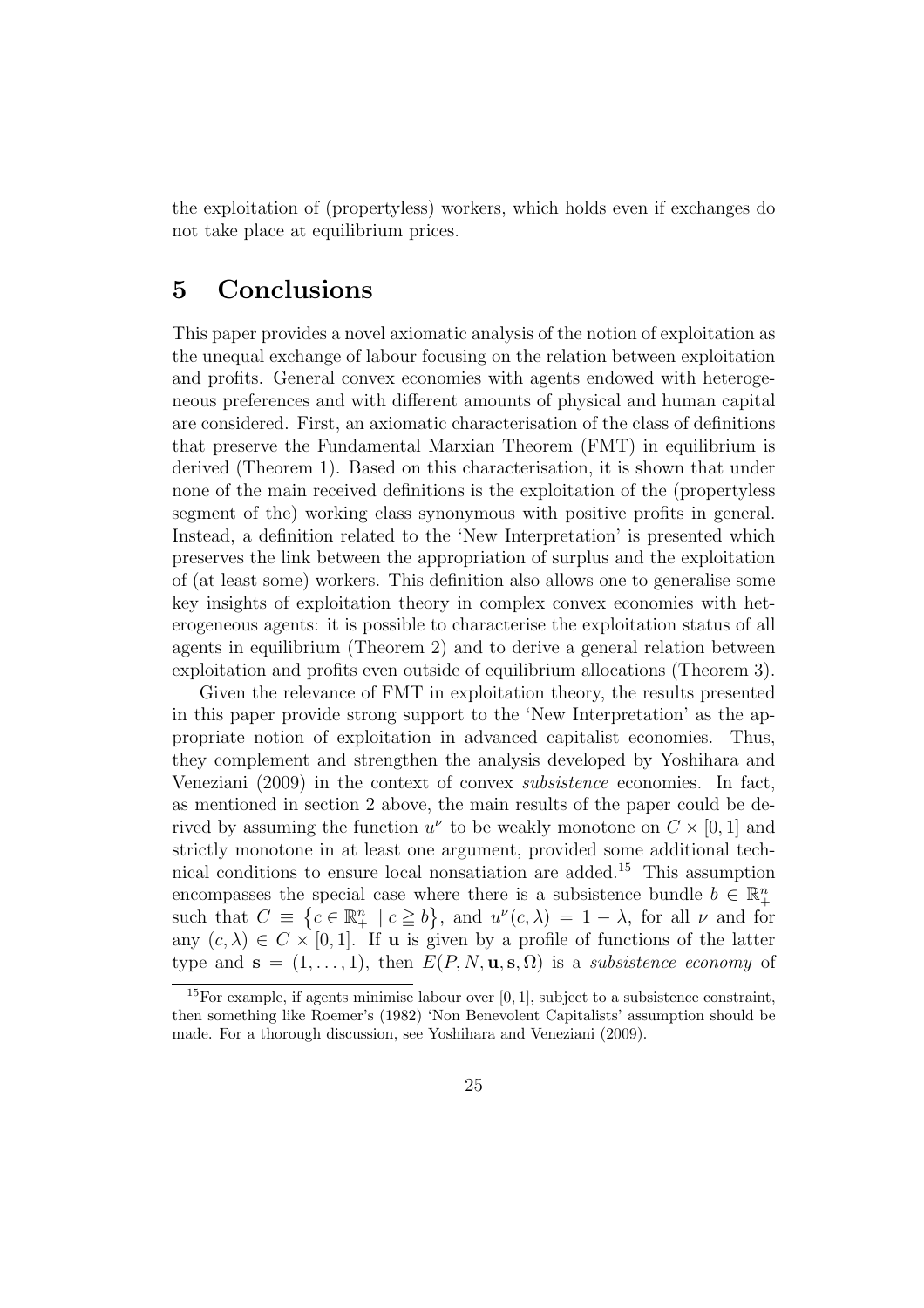the type analysed by Roemer (1982) and Yoshihara and Veneziani (2009). But then, it is possible to conclude that the 'New Interpretation' provides the unique appropriate definition of exploitation because, as shown above, it preserves FMT in general, and, as shown by Yoshihara and Veneziani (2009), it is fully characterised by a small set of weak and intuitive axioms in the set of subsistence economies which is a subset of the general class of economies considered in this paper. Moreover, the set of axioms is satisfied by the 'New Interpretation' definition of exploitation even in the general class of convex economies discussed in this paper.

The results presented above, however, raise some interesting questions. First of all, Theorem 2-(2) confirms the standard Marxist analysis of exploitation at the two ends of the wealth distribution: propertyless agents are exploited and the very wealthy are exploiters. Yet, outside of the two extremes, the exploitation status of an agent is in general determined not only by her endowment of physical capital, but also by her choice of consumption and leisure, as well as her endowment of human capital - namely, her skills. This raises some interesting issues for exploitation theory, in particular from a normative viewpoint: except for the agents at the two extremes of the distribution of productive assets, it may well be the case that agents with nonnegligible amounts of physical assets, who do not work much appear as exploited because they have a large endowment of human capital, which increases their overall labour contribution to the economy.

Second, this paper focuses on exploitation, and on the key relation between profits and exploitation. Another interesting issue concerns the relation between class and exploitation: Roemer (1982), for example, maintains that the correspondence between class and exploitation status is a core insight of Marxian exploitation theory. Definition 6 above might provide interesting results on this issue, too. For example, Yoshihara and Veneziani (2009) and Yoshihara (2010) prove that, unlike in the standard approaches, if the New Interpretation is adopted, it is possible to derive the full class and exploitation structure, and a robust correspondence between class and exploitation status in convex economies with agents endowed with identical preferences and skills. To extend the latter results to general economies with heterogeneous agents is an interesting direction for further research.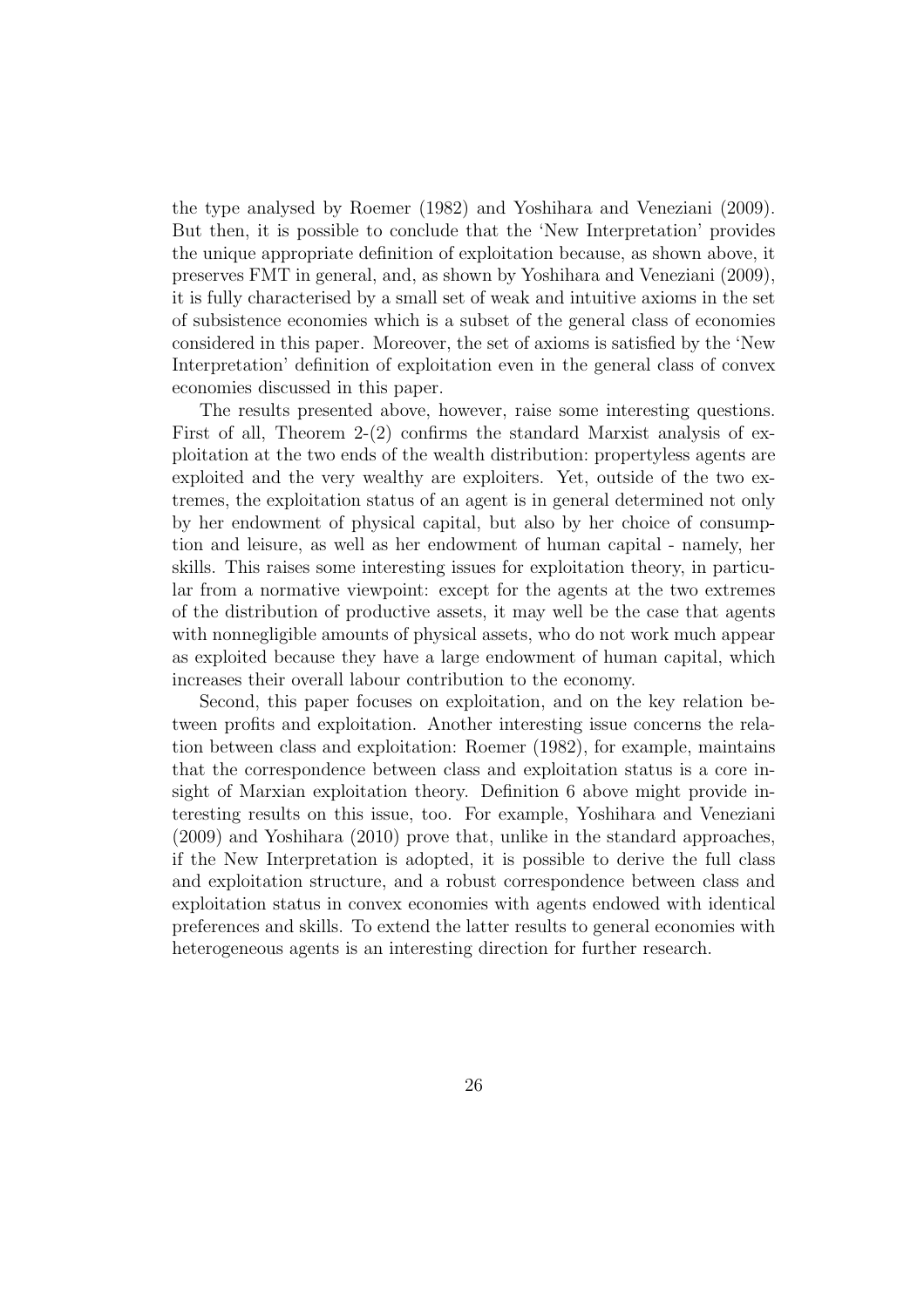#### 6 References

Border, K. C. (1985): Fixed point theorems with applications to economics and game theory, Cambridge University Press, Cambridge.

Duménil, G. (1980): *De la Valeur aux Prix de Production*, Economica, Paris.

Duménil, G. and D. K. Foley (2008): "The Marxian Transformation Problem," in Durlauf, S.N and L.B. Blume (eds) The New Palgrave: A Dictionary of Economics, Palgrave Macmillan, Basingstoke.

Duménil, G., Foley, D. K., and D. Lévy (2009): "A Note on the Formal Treatment of Exploitation in a Model with Heterogenous Labor," Metroeconomica 60, 560-567.

Dworkin, R. (2000): Sovereign Virtue: The Theory and Practice of Equality, Harvard University Press, Cambridge.

Flaschel, P. (1983): "Actual Labor Values in a General Model of Production," Econometrica 51, 435-454.

Flaschel, P. (2010): Topics in Classical Micro- and Macroeconomics, Springer, New York.

Foley, D. K. (1982): "The Value of Money, the Value of labour Power, and the Marxian Transformation Problem," Review of Radical Political Economics 14, 37-47.

Foley, D. K. (2010): "What's wrong with the fundamental existence and welfare theorems?," Journal of Economic Behavior and Organization 75, 115-131.

Fujimoto, T. and A. Opocher (2010): "Commodity content in a general input-output model," Metroeconomica 61, 442-453.

Gotoh, R. and N. Yoshihara (2003): "A class of fair distribution rules a la Rawls and Sen," Economic Theory 22, 63-88.

Krause, U. (1982): "Heterogeneous Labour and the Fundamental Marxian Theorem," Review of Economic Studies 48, 173-178.

Luxemburg, R. (1951): The Accumulation of Capital, Routledge, London.

Matsuo, T. (2008): "Profit, Surplus Product, Exploitation and Less than Maximized Utility," Metroeconomica 59, 249-265.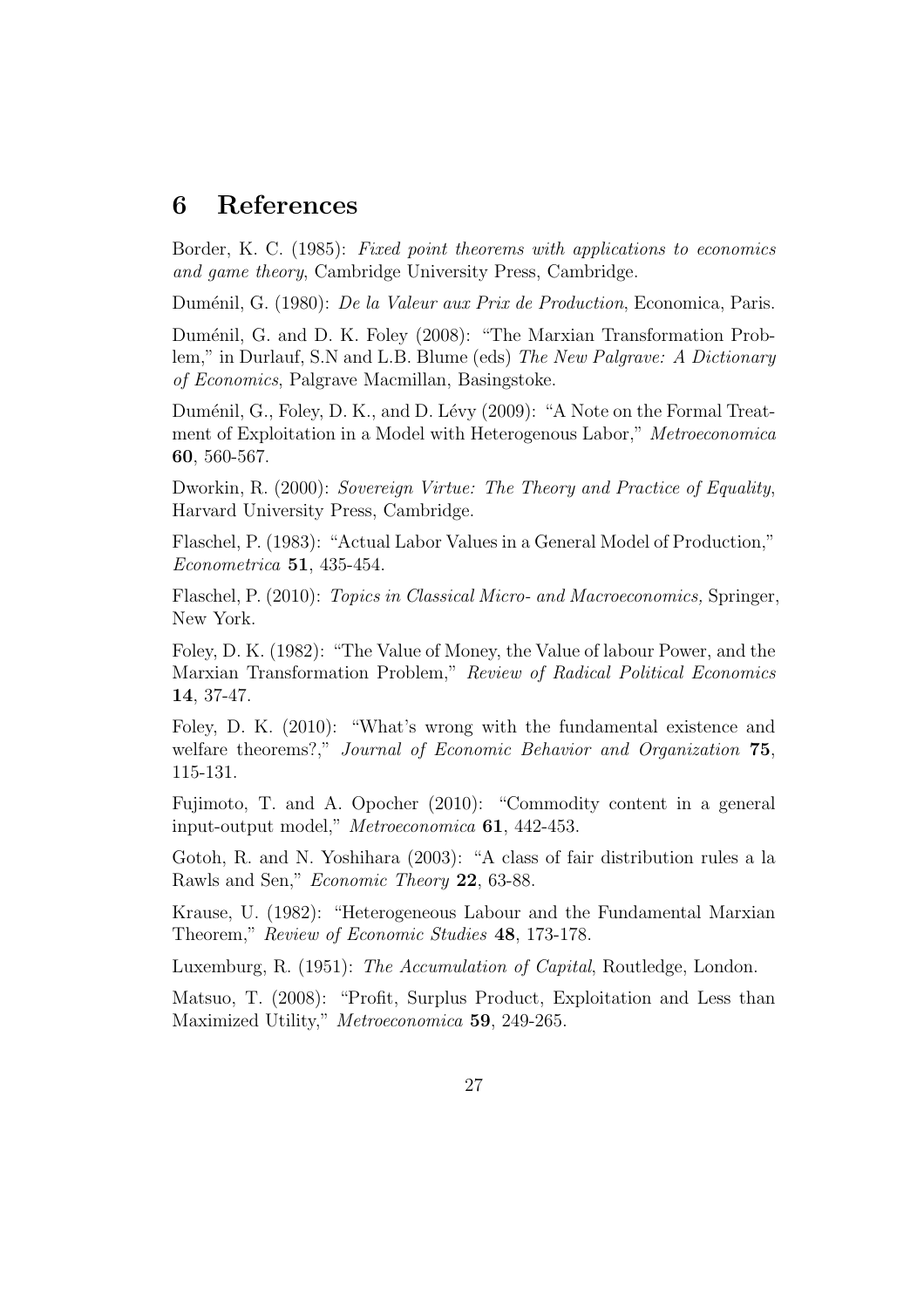Mori, K. (2008): "Maurice Potron's linear economic model: a de facto proof of 'fundamental Marxian theorem'," Metroeconomica 59, 511-529.

Morishima, M. (1974): "Marx in the Light of Modern Economic Theory," Econometrica 42, 611-632.

Negishi, T. (1998): "Marx, economies of scale, and the falling rate of profit," Japan and the World Economy 10, 253-263.

Negishi, T. (1999): "Unequal Exchange and Exploitation," Japanese Economic Review 50, 113-121.

Rawls, J. (1971): A Theory of Justice, Harvard University Press, Cambridge.

Roemer, J. E. (1981): Analytical Foundations of Marxian Economic Theory, Cambridge University Press, Cambridge.

Roemer, J. E. (1982): A General Theory of Exploitation and Class, Harvard University Press, Cambridge.

Roemer, J. E. (1986): "Equality of resources implies equality of welfare," Quarterly Journal of Economics 101, 751-784.

Roemer, J. E. and R. Veneziani (2004): "What we owe our children, they their children..." *Journal of Public Economic Theory* 6, 637-654.

Sen, A.K. (1978): "On the labour theory of value: some methodological issues," Cambridge Journal of Economics 2, 175-190.

Sen, A.K. (1985): *Commodities and Capabilities.* North-Holland, Amsterdam.

Sen, A.K. (1985a): "Well-being agency and freedom: the Dewey Lectures," The Journal of Philosophy 82, 169-224.

Veneziani, R. (2004): "The Temporal Single-system Interpretation of Marx's Economics: A Critical Evaluation," Metroeconomica 55, 96-114.

Veneziani, R. (2007): "Exploitation and Time," Journal of Economic Theory 132, 189-207.

Veneziani, R. (2008): "Exploitation, Inequality, and Power," COE/RES Discussion Paper Series, No. 254, Graduate School of Economics and IER, Hitotsubashi University.

Veneziani, R. and N. Yoshihara (2009): "Globalisation and exploitation," mimeo, Queen Mary, University of London, and IER, Hitotsubashi University.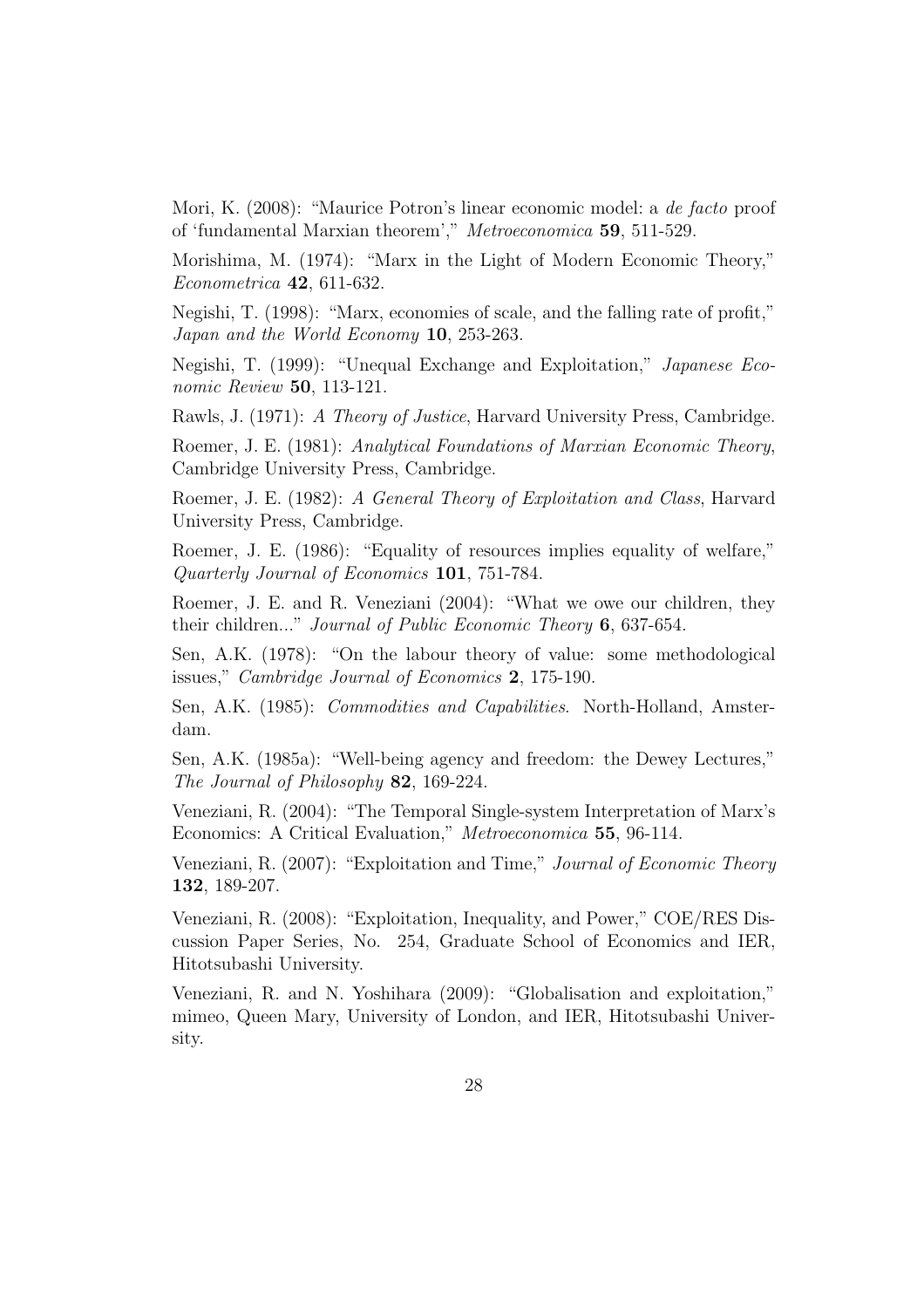Yoshihara, N. (2003): "Characterizations of bargaining solutions in production economies with unequal skills," *Journal of Economic Theory* 108, 256-285.

Yoshihara, N. (2010): "Class and Exploitation in General Convex Cone Economies," Journal of Economic Behavior and Organization 75, 281-296.

Yoshihara, N. and R. Veneziani (2009): "Exploitation as the Unequal Exchange of Labour: An Axiomatic Approach," Working paper No.655, Queen Mary University of London.

Yoshihara, N. and R. Veneziani (2010): "Strong Subjectivism in the Marxian Theory of Exploitation: A Critique," Metroeconomica, DOI: 10.1111/j.1467- 999X.2010.04089.x

### 7 Appendix 1: The existence of a RS

This appendix proves the existence of an equilibrium for a theoretically relevant subset of the set of economies  $\mathcal E$  set out in section 2 above. It focuses on the polar case where  $C = \mathbb{R}^n_+$  and it generalises the proofs of existence in Roemer (1981, 1982). Yoshihara and Veneziani (2009) prove the existence of a RS for another polar case of convex economies in which  $C = \{c \in \mathbb{R}^n_+ \mid c \geq b\}$ for some subsistence vector  $b \in \mathbb{R}^n_+ \setminus \{0\}$ ,  $u^{\nu}$  is not strictly increasing on  $\check{C}$ , and agents minimise labour.

It is assumed that  $u^{\nu}$  is continuous, quasi-concave, and strictly increasing on C for all  $\nu \in N$ : these assumptions are standard in microeconomics and need no further comment. Further, the following boundary condition of utility functions is assumed, which is also standard in microeconomics:  $u^{\nu}(c, \lambda)$  $u^{\nu}$  (0,  $\lambda'$ ) for any  $c \in \mathbb{R}^n_+ \setminus \{0\}$ , and any  $\lambda, \lambda' \in [0, 1]$ . This assumption implies that any propertyless agent  $\nu \in W$  would rather participate in labour markets to earn some revenue and purchase some consumption goods, than drop out of labour markets consuming nothing. Thus, if some propertyless agents are unemployed, they are involuntarily unemployed.

Finally, A1 is slightly strengthened to require that some produced inputs be used in the production of commodities:

**Assumption 1'** (A1'). For all  $\alpha \in P$  such that  $\alpha_l \geq 0$  and  $\alpha \geq 0$ , if  $\overline{\alpha} \geq 0$  then  $\alpha_l > 0$  and  $\underline{\alpha} \geq 0$ .

A1' is an essential property of a capitalist economy in the sense that if it is not satisfied, anyone can in principle hire anyone else, including propertyless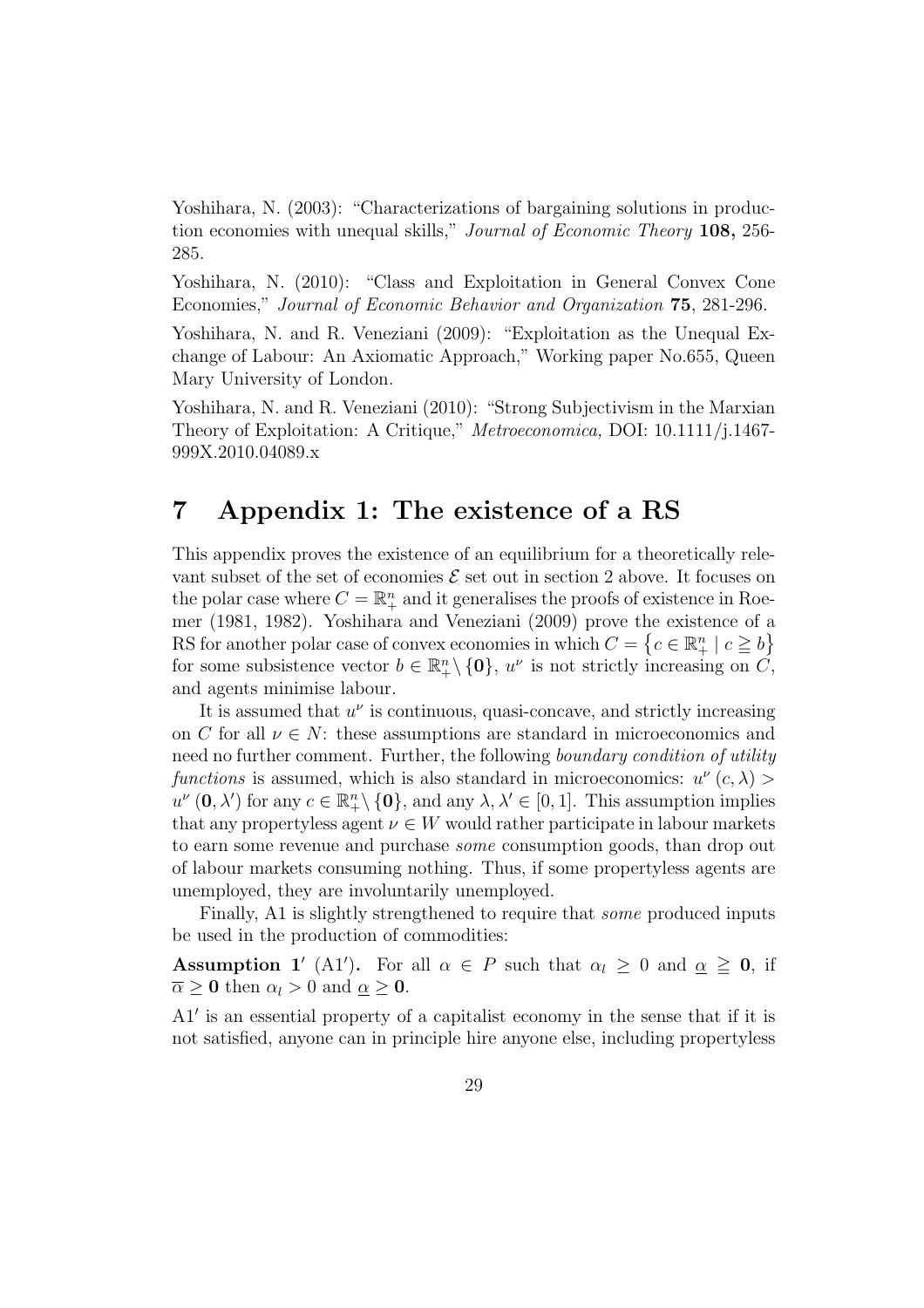agents. Given the twin role of agents as consumers and producers,  $A1'$  also allows us to prove the boundedness of the aggregate demand correspondences.

Let a profile  $(c^{\nu}, \gamma^{\nu}, \beta^{\nu})_{\nu \in N}$  be a *feasible allocation* for  $E \in \mathcal{E}$  if and only if  $(c^{\nu}, \gamma^{\nu}, \beta^{\nu})_{\nu \in N}$  satisfies Definition 1-(ii), 1-(iii), and 1-(iv), and  $(c^{\nu}, \gamma^{\nu}, \beta^{\nu}) \in$  $C \times [0, s^{\nu}] \times P$  holds for all  $\nu \in N$ . If the social endowment of capital  $\omega$  of an  $C \times [0, S] \times P$  holds for all  $\nu \in N$ . It the social endowment of capital  $\omega$  of an economy  $E \in \mathcal{E}$  only allows for feasible allocations with  $\sum_{\nu \in N} c^{\nu} = \mathbf{0}$ , then if a RS exists for this economy, it can only be a trivial RS. However, by A2, it a KS exists for this economy, it can omy be a trivial KS. However, by Az, it is always possible to have a non-trivial feasible allocation with  $\sum_{\nu \in N} c^{\nu} \neq \mathbf{0}$ if  $\omega$  is placed appropriately. Thus, in order to guarantee the existence of non-trivial feasible allocations, the following assumption is made:

**Assumption 4.** The economy  $E(P, N, \mathbf{u}, \mathbf{s}, \Omega)$  has the following property:

$$
\omega \in \left\{ \underline{\alpha} \in \mathbb{R}^n_+ \mid \exists \alpha \in P \text{ s.t. } \alpha_l \leqq \sum_{\nu \in N} s^{\nu} \text{ and } \widehat{\alpha} \geq \mathbf{0} \right\}.
$$

By A4, there exists  $\alpha' \in P$  with  $\alpha'_l \leq$  $\overline{ }$  $\psi \in N$  s<sup>v</sup> and  $\underline{\alpha}' = \omega$  such that for any  $p > 0$ ,  $p(\overline{\alpha}' - \omega) > 0$ . Thus, for a sufficiently small  $w' > 0$ ,  $p(\overline{\alpha}' - \omega) - w\alpha' \geq 0$ 0 holds for any  $w \leq w'$ . This implies that for any  $p > 0$ , there is  $w' > 0$  such that for any  $w \leq w'$ ,  $\max_{\alpha \in P: p_{\underline{\alpha}} = p_{\omega}} p\widehat{\alpha} - w\alpha_l$  is non-negative. i

For any vector  $(p, w)$ , let  $\Pi^{\nu}(p, w) \equiv p\hat{\alpha}^{\nu} + \left| p\hat{\beta}^{\nu} - w\beta^{\nu}_{l} \right|$  $+ w \gamma^{\nu}$  denote agent  $\nu$ 's net revenue. Note that, for any  $(\rho, w)$ , the set of optimal solutions  $\mathcal{O}^{\nu}(p,w)$  always contains vectors of the form  $(0, \beta^{\nu}, \gamma^{\nu}, c^{\nu})$  such that  $\Pi^{\nu}(p, w) = \pi^{\max} p\beta^{\nu} + w\gamma^{\nu} = pc^{\nu}$  with  $p\beta^{\nu} = p\omega^{\nu}$  for all  $\nu$ . Let  $\Delta \equiv \left\{ (p, w) \in \mathbb{R}^{n+1}_+ \mid \right.$  $p\frac{p}{p} + w\gamma = pc$  with  $p\frac{p}{p} = pw$  for an  $\sum_{i=1}^n p_i + w = 1$  and  $\Delta_+ \equiv \{ (p, w) \in \Delta \mid p > 0 \}.$ 

In order to analyse the existence of a RS, for all  $(p, w) \in \Delta_+$ , and for all  $\nu \in N$ , define the feasibility correspondence

$$
B^{\nu}(p, w) \equiv \left\{ (c^{\nu}, \beta^{\nu}, \gamma^{\nu}) \in C \times P \times [0, s^{\nu}] \mid pc^{\nu} \leq \Pi^{\nu}(p, w) \, ; \, p\underline{\beta}^{\nu} \leq p\omega^{\nu} \right\}.
$$

The next result establishes some basic properties of  $B^{\nu}(p, w)$ .

**Lemma A1.1:** For each  $\nu \in N$ , the correspondence  $B^{\nu}$  is non-empty, closed-valued and convex-valued, and continuous on  $\Delta_+$ . Moreover, every  $(c^{\nu}, \gamma^{\nu})$  in  $B^{\nu}(p, w)$  is bounded for each  $(p, w) \in \Delta_+$ .

**Proof:** It is obvious that  $B^{\nu}$  is non-empty, closed-valued, and convexvalued. Since  $pc^{\nu} \leq \Pi^{\nu} (p, w) \leq \max \{ \pi^{\max} p \omega^{\nu}, 0 \} + ws^{\nu}$ , the boundedness of  $(c^{\nu}, \gamma^{\nu})$  in  $B^{\nu}(p, w)$  follows from A1', for all  $(p, w) \in \Delta_+$ .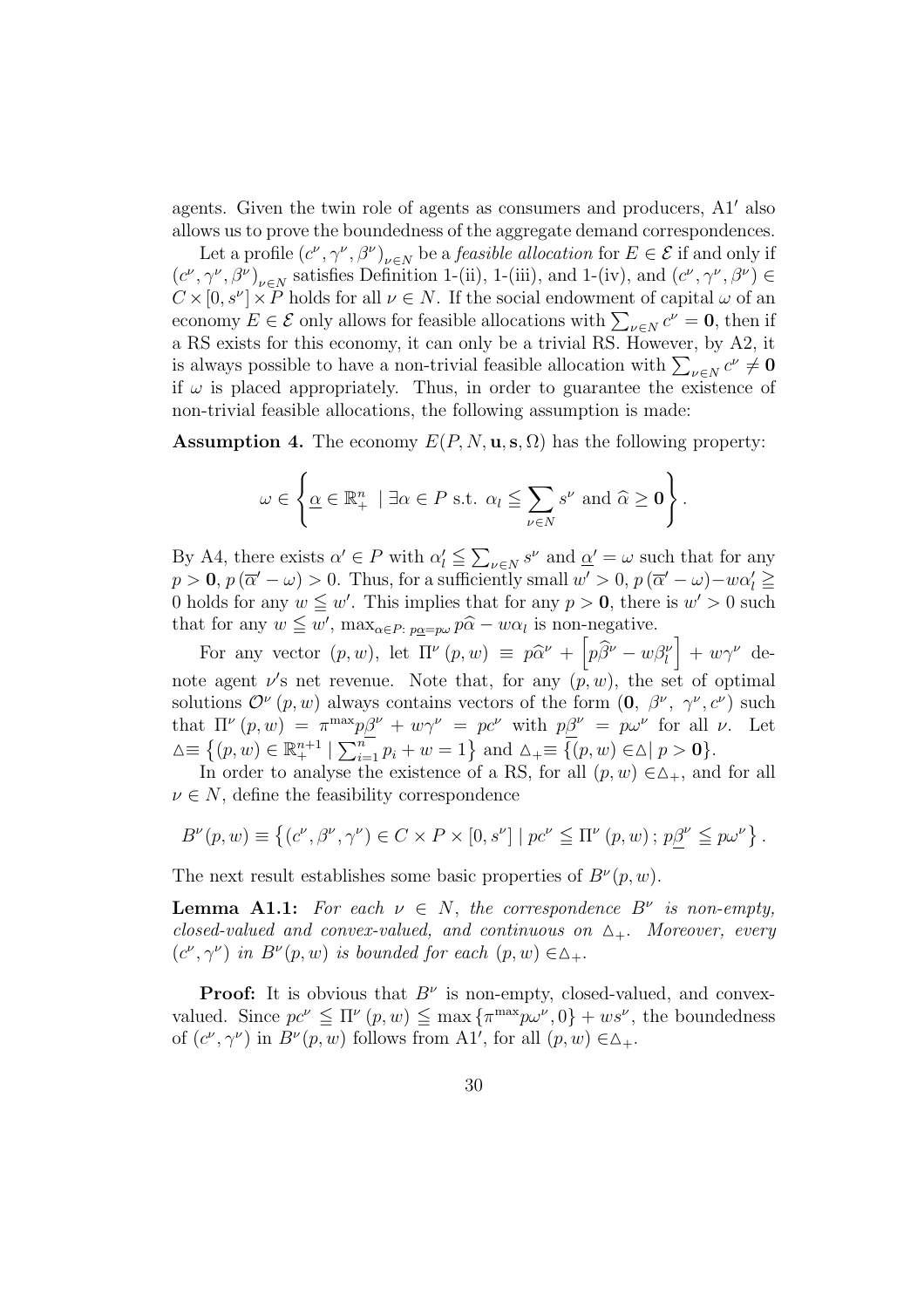Finally, we prove the continuity of  $B^{\nu}$ . First, we show that  $B^{\nu}$  is lower Finally, we prove the continuity of  $B^*$ . First, we show that  $B^*$  is lower<br>hemi-continuous. Let  $\{(p^k, w^k)\}\subseteq \Delta_+$  be a sequence such that  $(p^k, w^k) \rightarrow$ nemi-continuous. Let  $\{(p^k, w^k)\}\subseteq \Delta_+$  be a sequence such that  $(p^k, w^k) \rightarrow (p, w)$  and  $(c^{\nu}, \beta^{\nu}, \gamma^{\nu}) \in B^{\nu}(p, w)$ . For each  $(p^k, w^k)$ , let  $\beta^{k\nu} \equiv \mu^{k\nu} \beta^{\nu}$  where  $(\mu, w)$  and  $(c^*, \beta^*, \gamma^*) \in B^*(p, w)$ . For each  $(p^*, w^*)$ , let  $\beta^* =$ <br>  $\mu^{k\nu} = 0$  if  $(p^k\hat{\beta}^{\nu} - w^k\beta_l^{\nu}) < 0$  and if  $(p^k\hat{\beta}^{\nu} - w^k\beta_l^{\nu}) \ge 0$  then

$$
\mu^{k\nu}\equiv \left\{ \begin{array}{ll} \frac{p^k\omega^\nu}{p\omega^\nu} & \text{if } p^k\underline{\beta}^\nu\leqq p^k\omega^\nu,\\ \frac{p^k\omega^\nu}{p^k\underline{\beta}^\nu} & \text{otherwise.} \end{array} \right.
$$

Then, let  $\gamma^{k\nu} = \gamma^{\nu}$ . Moreover, if  $c^{\nu} \neq \mathbf{0}$ , then let  $\sigma^{k\nu} \equiv \min \left\{ \frac{\sigma^k}{\sigma^k} \right\}$  $\mu^{k\nu}\left(p^k\widehat{\beta}^\nu -w^k\beta^\nu_l\right)+w^k\gamma^{k\nu}$  $\frac{w \mu_l + w \mu_l}{p^k c^{\nu}}, 1$  $\mathbf{A}^{\dagger}$ and  $c^{k\nu} \equiv \sigma^{k\nu} c^{\nu}$ , whereas if  $c^{\nu} = 0$ , then let  $c^{k\nu} \equiv c^{\nu}$ . Then,  $(c^{k\nu}, \beta^{k\nu}, \gamma^{k\nu}) \in \mathbb{R}^m$ and  $c^* \equiv \sigma^* c$ , whereas if  $c^* = \mathbf{0}$ , then let  $c^* \equiv c^*$ . Then,  $(c^*, \beta^*, \gamma^*) \in B^{\nu}(p^k, w^k)$  with  $(c^{k\nu}, \beta^{k\nu}, \gamma^{k\nu}) \rightarrow (c^{\nu}, \beta^{\nu}, \gamma^{\nu})$  as  $(p^k, w^k) \rightarrow (p, w)$ . Thus,  $B^{\nu}$ is lower hemi-continuous.

To prove that  $B^{\nu}$  is upper hemi-continuous, suppose that  $\{(p^k, w^k)\}\subseteq \Delta_+$ To prove that  $B^*$  is upper nemi-continuous, suppose that  $\{(p^*, w^*)\}\subseteq \Delta_+$ <br>is a sequence such that  $(p^k, w^k) \to (p, w)$  and  $(c^{k\nu}, \beta^{k\nu}, \gamma^{k\nu}) \in B^{\nu}(p^k, w^k)$ is a sequence such that  $(p^{\alpha}, w^{\alpha}) \rightarrow (p, w)$  and  $(c^{\alpha}, \beta^{\alpha}, \gamma^{\alpha}) \in B^{\alpha}(p^{\alpha}, w^{\alpha})$ <br>with  $(c^{k\nu}, \beta^{k\nu}, \gamma^{k\nu}) \rightarrow (c^{\nu}, \beta^{\nu}, \gamma^{\nu})$  as  $(p^k, w^k) \rightarrow (p, w)$ , and  $(c^{\nu}, \beta^{\nu}, \gamma^{\nu}) \notin$  $B^{\nu}(p,w)$ . Then, either  $(c^{\nu}, \beta^{\nu}, \gamma^{\nu}) \notin C \times P \times [0, s^{\nu}]$ , or  $pc^{\nu} > \Pi^{\nu}(p,w)$ ,  $B^{\nu}(p, w)$ . Then, either  $(c^{\nu}, \beta^{\nu}, \gamma^{\nu}) \notin C \times P \times [0, s^{\nu}]$ , or  $pc^{\nu} > \Pi^{\nu}(p, w)$ ,<br>or  $p\beta^{\nu} > p\omega^{\nu}$ . Since  $C \times P \times [0, s^{\nu}]$  is closed,  $(c^{k\nu}, \beta^{k\nu}, \gamma^{k\nu}) \to (c^{\nu}, \beta^{\nu}, \gamma^{\nu})$ implies that  $(c^{\nu}, \beta^{\nu}, \gamma^{\nu}) \in C \times P \times [0, s^{\nu}]$ . Thus, either  $pc^{\nu} > \Pi^{\nu}(p, w)$  or mplies that  $(c^r, p^r, \gamma^r) \in C \times P \times [0, s^r]$ . Thus, either  $pc^r > 11^r (p, w)$  or  $p\beta^{\nu} > p\omega^{\nu}$ . Suppose  $p\beta^{\nu} > p\omega^{\nu}$ . Then, for some  $(p^k, w^k)$  close enough to  $\frac{p}{p} > p\omega$ . Suppose  $p\omega > p\omega$ . Then, for some  $(p, w)$  close enough to  $(p, w)$ , its corresponding  $(c^{k\nu}, \beta^{k\nu}, \gamma^{k\nu})$  is also sufficiently close to  $(c^{\nu}, \beta^{\nu}, \gamma^{\nu})$ , which implies  $p^k \beta^{k\nu} > p^k \omega^{\nu}$ , which yields a contradiction. This implies that  $(c^{\nu}, \beta^{\nu}, \gamma^{\nu}) \in B^{\overline{\nu}}(p, w)$ . A similar argument holds if  $pc^{\nu} > \Pi^{\nu}(p, w)$  and therefore  $B^{\nu}$  is upper hemi-continuous.  $\blacksquare$ 

Lemma A1.2 establishes some properties of optimal choice correspondences.

**Lemma A1.2:** For each v, the correspondence  $\mathcal{O}^{\nu}$  is non-empty, closedvalued, convex-valued, and upper hemi-continuous on  $\Delta_+$ . Moreover, every  $(c^{\nu}, \gamma^{\nu})$  in  $\mathcal{O}^{\nu}(p, w)$  is bounded for each  $(p, w) \in \Delta_+$ .

Proof: Non-emptiness, closed-valuedness, and convexity can be proved in the standard manner. Since every  $(c^{\nu}, \gamma^{\nu})$  in  $B^{\nu}(p, w)$  is bounded by Lemma A1.1, every  $(c^{\nu}, \gamma^{\nu})$  in  $\mathcal{O}^{\nu}(p, w)$  is bounded for any  $(p, w) \in \Delta_+$ .

 $\mathcal{L}(\mathcal{D}, \mathcal{D}) = \mathcal{L}(\mathcal{D}, \mathcal{D})$  is bounded for any  $(p, w) \in \Delta_+$ .<br>We only need to show that  $\mathcal{D}^{\nu}$  is upper hemi-continuous. Let  $\{(p^k, w^k)\}\subseteq \Delta_+$ we only need to show that  $O^*$  is upper nemi-continuous. Let  $\{(p^k, w^k)\}\subseteq$ <br>be a sequence such that  $(p^k, w^k) \to (p, w)$  and  $(c^{k\nu}, \beta^{k\nu}, \gamma^{k\nu}) \in O^{\nu}(p^k, w^k)$ <br>with  $(c^{k\nu}, \beta^{k\nu}, \gamma^{k\nu}) \to (c^{\nu}, \beta^{\nu}, \gamma^{\nu})$  as  $(p^k, w^k)$ d<br>、  $\rightarrow (p, w)$ . Suppose  $(c^{\nu}, \beta^{\nu}, \gamma^{\nu}) \notin$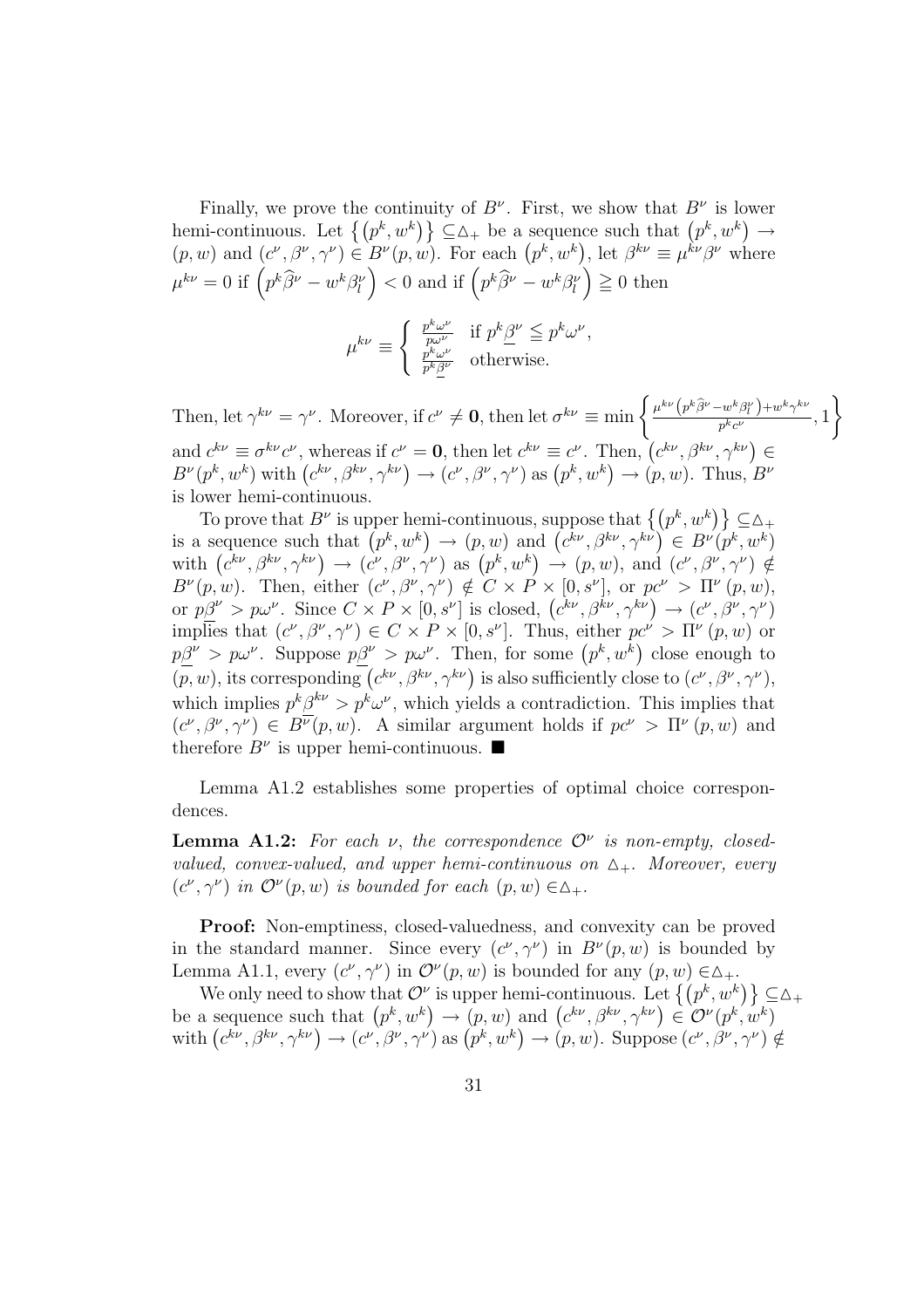$\mathcal{O}^{\nu}(p,w)$ . This implies that  $(c^{\nu}, \gamma^{\nu})$  is not a maximizer of  $u^{\nu}$  over  $B^{\nu}(p,w)$ and  $(c^{\nu}, \beta^{\nu}, \gamma^{\nu}) \in B^{\nu}(p, w)$  by the upper hemi-continuity of  $B^{\nu}$ . Then, there exists  $(c^{\prime\nu}, \beta^{\prime\nu}, \gamma^{\prime\nu}) \in B^{\nu}(p, w)$  such that  $u^{\nu}(c^{\prime\nu}, \gamma^{\prime\nu})$  $\frac{\gamma^{\prime\nu}}{s^\nu}\Big)>u^\nu$ ∶'<br>∶  $c^{\nu}$ ,  $\frac{\gamma^{\nu}}{c^{\nu}}$  $\overline{s^{\nu}}$ ¢ . Since  $B^{\nu}$ is lower hemi-continuous, there exists a sequence  $\{ (c'^{kv}, \beta'^{kv}, \gamma'^{kv}) \}$  such that is lower nemi-continuous, there exists a sequence  $\{ (c^w, \beta^w, \gamma^w) \}$  such that<br>for each  $(p^k, w^k) \in \Delta_+$ ,  $(c'^{k\nu}, \beta'^{k\nu}, \gamma'^{k\nu}) \in B^{\nu}(p^k, w^k)$  with  $(c'^{k\nu}, \beta'^{k\nu}, \gamma'^{k\nu}) \to$ for each  $(p^{\alpha}, w^{\alpha}) \in \Delta_+$ ,<br> $(c'^{\nu}, \beta'^{\nu}, \gamma'^{\nu})$  as  $(p^k, w^k)$  $(c^{\infty}, \beta^{\infty}, \gamma^{\infty}) \in B^{*}(p^{\alpha}, w^{\alpha})$  where  $(p^k, w^k)$  $\frac{1}{\sqrt{2}}$  $(p^k, w^k) \rightarrow (p, w)$ . Then, for  $(p^k, w^k)$  which is sufficiently close to  $(p, w)$ ,  $u^{\nu} (c'^{k\nu}, \frac{\gamma'^{k\nu}}{c^{\nu}})$  $\left(\frac{c^{k\nu}}{s^{\nu}}\right) > u^{\nu}\left(c^{k\nu},\frac{\gamma^{k\nu}}{s^{\nu}}\right)$  $\left( e^{k\nu}, e^{k\nu} \right)$  holds. However, since  $(e^{k\nu}, \beta^{k\nu}, \gamma^{k\nu}) \in$  $\mathcal{O}^{\nu}(p^k, w^k)$ , this is a contradiction. Thus,  $(c^{\nu}, \beta^{\nu}, \gamma^{\nu}) \in \mathcal{O}^{\nu}(p, w)$ , and so  $\mathcal{O}^{\nu}$ is upper hemi-continuous.  $\blacksquare$ 

Note that for any  $\nu \in N$ , if  $(p, w) \in \Delta_+$  is associated with  $p\hat{\alpha} - w\alpha_l < 0$  for all  $\alpha \in P \setminus \{0\}$ , then  $(c^{\nu}, \beta^{\nu}, \gamma^{\nu}) \in \mathcal{O}^{\nu}(p, w)$  implies  $\beta^{\nu} = 0$ . However, by A4, for any  $p > 0$ , there is  $w' > 0$  such that for any  $w \leq w'$ ,  $\max_{\alpha \in P: p_{\alpha} = p_{\alpha}} p\hat{\alpha}$  $w\alpha_l$  is non-negative, so that there exists  $(c^{\nu}, \beta^{\nu}, \gamma^{\nu})_{\nu \in N} \in \times_{\nu \in N} \mathcal{O}^{\nu}(p, w)$ with  $\sum_{\nu \in N} \beta^{\nu} \neq \mathbf{0}$ .  $\overline{a}$ ª

For each  $(p, w) \in \Delta_+$ , let  $P(p, w; \omega) \equiv$  $\alpha \in \arg\max_{\alpha' \in P : p_{\underline{\alpha}} \leq p_{\omega}} p_{\widehat{\alpha}'} - w \alpha'_{\underline{l}}$ . Suppose that for any  $\alpha \in P(p, w; \omega)$ ,  $\alpha_l >$  $\sum$  $v \in N$   $s^{\nu}$ . Then, there exists  $\alpha^* \in P(p, w; \omega)$  such that  $\alpha^* \in \arg \min \{\alpha_l \mid \alpha \in \overline{P}(p, w; \omega)\}\)$ . Denote the set of such  $\alpha^*$  by  $\overline{P}(p, w; \omega)$ . Suppose that there exists  $\alpha \in P(p, w; \omega)$  such that  $\alpha_l \leq$  $\overline{ }$  $_{\nu \in N} s^{\nu}$ . Then, define  $\overline{P}(p, w; \omega) \equiv$ ⊥'<br>م  $\alpha \in P(p, w; \omega) \mid \alpha_l \leq$  $\overline{\phantom{a}}$  $\begin{bmatrix} \text{ucl} & \text{ucl} \\ \text{ucl} & s^{\nu} \end{bmatrix}$ . Note that, for each  $(p, w) \in \Delta_+$ , if  $\overline{P}(p, w; \omega) \neq \emptyset$ , then  $\overline{P}(p, w; \omega) = \emptyset$ . Finally, let  $P^*(p, w; \omega) \equiv \overline{P}(p, w; \omega) \cup \overline{P}(p, w; \omega)$ . By this definition,  $P^*(p, w; \omega)$ is non-empty, closed, and compact.

For each  $(p, w) \in \Delta_+$ , define the aggregate excess demand correspondence:

$$
Z(p, w) = \left\{ \left( \sum_{\nu \in N} c^{\nu} - \sum_{\nu \in N} \widehat{\beta}^{\nu}, \sum_{\nu \in N} \beta^{\nu}_{l} - \sum_{\nu \in N} \gamma^{\nu} \right) \mid \sum_{\nu \in N} \beta^{\nu} \in P^{*}(p, w; \omega) \right\}
$$
  
&  $(c^{\nu}, \beta^{\nu}, \gamma^{\nu}) \in \mathcal{O}^{\nu}(p, w) \quad (\forall \nu \in N)$ .

Given the above Lemmas and the definition of  $P^*(p, w; \omega)$ , it follows that Z is compact-valued, convex-valued, and upper hemi-continuous on  $\Delta_{+}$ . To see that it is non-empty, firstly suppose that  $(p, w) \in \Delta_+$  is such that  $p\hat{\alpha} - w\alpha_l < 0$ for all  $\alpha \in P \setminus \{0\}$ . Then,  $P(p, w; \omega) = \{0\} = \overline{P}(p, w; \omega) = P^*(p, w; \omega)$ . If  $p\hat{\alpha}-w\alpha_l \geq 0$  for some  $\alpha \in P \setminus \{\mathbf{0}\}, P(p, w; \omega) \supseteq {\alpha \in \arg\max_{\alpha' \in P: p\underline{\alpha}'=p\omega} p\hat{\alpha}' - w\alpha'_l }$ holds by A1', so that  $P^*(p, w; \omega) \cap (P \setminus \{0\}) \neq \emptyset$ . In the former case,  $P^*(p, w; \omega) = \{0\}$  holds, so that there exists  $(\beta^{\nu})_{\nu \in N}$  such that  $\beta^{\nu} = 0$  for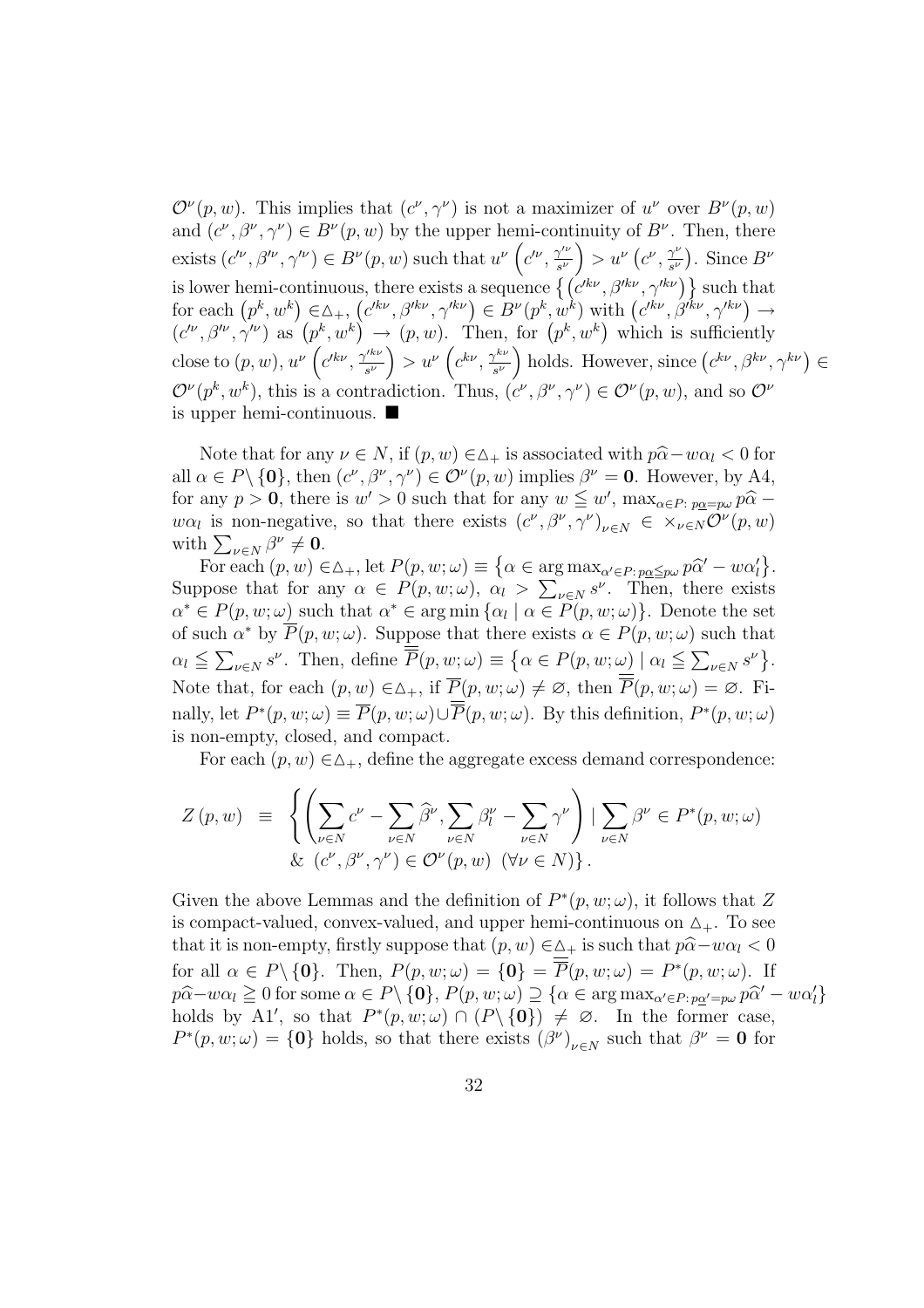all  $\nu$ . In the latter case, if  $\alpha \in P^*(p, w; \omega) \setminus \{\mathbf{0}\}$ , then there exists  $(\beta^{\nu})_{\nu \in N}$ <br>such that  $\sum_{\nu \in N} \beta^{\nu} = \alpha$ , and  $p\underline{\beta}^{\nu} = p\omega^{\nu}$  for all  $\nu$ . Then, in either case, for  $(c^{\nu}, \gamma^{\nu})$  in  $\mathcal{O}^{\nu}(p, w)$ , it follows that  $(c^{\nu}, \beta^{\nu}, \gamma^{\nu}) \in \mathcal{O}^{\nu}(p, w)$  for each  $\nu \in N$ . (c,  $\gamma$ ) in  $\mathcal{O}$  (p, w), it follows that  $(c, \beta, \gamma) \in \mathcal{O}$  (p, w) for each  $\nu \in$ <br>By definition, since  $\sum_{\nu \in N} \beta^{\nu} \in P^*(p, w; \omega)$ ,  $Z(p, w)$  is non-empty. Then:

**Lemma A1.3:** There exists a price vector  $(\overline{p}, \overline{w}) \in \Delta_+$  such that  $0 \in Z(\overline{p}, \overline{w})$ .

**Proof:** 1. First, we prove that Z satisfies the Strong Walras Law (SWL), namely for each  $(p, w) \in ∆_+$ , and each  $(z_1, z_2) \in Z(p, w)$ ,  $pz_1 + wz_2 = 0$ . In fact, for each  $(p, w) \in \Delta_+$ , and each  $(z_1, z_2) \in Z(p, w)$ ,

$$
pz_1 + wz_2 = p\left(\sum_{\nu \in N} c^{\nu} - \sum_{\nu \in N} \widehat{\beta}^{\nu}\right) + w\left(\sum_{\nu \in N} \beta^{\nu} - \sum_{\nu \in N} \gamma^{\nu}\right)
$$
  
= 
$$
\sum_{\nu \in N} \left[pc^{\nu} - \left\{\left(p\widehat{\beta}^{\nu} - w\beta^{\nu}\right) + w\gamma^{\nu}\right\}\right] = 0,
$$

since  $pc^{\nu} =$  $\overline{a}$  $p\widehat{\beta}^\nu - w\beta^\nu_l$ ´  $+w\gamma^{\nu}$  for every  $\nu$ , by the strict motonicity of  $u^{\nu}$ .

2. Next, we prove that Z satisfies the following Boundary condition: 2. Next, we prove that Z satisfies the following Boundary condition:<br>there is a  $(\tilde{p}, \tilde{w}) \in \Delta_+$  such that for every sequence  $\{(p^k, w^k)\}\subseteq \Delta_+$  with  $p^k, w^k$  $\frac{8}{1}$  $(p, w) \in \Delta \setminus \Delta_+$ , there is an M such that for every  $k \geq M$ ,  $(p^k, w^k) \to (p, w) \in \Delta \setminus \Delta_+$ , there is an *M* such that for every  $k \leq M$ ,<br>  $(\widetilde{p}, \widetilde{w}) \cdot (z_1^k, z_2^k) > 0$  holds for every  $(z_1^k, z_2^k) \in Z(p^k, w^k)$ . Take a sufficiently small but positive real number  $\varepsilon$ , and define  $(\tilde{p}, \tilde{w}) \in \Delta_+$  as  $\tilde{w} = \varepsilon > 0$ , and for all  $j, \tilde{p}_j = \frac{1-\varepsilon}{n} > 0$ . Then, consider any price vector  $(p, w) \in \Delta \setminus \Delta_+$ , such that  $p_i = 0$  for one *i*. Firstly, note that because  $\{(p^k, w^k)\}\subseteq \Delta_+$ , it is possible that  $w^k = 0$  for sufficiently large k. Thus, in this case,  $c^{k\nu} = 0$ for any  $\nu \in W$ . However, in this case, the corresponding  $\pi^{\max k}$  is strictly positive by A4, and so  $\Pi^{\nu}(p^k, w^k) > 0$  for any  $\nu \in O$ . Hence, by the strict monotonicity of utility functions,  $c^{k\nu} \ge 0$  for any  $\nu \in O$ , and in particular, monotonicity of utility functions,  $c^w \geq 0$  for any  $\nu \in O$ , and in particular,  $c_i^{k\nu}$  is sufficiently large at  $p^k$ . Secondly,  $\{(p^k, w^k)\}\subseteq \Delta_+$  may also contain the case that  $w^k > 0$  but  $\pi^{\max k}$  is zero for sufficiently large k. In this case, because of the boundary condition for utility functions, any  $\nu \in W$  optimally supplies a positive amount of labour, so that  $\Pi^{\nu}(p^k, w^k) > 0$ . Thus, by the strict monotonicity of utility functions,  $c^{k\nu} \geq 0$  for any  $\nu \in W$ , and in particular,  $c_i^{k\nu}$  is sufficiently large at  $p^k$ . In sum, noting that  $\beta^k \in P^*(p, w; \omega)$ is bounded above, it follows that  $z_{1i}^k > 0$  is sufficiently large for  $p^k$  sufficiently close to p. Then, even if  $\tilde{w} > 0$ ,  $\tilde{w}z_2^k$  will never compensate for  $\tilde{p}z_1^k > 0$ , since  $z_2^k$  is bounded below by  $\stackrel{>}{{\frown}}$  $v \in N$  s<sup>v</sup> whereas  $\widetilde{p}z_1^k$  grows infinitely large due to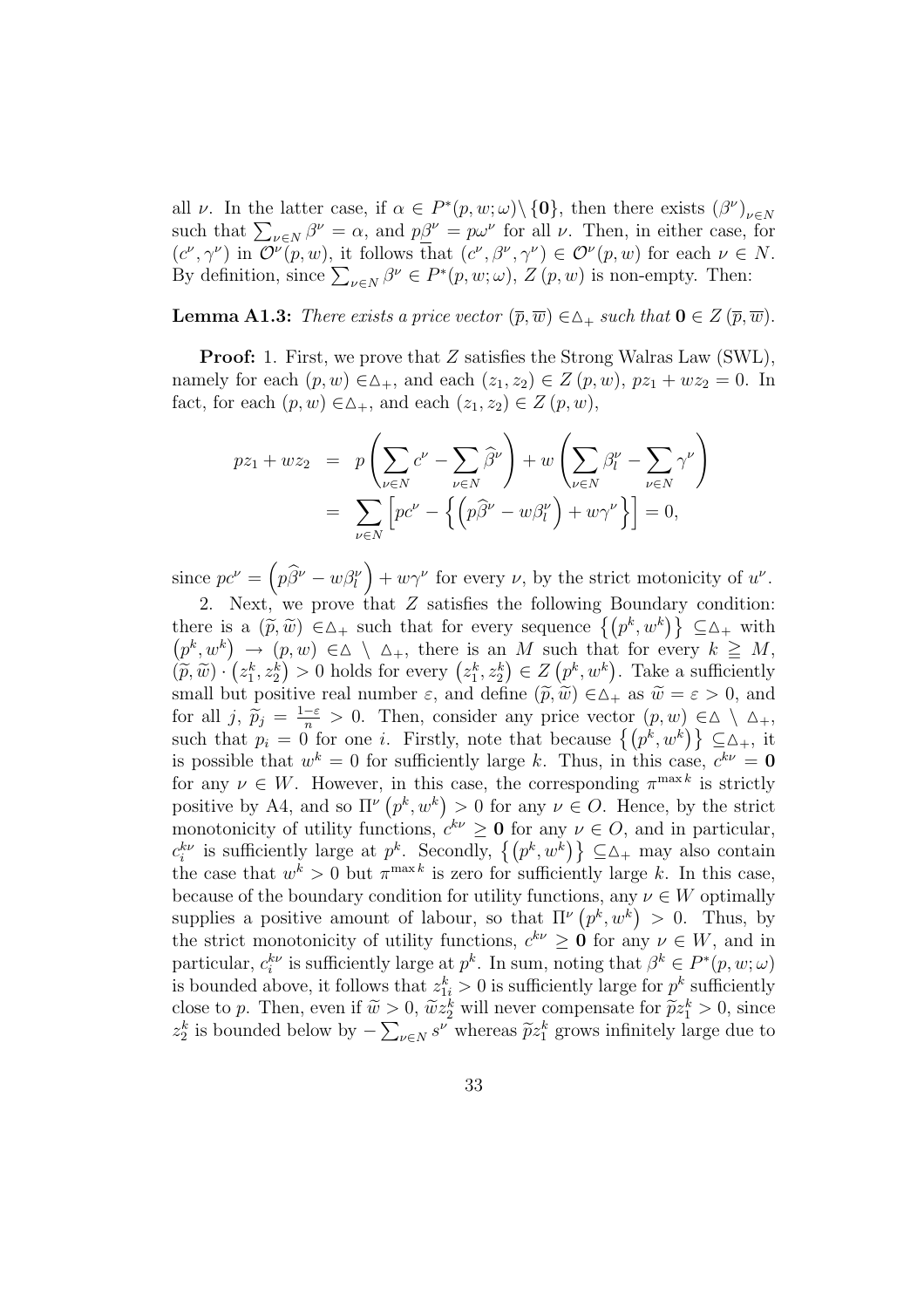a sufficiently large  $z_{1i}^k > 0$ . Thus, there is a neighbourhood  $\mathcal{N}((p, w), \delta)$  of a sumclently large  $z_{1i}^* > 0$ . Thus, there is a neighbourhood  $\mathcal{N}((p, w), o)$  or  $(p, w)$  such that  $(\widetilde{p}, \widetilde{w}) \cdot (z_1^k, z_2^k) > 0$  for all  $(p^k, w^k) \in \mathcal{N}((p, w), \delta) \cap \Delta_+$ . A similar argument holds if  $(p, w) \in \Delta \setminus \Delta_+$ , with  $p_i = 0$ , for more than one *i*.

 $\alpha$  are and  $\alpha$  is  $\alpha$  is  $p_i \in \Delta \setminus \Delta_+$ , with  $p_i = 0$ , for <br>3. Set  $K_m \equiv co \{(q, w) \in \Delta_+ | dist((q, w), \Delta \setminus \Delta_+) \geq \frac{1}{m})\}$  $\frac{1}{m}$ . Then,  $\{K_m\}$  is an increasing family of compact convex sets and  $\Delta_+ = \cup_m K_m$ . Then, as in Border (1985, Theorem 18.13, p. 85), it follows that there exists  $(\bar{p}, \bar{w}) \in \Delta_+$ and  $\overline{z} \in Z(\overline{p}, \overline{w})$  such that  $\overline{z} \leq 0$ . This fact together with (SWL) imply that  $\overline{z} = 0$ . In fact, since  $\overline{p} > 0$ , (SWL) and  $\overline{z} \leq 0$  imply that  $\overline{z}_1 = 0$ . Second, if  $\overline{w} > 0$ , then  $\overline{z}_2 = 0$  holds by (SWL) and  $\overline{z} \leq 0$ . Thus, suppose  $\overline{w} = 0$  and  $\overline{z}_2 \equiv \sum_{\nu \in N} \beta_l^{*\nu} - \sum_{\nu \in N} \gamma^{*\nu} < 0$ . In this case, given that every agent's utility function  $u^{\nu}$  is strictly monotonic on C, a corresponding real-valued function  $V^{\nu}(\Pi^{\nu}(p,w),\gamma^{\nu}) \equiv \max_{(c^{\nu},\beta^{\nu},\gamma^{\nu})\in B^{\nu}(p,w)} u^{\nu}(c^{\nu},\gamma^{\nu})$  is strictly monotonic on  $\Pi^{\nu}(p,w)$ , for all  $\nu$ .

Since  $\Pi^{\nu}(\bar{p},\bar{w}) = \pi^{\max}\bar{p}\beta^{*\nu} + \bar{w}\gamma^{*\nu} = \pi^{\max}\bar{p}\beta^{*\nu}$ , then  $V^{\nu}(\Pi^{\nu}(\bar{p},\bar{w}),\gamma^{*\nu}) =$  $V^{\nu}(\Pi^{\nu}(\overline{p},\overline{w}),0)$  because  $\overline{u^{\nu}}$  is (weakly) decreasing in  $\gamma^{\nu}$  on [0,1]. Thus, whenever  $(c^{*\nu}, \beta^{*\nu}, \gamma^{*\nu}) \in \mathcal{O}^{\nu}(\overline{p}, \overline{w})$  for all  $\nu \in N$ , then for any  $\gamma^{**\nu} \in [0, \gamma^{*\nu}]$ , we have  $(c^{*\nu}, \beta^{*\nu}, \gamma^{**\nu}) \in \mathcal{O}^{\nu}(\overline{p}, \overline{w})$ , which implies that, for any  $(\gamma^{**\nu})_{\nu \in N} \in$ we have  $(c_1, p_2, \gamma) \in \mathcal{O}(p, w)$ , which implies that, for any  $(\gamma)_{\nu \in N} \in \times_{\nu \in N} [0, \gamma^{*\nu}]$  with  $\sum_{\nu \in N} \gamma^{** \nu} = \sum_{\nu \in N} \beta_l^{*\nu}$ ,  $(c^{*\nu}, \beta^{*\nu}, \gamma^{** \nu}) \in \mathcal{O}^{\nu}(\overline{p}, \overline{w})$  holds for any  $\nu \in N$ . Let  $\overline{z}'_2 \equiv$  $\overline{\phantom{0}}$  $_{\nu \in N} \overline{\beta_{l}^{*\nu}} \overline{ }$  $_{\nu \in N} \gamma^{**\nu} = 0$ . Then,  $(\overline{z}_1, \overline{z}_2') \in$  $Z(\bar{p},\bar{w})$ , which yields the desired result.  $\blacksquare$ 

Lemma A1.3 proves the existence of a fixed point for the aggregate excess demand correspondences, and therefore the existence of a price vector  $(\bar{p},\bar{w}) \in \Delta_+$  such that conditions (i), (ii) and (iv) of Definition 1 are satisfied. In order to complete the proof of existence of a RS, it is necessary to show that condition (iii) also holds. Theorem A1.1 provides a condition on aggregate social endowments under which the capital constraint (iii) is satisfied.

**Theorem A1.1:** Let A1'  $\tilde{A}$ 3 hold and let  $u^{\nu}$  be continuous, quasi-concave, strictly increasing on C, and satisfying the boundary condition for all  $\nu \in N$ . strictly increasing on C, and satisfying the boundary condition for all  $\nu \in N$ .<br>Then, for any given profile  $\Omega = (\omega^{\nu})_{\nu \in N}$  with  $\sum_{\nu \in N} \omega^{\nu} = \omega \geq 0$  which Then, for any given profile  $\Omega = (\omega^{\nu})_{\nu \in N}$  with  $\sum_{\nu \in N} \omega^{\nu} = \omega \geq 0$  which<br>satisfies A4, there exists a distribution  $\Omega' = (\omega'^{\nu})_{\nu \in N}$  with  $\sum_{\nu \in N} \omega'^{\nu} = \omega'$ and a RS  $(p, w) \in \Delta_+$  for the economy  $E(P, N, \mathbf{u}, \mathbf{s}, \Omega')$  with  $p\omega' = p\omega$ .

**Proof:** Let P, N, **s**, and  $\Omega = (\omega^{\nu})_{\nu \in N}$  satisfy A1'<sup> $\sim$ </sup>A4, and let **u** be such that for all  $\nu \in N$ ,  $u^{\nu}$  is continuous, quasi-concave, strictly increasing on  $C$ , and it satisfies the boundary condition. Then, we can ap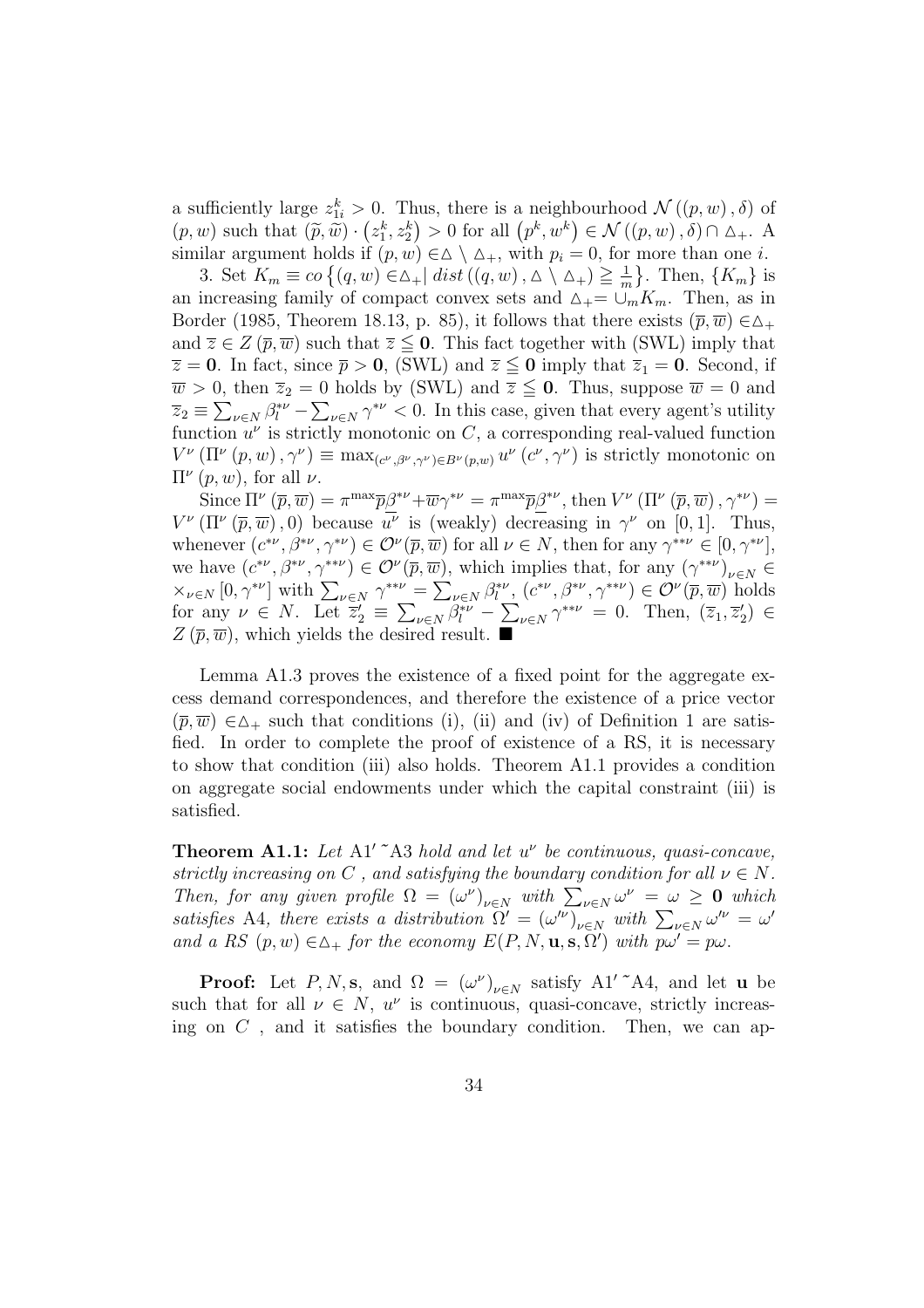ply Lemmas A1.1-A1.3, to prove that there exists  $(p^*, w^*) \in \Delta_+$  such that piy<br>(  $\sum_{\nu\in N} c^{*\nu} - \sum$  $(\hat{\beta}^*\nu) = 0$  and  $(\sum_{\nu \in N} \hat{\beta}_l^*\nu \overline{ }$  $v ∈ N^{\gamma^{*\nu}}$  $= 0.$ 

Thus,  $(p^*, w^*)$  is associated with  $p^* \hat{\alpha} - w^* \alpha_l \geq 0$  for some  $\alpha \in P \setminus \{0\}.$ In fact, if  $(p^*, w^*)$  is such that  $p^* \hat{\alpha} - w^* \alpha_l < 0$  for all  $\alpha \in P \setminus \{0\}$ , then  $\beta^{*\nu} = 0$  for all  $\nu \in N$ , but  $\gamma^{*\nu} > 0$  and  $c^{*\nu} \neq 0$  follow from  $w^* > 0$  and the boundary condition for utility functions. (Note that if  $p^*\hat{\alpha} - w^*\alpha_l < 0$ the boundary condition for utility functions. (Note that for all  $\alpha \in P \setminus \{0\}$ , then  $w^* > 0$ .) Hence,  $\left( \sum_{\nu \in N} c^{*\nu} - \sum_{\nu \in N} \nu^* \right)$  $_{\nu \in N}$   $\widehat{\beta}^{*\nu}$   $\geq 0$  and  $\sum$  $_{\nu \in N}$   $\beta_l^{*\nu}$  –  $\overline{ }$  $v ∈ N \gamma^{*\nu}$  $< 0$  follow if  $p^*\hat{\alpha} - w^*\alpha_l < 0$  for all  $\alpha \in P \setminus \{0\},$ which is a contradiction. Thus,  $p^*\hat{\alpha} - w^*\alpha_l \ge 0$  for some  $\alpha \in P \setminus \{0\}.$ 

Note that, since  $p^*\hat{\alpha} - w^*\alpha_l \ge 0$  for some  $\alpha \in P \setminus \{0\}$ ,  $(0, \beta^{*\nu}, \gamma^{*\nu}, c^{*\nu})_{\nu \in N}$ is a profile of optimal solutions of all  $MP^{\nu}$  with  $p^*\beta^{*\nu} = p^*\omega^{\nu}$  for all  $\nu \in$ N, thus  $p^*\beta^* = p^*\omega$  at  $(p^*, w^*)$ . By A4, the existence of such a profile is guaranteed.

Let us define  $\Omega' = (\omega'^{\nu})_{\nu \in N}$  as  $\omega'^{\nu} = \underline{\beta}^{*\nu}$  for each  $\nu \in N$ . Then, since  $p^*\omega'^\nu = p^*\omega^\nu$  holds for each  $\nu \in N$ , it follows that  $(0, \beta^{*\nu}, \gamma^{*\nu}, c^{*\nu})_{\nu \in N}$  re $p \omega = p \omega$  holds for each  $\nu \in \mathbb{N}$ , it follows that  $(\mathbf{0}, \rho^-, \gamma^-, c^-)_{\nu \in \mathbb{N}}$ <br>mains a profile of optimal solutions of all  $MP^{\nu}$  such that  $\left(\sum_{\nu \in \mathbb{N}} c^{*\nu} - \sum_{\nu \in \mathbb{N}} \nu \right)$ ν $\in$ Ν  $\widehat{\beta}^{*\nu}$ ´ = **0** and  $\left(\sum_{\nu \in N} \beta_l^{*\nu} - \right)$  $\overline{ }$  $(\psi \in N \gamma^{*\nu}) = 0$ . Moreover  $\beta^* = \omega$ , and therefore condi- $\tilde{a}$ tion (iii) of Definition 1 is also satisfied. Hence, for the economy  $E(P, N, \mathbf{u}, \mathbf{s}, \Omega')$ ,  $(p^*, w^*)$  is a RS with associated profile  $(0, \beta^{*\nu}, \gamma^{*\nu}, c^{*\nu})_{\nu \in N}$ . ■

#### 8 Appendix 2: Definitions 2 and 3

**Lemma A2.1:** There exists an economy  $E \in \mathcal{E}$  and a RS  $(p, w)$  with associated aggregate production point  $\alpha^{p,w}$  such that neither Definition 2 nor Definition 3 satisfy condition (2) of Theorem 1.

Proof: Consider the following von Neumann technology:

$$
B = \begin{bmatrix} 2 & 3 & 0 \\ 1 & 4.5 & 5.25 \end{bmatrix}, A = \begin{bmatrix} 1 & 2 & 0 \\ 1 & 3 & 3.5 \end{bmatrix}, L = \begin{bmatrix} 1 & 1 & 1 \end{bmatrix},
$$

where  $A$  is the input matrix;  $B$  is the output matrix; and  $L$  is the vector of labour coefficients. Define the production possibility set  $P_{(A,B,L)}$  by

$$
P_{(A,B,L)} \equiv \left\{ \alpha \in \mathbb{R}_- \times \mathbb{R}_-^2 \times \mathbb{R}_+^2 \mid \exists x \in \mathbb{R}_+^3 : \alpha \leq (-Lx, -Ax, Bx) \right\}.
$$

 $P_{(A,B,L)}$  is a closed convex cone in  $\mathbb{R}_- \times \mathbb{R}^m_+ \times \mathbb{R}^m_+$  with  $\mathbf{0} \in P_{(A,B,L)}$  and it satisfies A1∼A3. Let  $e_j \in \mathbb{R}^m_+$  be a unit column vector with 1 in the j-th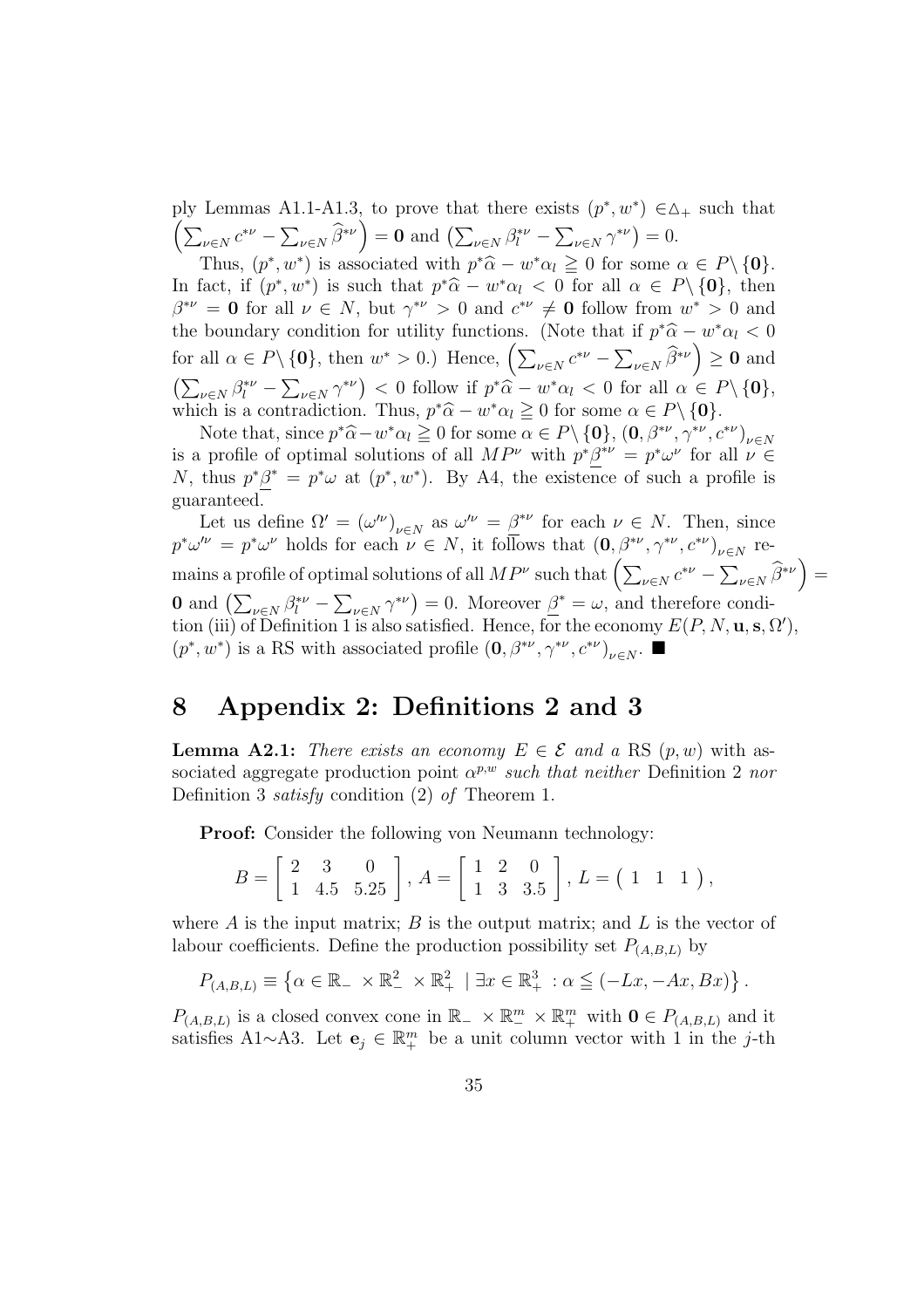component and 0 in any other component. Let  $\alpha^1 \equiv (-L\mathbf{e}_1, -A\mathbf{e}_1, B\mathbf{e}_1),$  $\alpha^2 \equiv (-L\mathbf{e}_2, -A\mathbf{e}_2, B\mathbf{e}_2)$ , and  $\alpha^3 \equiv (-L\mathbf{e}_3, -A\mathbf{e}_3, B\mathbf{e}_3)$ . Then,

$$
\widehat{\alpha}^{1} \equiv (B - A) \mathbf{e}_{1} = \begin{pmatrix} 1 \\ 0 \end{pmatrix}, \widehat{\alpha}^{2} \equiv (B - A) \mathbf{e}_{2} = \begin{pmatrix} 1 \\ 1.5 \end{pmatrix},
$$
  

$$
\widehat{\alpha}^{3} \equiv (B - A) \mathbf{e}_{3} = \begin{pmatrix} 0 \\ 1.75 \end{pmatrix}.
$$

Also, we have  $\widehat{P}(\alpha_l = 1) = co\{(1,0),(1,1.5),(0,1.75),\mathbf{0}\}.$ 

Let  $W \neq \emptyset$  and let N be such that  $|N| > |W|$ . Let  $c^* = (1, 1)$  and let the social endowment of capital be given by  $\omega = (2|N|, 3|N|)$ . Let  $\mathbf{u} \equiv (u, \dots, u)$  with  $u(c, \lambda) \equiv c_1 + c_2$ , and  $\mathbf{s} \equiv (1, \dots, 1)$ . Finally, let  $\omega^{\nu} =$  $2|N|$  $\frac{2|N|}{|N|-|W|}, \frac{3|N|}{|N|-|V|}$  $\frac{3|N|}{|N|-|W|}$  for all  $\nu \in N\backslash W$ , so that  $\sum_{\nu \in N} \omega^{\nu} = \omega$ . This completely defines the economy  $E(N, P_{(A,B,L)}, \mathbf{u}, \mathbf{s}, \Omega)$ . Then, a pair  $(p, 1)$  with  $p =$  $(x - 1)$  $(0.5, 0.5)$  constitutes a RS for  $E(N, P_{(A,B,L)}, \mathbf{u}, \mathbf{s}, \Omega)$  associated with a social production point  $|N| \alpha^2$ . To see this, note first that

$$
\frac{[p (B - A) - L] \mathbf{e}_1}{p A \mathbf{e}_1} = -\frac{1}{2}; \frac{[p (B - A) - L] \mathbf{e}_2}{p A \mathbf{e}_2} = \frac{1}{10};
$$
  

$$
\frac{[p (B - A) - L] \mathbf{e}_3}{p A \mathbf{e}_3} = -\frac{1}{14}.
$$

Thus, for all  $\nu \in N \backslash W$ ,  $\beta^{\nu} = \frac{|N|}{|N| - |N|}$  $\frac{|N|}{|N|-|W|}\alpha^2, c^{\nu} =$  $\overline{a}$  $1, \frac{1.5|N|-|W|}{|N|-|W|}$  $|N|-|W|$ ´ , and  $\lambda^{\nu} = 1$ is an optimal solution to  $MP^{\nu}$ . Further, for every  $\nu \in W$ ,  $(c^{\nu}, \lambda^{\nu}) = (c^*, 1)$ is an optimal solution to  $MP^{\nu}$ , so that at this RS,  $W_{+} = W$ . Then, it is immediate to check that conditions (ii)-(iv) of Definition 1 are all satisfied.

Since  $c^{\nu} = c^*$ , then in both Definition 2 and Definition 3,  $\bar{c}^{\nu} = c^*$  and  $\hat{\alpha}^{\bar{c}^{\nu}} = c^*$  hold for every  $\nu \in W$ . Then it is immediate to show that for all  $\nu \in W$ , there exists no  $\underline{c}^{\nu} \in \Gamma(p, w; \Lambda^{\nu}) \cup \big\{\frac{\Lambda^{\nu}}{c^{p,q}}\big\}$ s immediate to show that for all<br> $\frac{\Lambda^{\nu}}{\alpha_i^{p,w}} \widehat{\alpha}_i^{p,w}$  such that  $\underline{c}^{\nu} > (1,1)$  $\hat{\alpha}^{\bar{c}^{\nu}}$  even though  $\pi^{\max} = \frac{1}{10} > 0$ , which implies that in this economy, neither Definition 2 nor Definition 3 satisfy condition (2) of Theorem  $1.\blacksquare^{16}$ 

<sup>&</sup>lt;sup>16</sup>The constructed economy in this proof does not satisfy 'independence of production,' which was introduced by Roemer (1981; Ch2) as the necessary and sufficient condition for preserving FMT under Definition 2 in convex cone economies with homogeneous agents. Note, however, that in convex cone economies with heterogeneous agents, independence of production is no longer necessary nor sufficient, since it is easy to find an economy